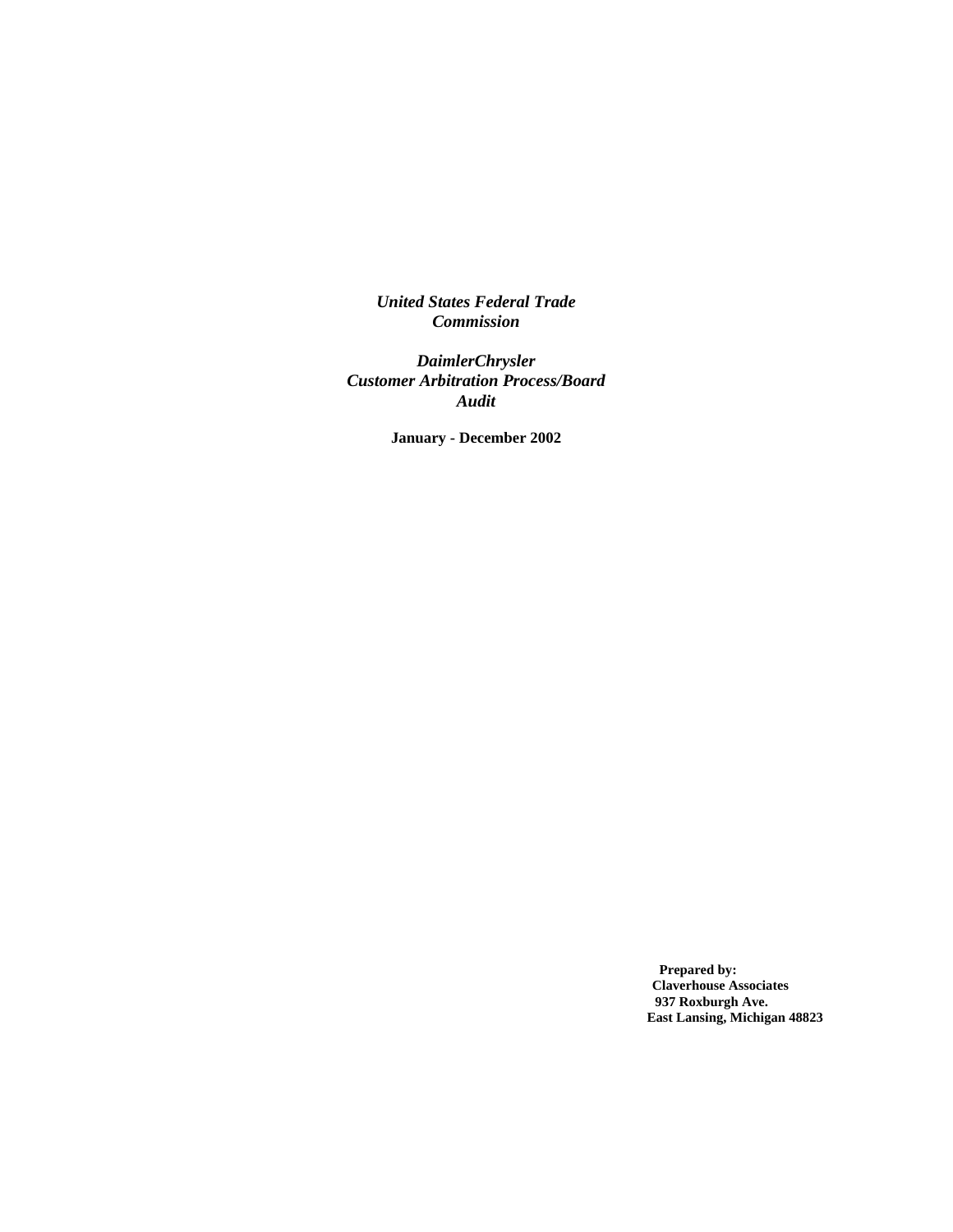# *Table of Contents*

|                | PAGE                                                               |
|----------------|--------------------------------------------------------------------|
|                |                                                                    |
| $\mathbf{I}$ . |                                                                    |
| П.             |                                                                    |
| III.           | INTERVIEW WITH DAIMLERCHRYSLER REGULATORY AFFAIRS MANAGER          |
| IV.            | FIELD AUDIT OF THREE                                               |
| $V_{\cdot}$    |                                                                    |
| VI.            | SURVEY AND STATISTICAL INDEX: COMPARATIVE<br>57<br><b>ANALYSES</b> |
| VII.           |                                                                    |
| VIII.          |                                                                    |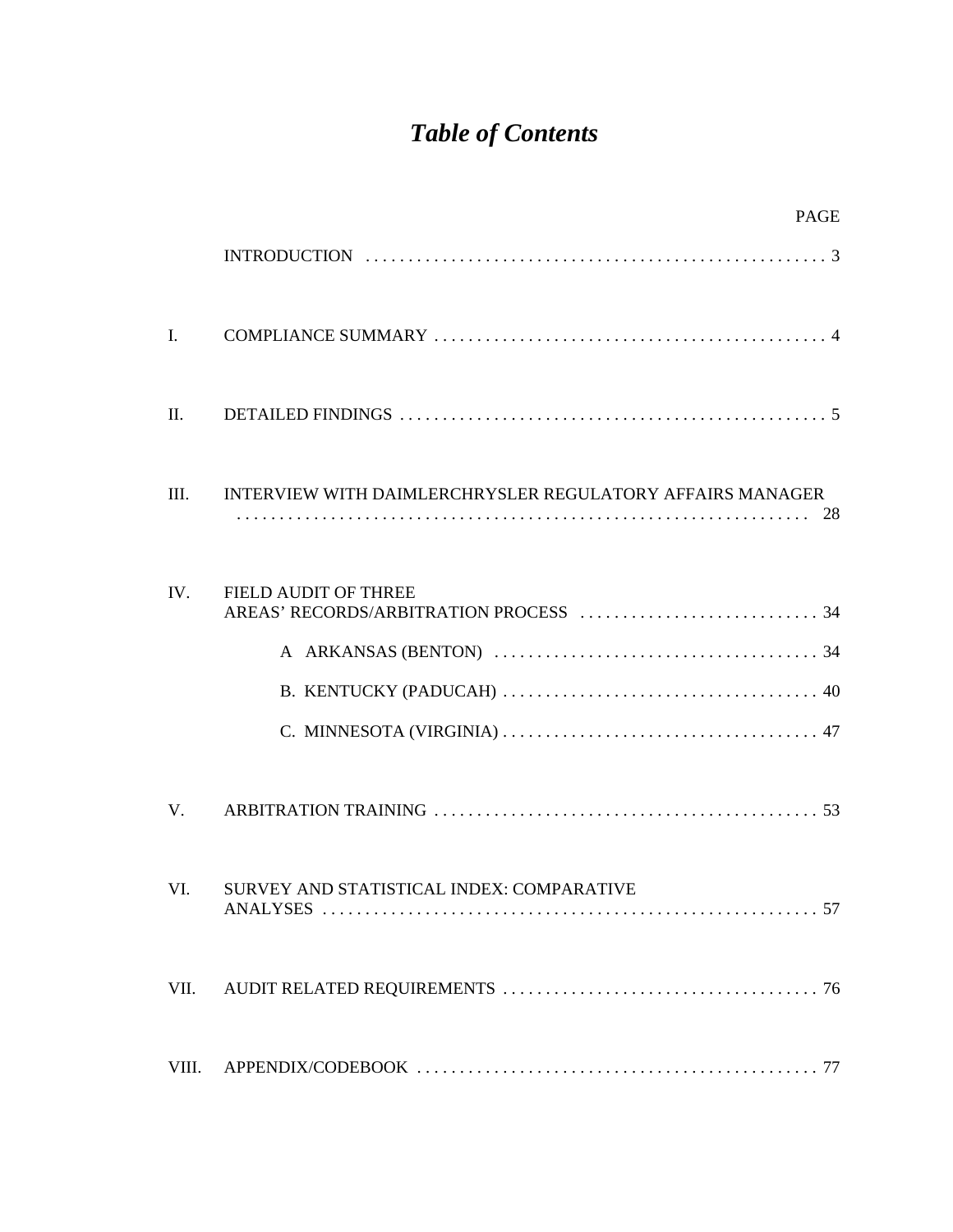# *Introduction*

This 2002 audit of DaimlerChrysler Corporation's Customer Arbitration Process (CAP) is performed pursuant to the 1975 federal warranty law, the Magnuson-Moss Warranty Federal Trade Commission Improvement Act and Rule on Informal Dispute Settlement Procedures, 16 C.F.R. Part 703 (hereafter referred to as Rule 703).

Claverhouse Associates, a firm specializing in arbitration, mediation, and program auditing, performed the audit, which was conducted under the supervision of Kent S. Wilcox, President and Senior Auditor. The statistical survey was conducted by the Center for Survey Research, a division of the Institute for Public Policy and Social Research at Michigan State University.

Arrangements to conduct the audit were initiated by an invoice submitted in early 2003. Claverhouse Associates coordinated field audits, statistical survey planning, and arbitration training with the independent administrator<sup>1</sup> for all applicable states and with DaimlerChrysler's National Administrator, Third-Party Arbitration.

Hearings held in DaimlerChrysler's zones<sup>2</sup> covering Arkansas, Kentucky, and Minnesota were included in the on-site field inspections. Visits to these locations were arranged to coordinate with scheduled arbitration hearings. In addition, we audited arbitrator training conducted in Dallas/Ft. Worth, Texas, June 6-8, 2003. Thus, field audits of the arbitration hearings and arbitrator training are sometimes conducted in the current calendar year rather than in the audit year but are assumed to reflect operations as they existed in the audit year (2002). Performing the field audits during the actual audit year would require initiating the audit much earlier and using a two-phased format: one commencing during the actual audit period and the other in the following year, after all annual statistics had been compiled. All case files inspected were generated during 2002 as required.

<sup>&</sup>lt;sup>1</sup> The independent administrator for all states except California is the National Center for Dispute Settlement (NCDS). The national headquarters for NCDS is located in Dallas, Texas. DeMars & Associates administers the DaimlerChrysler-sponsored program in California. Their headquarters is in Waukesha, Wisconsin.

<sup>&</sup>lt;sup>2</sup> We have adopted a convention for this year's audit that involves references to zones, and Zone Offices, even though there has been a major geographical and administrative restructuring that renders the terms "zone," or, "Zone Office" as inapplicable in 2003. Next year's audit will need to revise these references as is appropriate.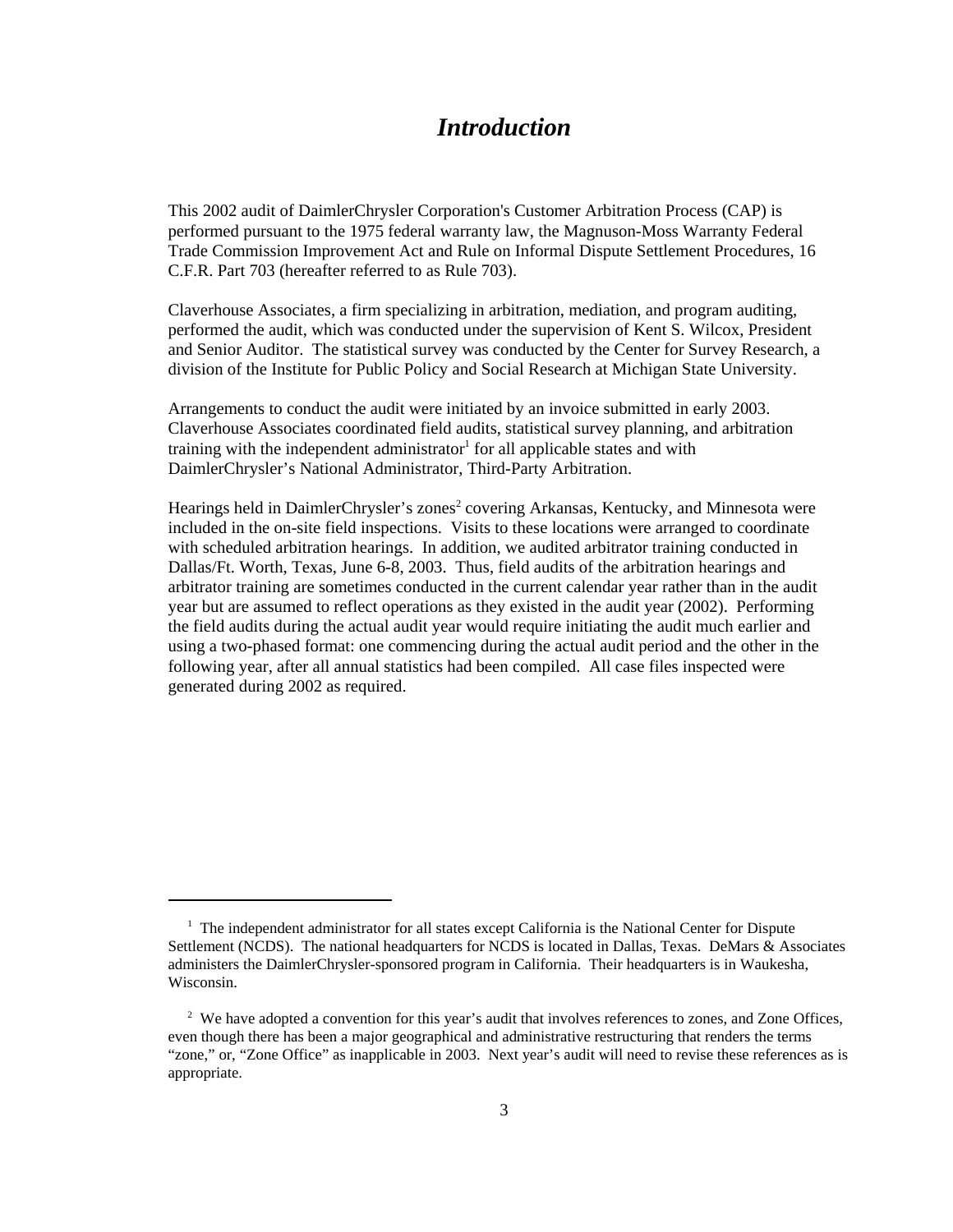# *SECTION I*

# *Compliance Summary*

This is the twenty-second independent annual audit of DaimlerChrysler Corporation's sponsored national third-party informal dispute resolution mechanism, currently called the Customer Arbitration Process (CAP), except in California where it is called the Customer Arbitration Board (CAB).

# **Overall DaimlerChrysler Customer Arbitration Process Evaluation**

DaimlerChrysler Corporation's third-party dispute mechanism, DaimlerChrysler Customer Arbitration Process (CAP), as administered by the National Center for Dispute Settlement (NCDS), is in substantial compliance with the requirements of the Magnuson-Moss Warranty Federal Trade Commission Improvement Act and Rule on Informal Dispute Settlement Procedures, 16 C.F.R. Part 703. The California program, as administered by DeMars & Associates, is in substantial compliance with the aforementioned federal regulations.

The three zone areas audited (Arkansas, Kentucky, and Minnesota) all administer the arbitration program(s) in compliance with Rule 703. Details of the field audits and any minor irregularities found are discussed in Section IV of this report.

Our random sample survey confirmed the overall validity of the statistical indexes created by DaimlerChrysler Motors Corporation.<sup>3</sup> Our original survey sample consisted of 685 closed cases randomly selected from 1,833 closed cases for 2002. Questionnaires were returned by 275 customers. As we have found in other audits, surveyed customers tended to report favorably on the program when the results of their cases were, in their view, positive. Conversely, those who received no award, or received less than they expected, were more likely to report dissatisfaction with the CAP program. As has been true in the past, the few statistically significant differences between the figures reported by the CAP program and the survey findings were deemed to be easily understandable and do not suggest unreliable reporting by the program. For a detailed discussion, see the survey section of this report.

Arbitrators, CAP personnel, and regulators we interviewed at both the state and federal jurisdictions continue to view training for arbitrators as an important component of the program. The training provided for both the national (CAP) arbitrators and the California (CAB) board members advances both programs' objectives. Providing such training is, in our view, consistent with the broad regulatory requirement for fairness. The training component comports with the substantial compliance requirements for a fair and expeditious process pursuant to the federal requirements.

<sup>&</sup>lt;sup>3</sup> There were, of course, discrepancies in some areas, as we have come to expect, but those we identified are either of no real consequence or are very understandable and without significant regulatory implications. Discrepancies are detailed in the survey section of the report.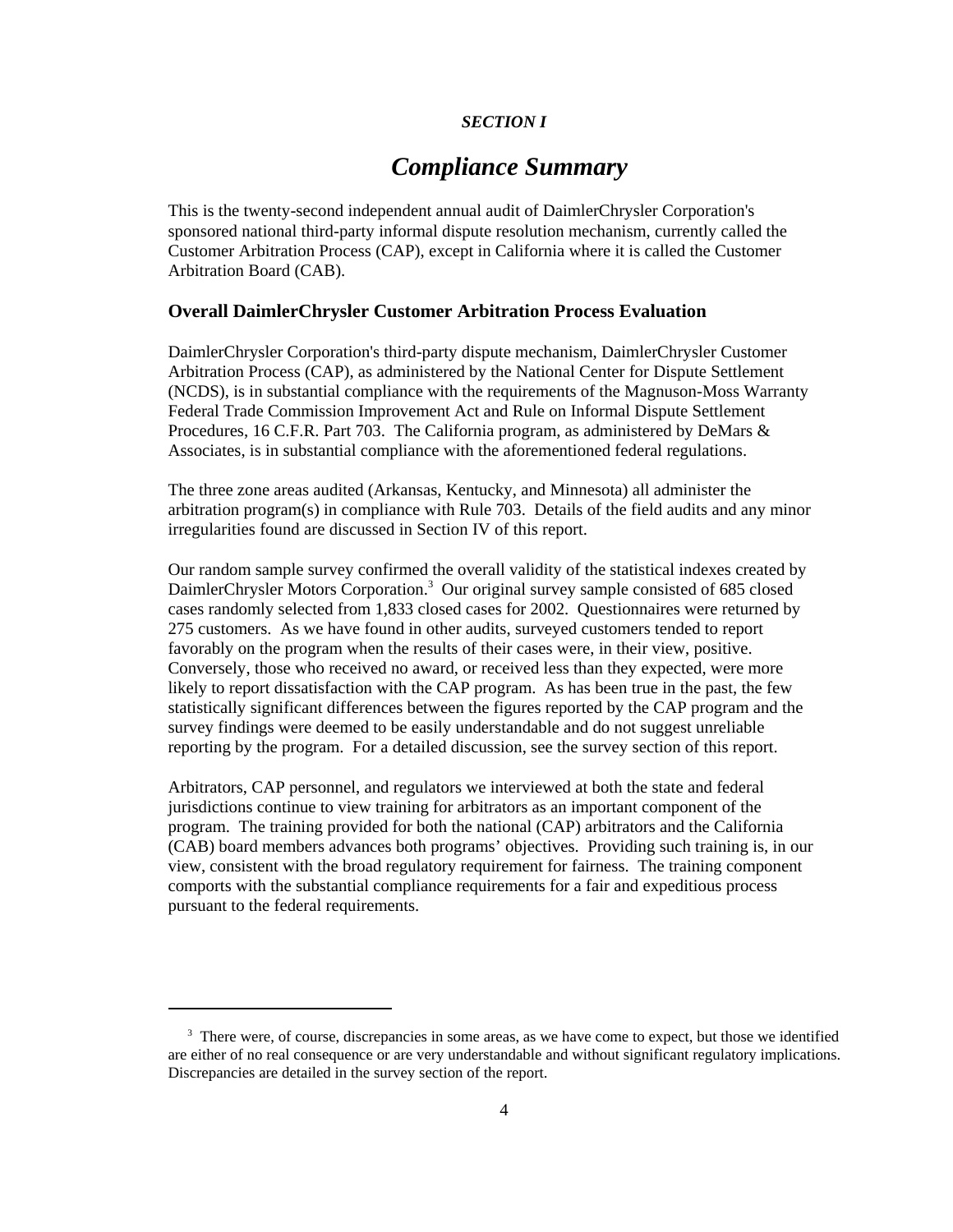# *SECTION II*

# *Detailed Findings*

This section addresses the requirements set forth in 16 C.F.R. Para 703.7, of Public Law 93-637 (The Magnuson-Moss Warranty Act, 15 U.S. C. 2301. et seq.).

After each regulatory requirement is set forth, the audit's findings are recorded, discrepancies are noted, and recommendations are made where appropriate.

This audit covers the full calendar year 2002. An important component of the audit is the survey of a randomly selected sample of 685<sup>4</sup> DaimlerChrysler Customer Arbitration Process (CAP) applicants whose cases were supposed to be closed in 2002 and found to be within the CAP's jurisdiction.

We analyzed several DaimlerChrysler-generated statistical reports covering the CAP/CAB operations in the United States. The reports were provided to us by Mr. Edward Janke, National Administrator, Third Party Arbitration, DaimlerChrysler Customer Center, Rochester Hills, Michigan, and his successor, Ms Tava Sowers, Regulatory Affairs Manager.

We performed field audits of the NCDS program as it operates in DaimlerChrysler zones for Arkansas, Kentucky, and Minnesota. We also examined a random sample of current (i.e., 2002) case files for accuracy and completeness. A random sample of case files was drawn from all case files for the years 1999-2002 and inspected to ensure that these records are maintained for the required four-year period. In the areas covered by each zone office, we surveyed several dealerships to see how effectively they carry out the information dissemination strategy developed by the manufacturer to assist them in making customers aware of the CAP/CAB program(s). We also reviewed the available California files at the offices of DeMars  $\&$ Associates in Waukesha, Wisconsin, who administers cases in California.

In addition, we monitored arbitration hearings in Benton, Arkansas; Paducah, Kentucky; and, Virginia, Minnesota. We also interviewed arbitrators and, when appropriate, CAP/CAB administrative personnel.

To assess arbitrator training, we monitored the NCDS-sponsored training session held in Dallas/Ft. Worth, Texas, in June of 2003. In addition to monitoring the training itself, we interviewed the trainees (both before and after the training) and the training staff and reviewed the training materials.

REQUIREMENT: § 703.7 (a) [ Audits]

 <sup>4</sup> Surveyed customers returned 275 completed questionnaires, a return rate of 40.1%.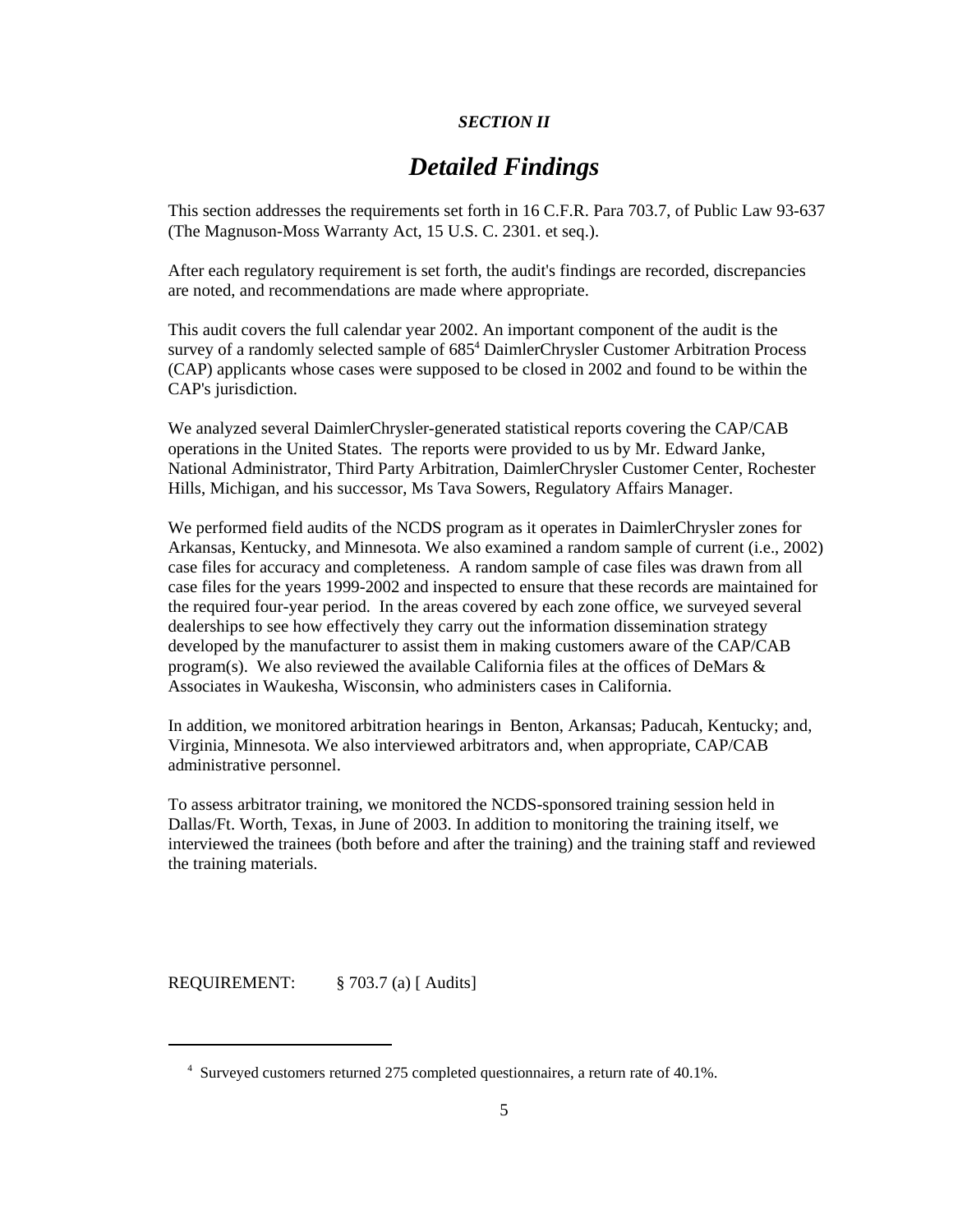**(a) The mechanism shall have an audit conducted at least annually to determine whether the mechanism and its implementation are in compliance with this part. All records of the mechanism required to be kept under 703.6 shall be available for audit.**

# FINDINGS:

This is the sixth (2002) annual audit of DaimlerChrysler Corporation's informal dispute settlement procedure program (CAP) as it is administered by NCDS. In 1997, we conducted the first audit that assessed the entire NCDS administration of the CAP program. In addition, 1997 was the first year that the audit reviewed the DeMars & Associates' operation as it administers the CAB in California.<sup>5</sup> The DeMars & Associates review was conducted pursuant to the federal requirements only and draws no conclusions as pertains to California regulations.<sup>6</sup>

Records pertaining to the CAP that are required to be maintained by 703. 6 (Recordkeeping) are being kept and were made available for our review.

## REQUIREMENT: § 703.6 (a) [Recordkeeping]

**(a) The mechanism shall maintain records on each dispute referred to it which shall include:** 

**(1) Name, address, telephone number of the consumer;** 

**(2) Name, address, telephone number and contact person of the warrantor;**

**(3) Brand name and model number of the product involved; (4) The date of receipt of the dispute and the date of disclosure to the consumer of the decision.**

#### FINDINGS:

The information referenced in subsections 1 through 4 is available from Ms Tava Sowers, Regulatory Affairs Manager, DaimlerChrysler Customer Center, Rochester Hills, Michigan. Ms Sowers or the staff of the National Center for Dispute Settlement provided us with access to all pertinent information, which is maintained as required. Our inspection of randomly selected case files for each of the three zones validated these findings. The inspections of case files took place at the headquarters of the program's independent administrators. Our review of randomly selected cases drawn from the four-year period 1999-2002 demonstrated that the case files were maintained in 2002 as required.

<sup>&</sup>lt;sup>5</sup> We had conducted audits of DeMars & Associates CAB program in California prior to 1997, but those reports were prepared pursuant to earlier mandated state-specific regulations that no longer exist.

<sup>&</sup>lt;sup>6</sup> This year, we reviewed the DeMars & Associates component strictly in Waukesha, Wisconsin.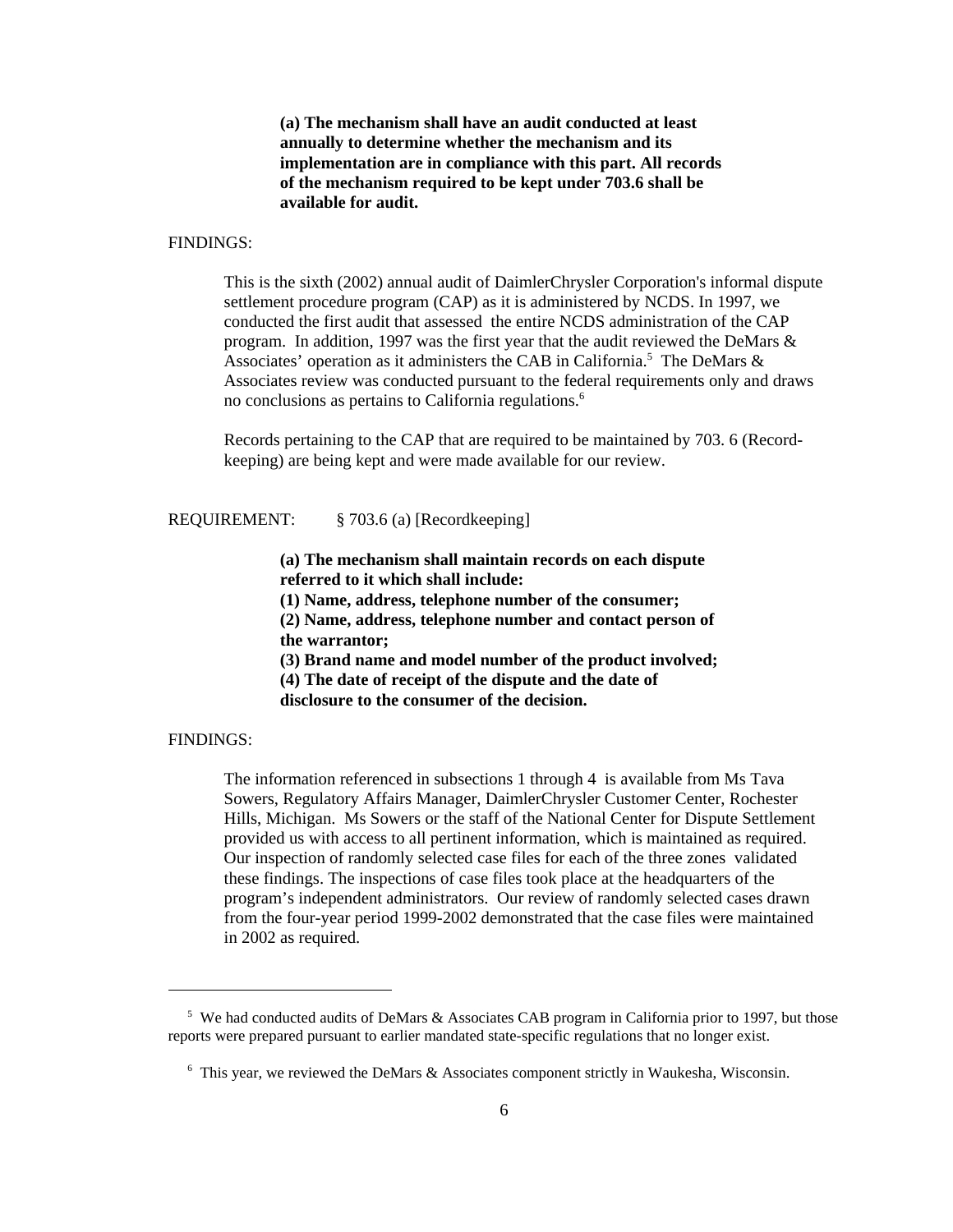#### DISCREPANCIES:

The CAP program meets this regulatory requirement and any inconsistencies we found were of the minor and inconsequential variety likely to be found in any large administrative program. The minor inconsistencies are highlighted in the appropriate sections of the report, but they do not undermine the CAP's substantial compliance status.

REQUIREMENT: § 703.6 (a) (5)

**(5) All letters or other written documents submitted by either party; (6) All other evidence collected by the mechanism relating to the dispute including summaries of relevant and material portions of telephone calls and meetings between the mechanism and any other person (including consultants described in 703.4 (b) ;** 

**(7) A summary of any relevant and material information presented by either party at an oral presentation;** 

**(8) The decision of the members including information as to date, time and place of meeting, and the identity of members voting; or information on any other resolution;**

#### FINDINGS:

 Some case files contained, in addition to the various standard file entries, other communications submitted by the parties. Nothing in our findings suggests that any material submitted by a party was not included in the file, and every indication is that the files were complete. We made no attempt, however, to validate the existence of "summaries of relevant and material telephone calls" and other such information since we had no way of knowing whether such telephone calls took place. This is also true for documents such as follow-up letters. A review of this type may be theoretically possible, but it is not practical without having some objective measure against which to compare the contents of the file. Even in the theoretical sense, such a review assumes customers keep exact files of all correspondence, notes, and phone calls pertaining to their CAP cases. To validate this dimension, the audit would entail retrieving all such files as a first step. The obvious impracticality of that places such a review beyond the scope of the audit.

Information required in subsection 8 can be found for California cases on the *Agendas and Minutes of Arbitration Hearings* forms. The individual case file folder does not contain a copy of the *Agendas and Minutes of Arbitration Hearings* form. The CAB California program administered by DeMars & Associates, however, includes in all CAB case file folders a form that notes the existence of the separate file for the minutes of the board meeting and announces that access to that file is available upon request. At the time this report was being compiled, DeMars & Associates had developed a policy for including in the case files the pertinent information contained in the *Agendas and Minutes of Arbitration*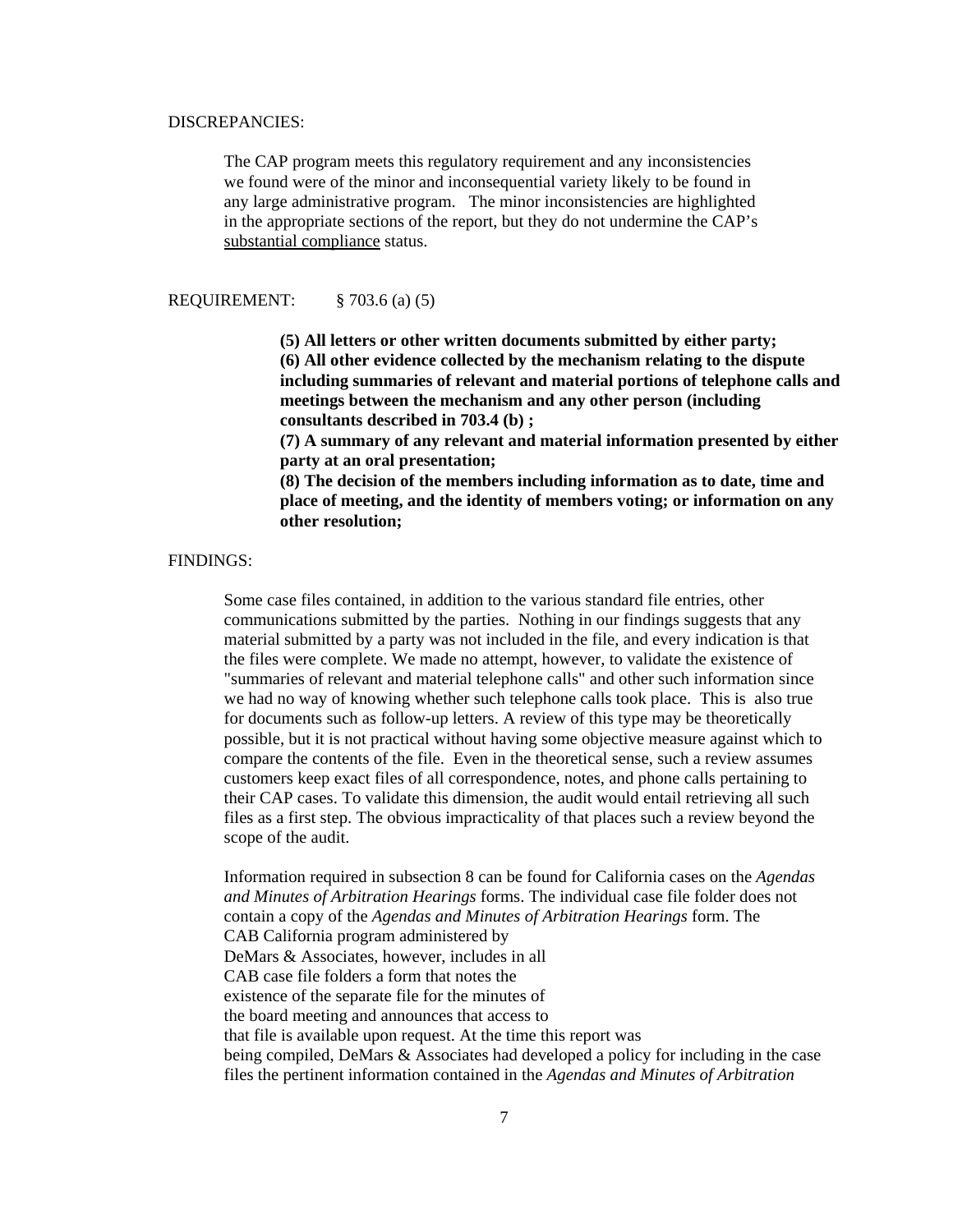*Hearings* forms. The *Arbitration Data Entry* form used by NCDS also contains the essence of the decision along with most other information pertinent to the case. The case file folder for the California program also contains the decision in the form of a letter to the customer. Presumably, this is because each *Agendas and Minutes of Arbitration Hearings* form used for the California Program contains the decisions for all the cases arbitrated at a given meeting. The names of the arbitrators in attendance at hearings in California are also found on the *Agendas and Minutes of Arbitration Hearings* form. While the two programs use different forms, they both accomplish the same goal of meeting the record-keeping requirements envisioned by Rule 703.

#### DISCREPANCIES:

#### None

The required records were all available, appropriately maintained, and properly kept. Any exceptions were merely incidental and have no significant bearing on the program's compliance with the regulations.

# REQUIREMENT: § 703.6 (A) (9-12)

**(9) A copy of the disclosure to the parties of the decision; (10) A statement of the warrantor's intended action(s); (11) Copies of follow - up letters ( or summaries of relevant and material portions of follow - up telephone calls) to the consumer, and responses thereto; and (12) Any other documents and communications (or summaries of relevant and material portions of oral communications) relating to the dispute.**

# FINDINGS:

The information set forth in items 9 and 10 is maintained as required.<sup>7</sup> As such, the information was readily accessible for audit.

The information set forth in items 11 and 12 was not audited for accuracy and completeness because of the impracticality of such a review. The examination of the case file contents revealed few instances of this type of information included in the file, and yet nothing indicated that information was missing.

DISCREPANCIES:

None

<sup>&</sup>lt;sup>7</sup> The warrantor's intended actions are a basic part of the program and are generally applicable to all cases. All decisions rendered by arbitrator(s) will be honored by DaimlerChrysler, thereby negating any necessity for providing a document in each individual file.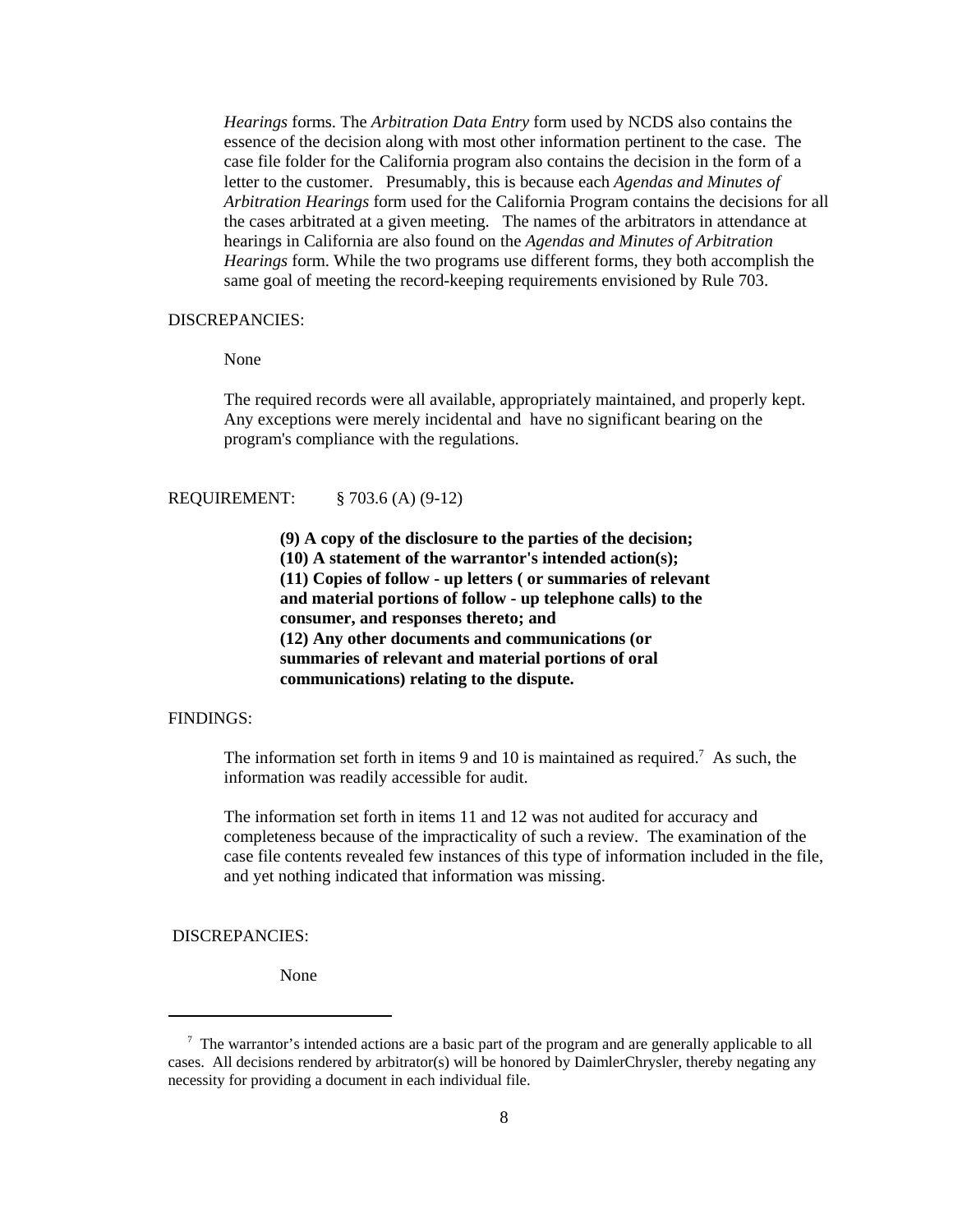# **(b) The mechanism shall maintain an index of each warrantor's disputes grouped under brand name and subgrouped under product model.**

#### FINDINGS:

These indices were maintained by Mr. Edward J. Janke, Administrator of Third Party Arbitration, DaimlerChrysler Customer Center, and housed at the DaimlerChrysler office in Rochester Hills, Michigan. This responsibility has been transferred in 2003 to Ms Tava Sowers, the new Regulatory Affairs Manager located at the same address as her predecessor.

The audit includes a review and assessment of a data printout for the calendar year 2002.

The *Arbitration Board Statistics* identifies 3,345 CAP disputes filed for 2002.<sup>8</sup> Of these, 2,054 were eligible for CAP review, and 1,291 were determined by the CAP to be outof-jurisdiction. Of the 2,054 in-jurisdiction closed cases, DaimlerChrysler reports that 1,550 were arbitrated and 473 were mediated.9

The *2002 FTC Audit for 2001 Case Summary By Vehicle Make, Model and Model Year* report lists four brand categories: Chrysler (10 models), Plymouth (5 models), Dodge(13 models), and Jeep (4 models).

Indices are complete and consistent with all requirements. Some of the data included in these reports are compared with the findings of our sample survey discussed in the Survey Section of this report.

DISCREPANCIES:

None

REQUIREMENT: § 703.6 (c)

<sup>&</sup>lt;sup>8</sup> The total number of cases filed is determined by summing the number of cases closed with the number determined to be out-of-jurisdiction and then adding the number of cases which were still open but without a final decision at the time the statistics were compiled.

<sup>&</sup>lt;sup>9</sup> These figures may vary slightly from those used in the survey section because the data used for the survey and these figures are sometimes compiled at different times.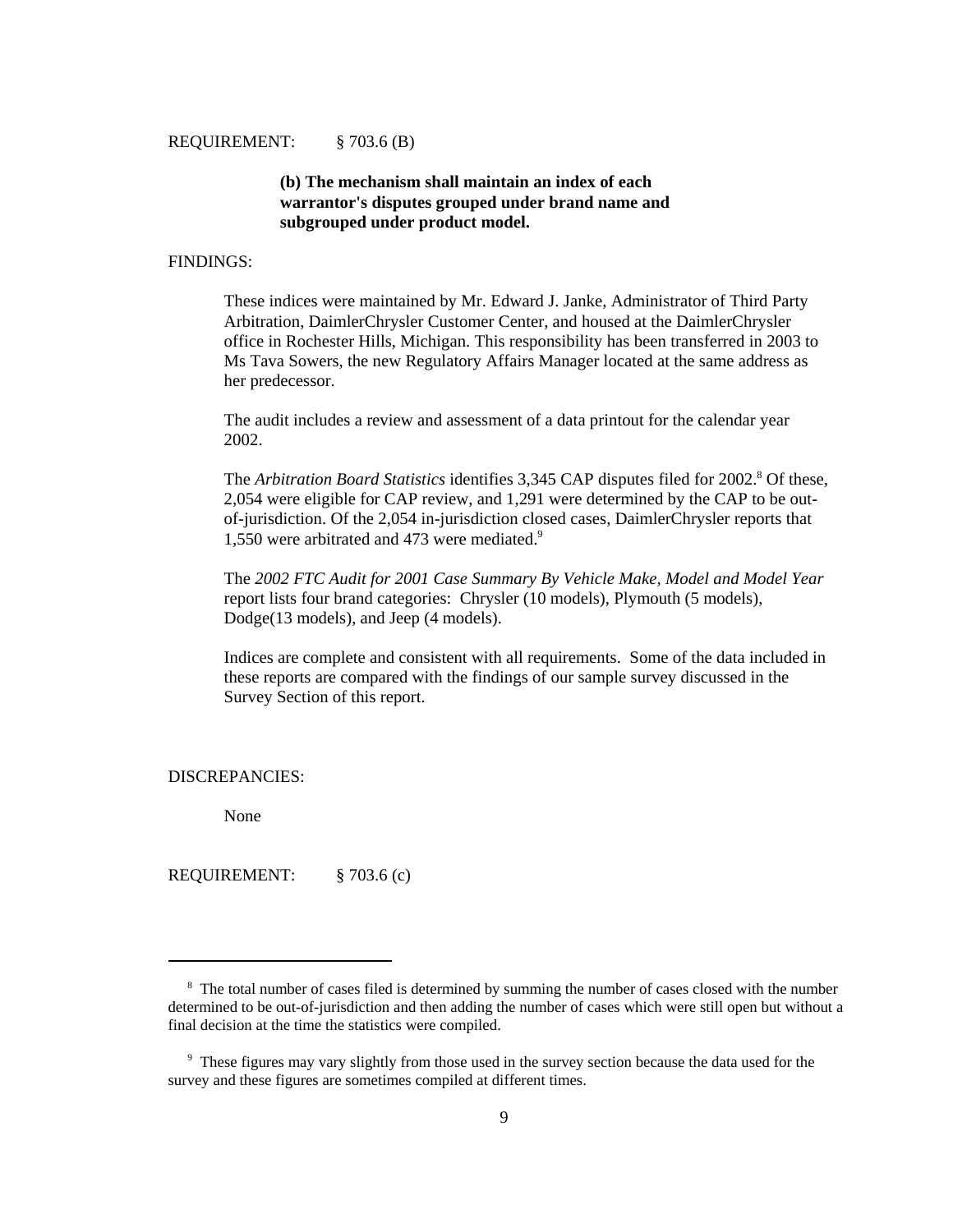**(c) The mechanism shall maintain an index for each warrantor as will show: (1) All disputes in which the warrantor has promised some performance (either by settlement or in response to a mechanism decision) and has failed to comply; and (2) All disputes in which the warrantor has refused to abide by a mechanism decision.**

## FINDINGS:

DaimlerChrysler Corporation provides weekly updates on all CAP cases awaiting performance to the zone offices via the CRT computer system.10 Zone offices can access the information at any time. Thus, performance time lines are constantly monitored. These reports were made available for audit and were in compliance.

Concerning subsection 2, the auditors are advised that there is no reported incidence in which DaimlerChrysler failed or refused to abide by a board or arbitrator decision. As a matter of general corporate policy, DaimlerChrysler agrees to comply with all CAP decisions. This information is supplied as part of the Annual FTC -703.6 (c) (1) and (2) Compliance Report.

# DISCREPANCIES:

None

REQUIREMENT: § 703.6 (d)

**(d) The Mechanism shall maintain an index as will show all disputes delayed beyond 40 days.**

FINDINGS:

<sup>&</sup>lt;sup>10</sup> This acronym (CRT) stands for Computer Remote Terminal.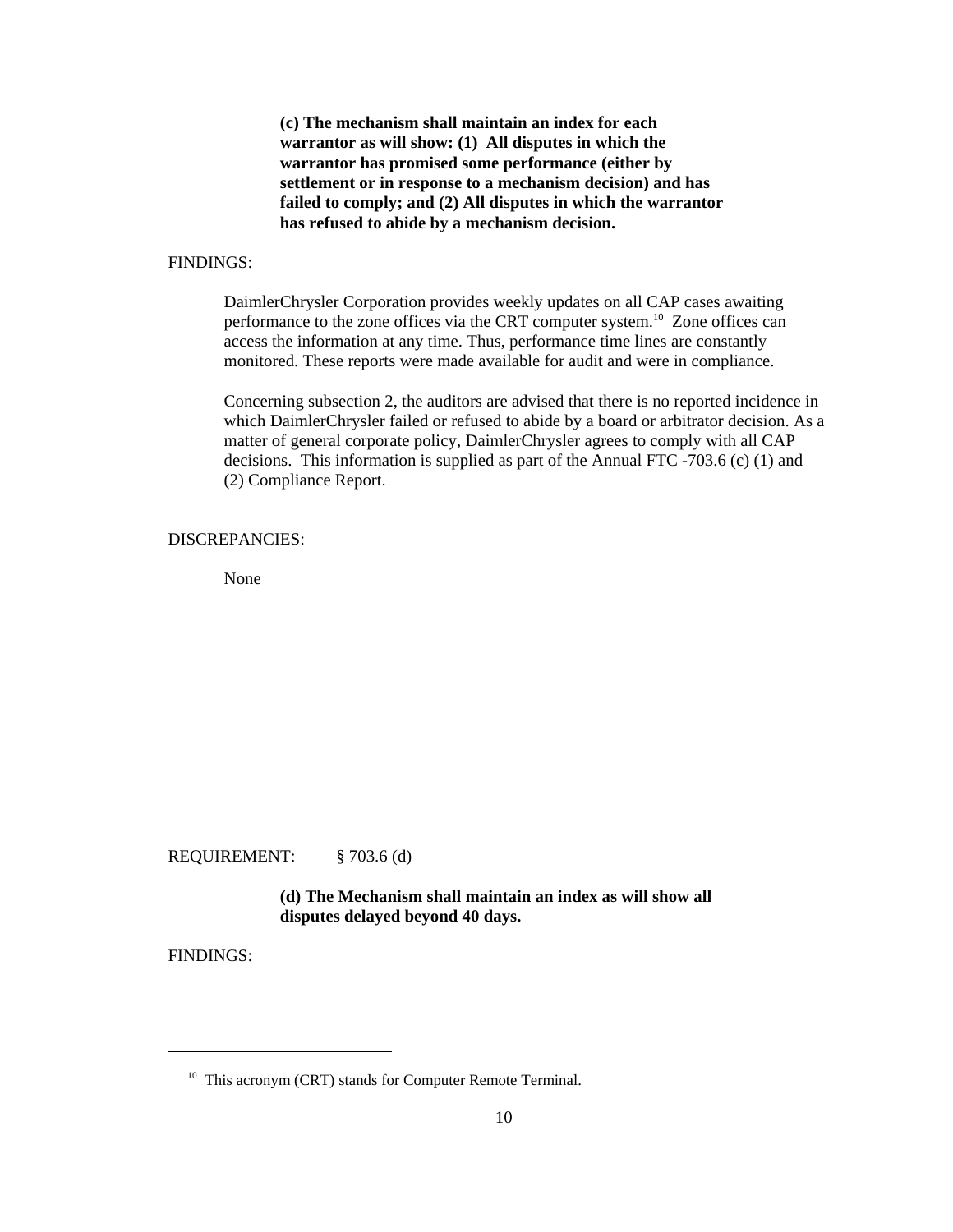According to DaimlerChrysler's national statistical index reports, as of December 2002, a total of 69 CAP cases were delayed beyond 40 days.<sup>11</sup> The CAP Administrator of Third Party Arbitration provided a comprehensive report of all individual cases delayed beyond 40 days during the 2002 period of the audit. This report includes the customer's name, case file number, and the number of days the case has been in process as of the date of the generation of the report. Our analysis indicates that this report meets the above requirement.

#### DISCREPANCIES:

None

#### REQUIREMENT: § 703.6 (e)

**(e) The mechanism shall compile semi-annually and maintain statistics which show the number and percent of disputes in each of the following categories:** 

- **(1) Resolved by staff of the Mechanism and warrantor has complied;**
- **(2) Resolved by staff of the Mechanism and time for**

**compliance has occurred, and warrantor has not complied; (3) Resolved by staff of the Mechanism and time for**

- **compliance has not yet occurred;**
- **(4) Decided by members and warrantor has complied;**
- **(5) Decided by members, time for compliance has occurred,**
- **and warrantor has not complied;**
- **(6) Decided by members and time for compliance has not yet occurred;**
- **(7) Decided by members adverse to the consumer;**
- **(8) No jurisdiction;**
- **(9) Decision delayed beyond 40 days under 703.5 (e) (1) ;**
- **(10) Decision delayed beyond 40 days under 703.5 (2);**
- **(11) Decision delayed beyond 40 days for any other reason; and**
- **(12) Pending decision.**

#### FINDINGS:

.

 DaimlerChrysler collects and maintains the information required by § 703.6 (e) in the Arbitration Board Statistics Report supplied to us by Mr. Edward J. Janke, National Administrator, Third Party Arbitration, DaimlerChrysler Customer Center, Rochester Hills, Michigan.

The information is available for inspection and is complete in all respects.

 $11$  There were 31 cases still pending at the time the 2002 statistical report. The beyond-40-day category does not include cases pending.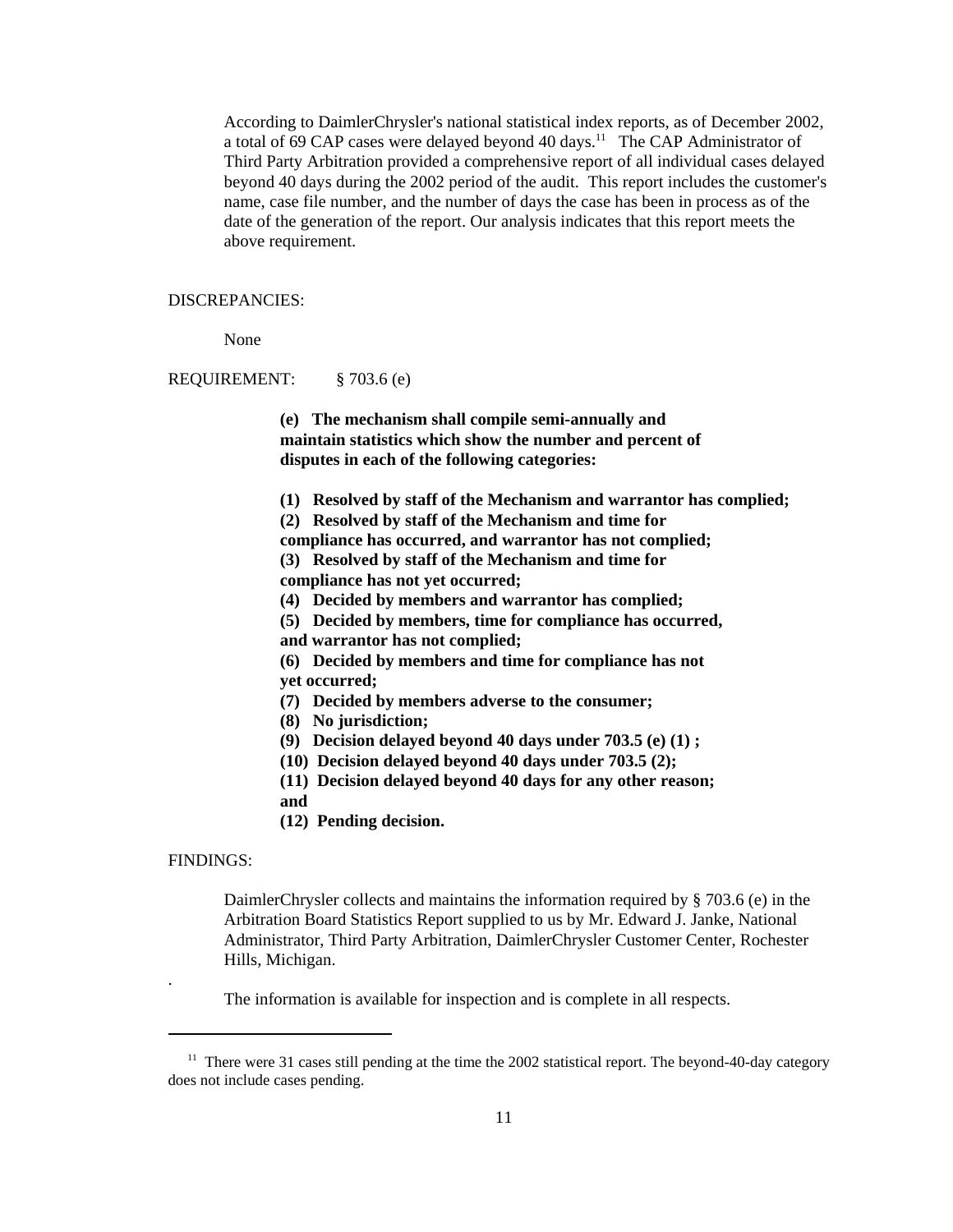The comments of the National Administrator, Third-Party Arbitration, in Section III,<sup>12</sup> provide detailed information about operations of the CAP program in relation to the maintenance of these required statistics. The comments include information about recent modifications and innovations to the program.

The figures reported in this index are analyzed in further detail in the Survey Section of this report.

#### DISCREPANCIES:

None

# REQUIREMENT: § 703.6 (f)

# **THE MECHANISM SHALL RETAIN ALL RECORDS SPECIFIED IN PARAGRAPHS (a) - (e) of this section for at least 4 years after final disposition of the dispute.**

#### FINDINGS:

(a) All of the information listed in the 12 subsections detailed in the previous section is maintained for the required four years. The few relatively minor inconsistencies we found are addressed in the Survey Section of this report.

We inspected the collection of all case files for each zone/state during our on-site visit to the NCDS headquarters in Dallas, Texas, and inspected and evaluated a random selection of case files from the four-year period (1999-2002) for completeness. The files were appropriately maintained and readily available for audit.

(b) DaimlerChrysler's National Administrator, Third-Party Arbitration, provided us with the *Arbitration Cases Received in 2002* index. The indexes for the previous four years are contained in the audit reports for those years and are available from a variety of sources, including DaimlerChrysler's office in Rochester Hills, Michigan.

(c) [Two non-compliance categories] The information required by subsection (1) is maintained in DaimlerChrysler's Rochester Hills, Michigan, office and is available from the DaimlerChrysler Regulatory Affairs Manager. Subsection (2) is not applicable since DaimlerChrysler, as a matter of corporate policy, always complies with CAP/CAB decisions.

(d) [Complaints beyond 40 days] This information is stored on computer in the Rochester Hills, Michigan, office and is housed with the Regulatory Affairs Manager,

<sup>&</sup>lt;sup>12</sup> The National Administrator, Third-Party Arbitration (DaimlerChrysler), E. J. Janke retired in 2003 while this report was being prepared. When his successor, Ms Tava Sowers, was named, the position and the title was modified. Nevertheless, Mr. Janke was interacting with the auditors during the first half of the year so, we use the titles interchangeably for this year only.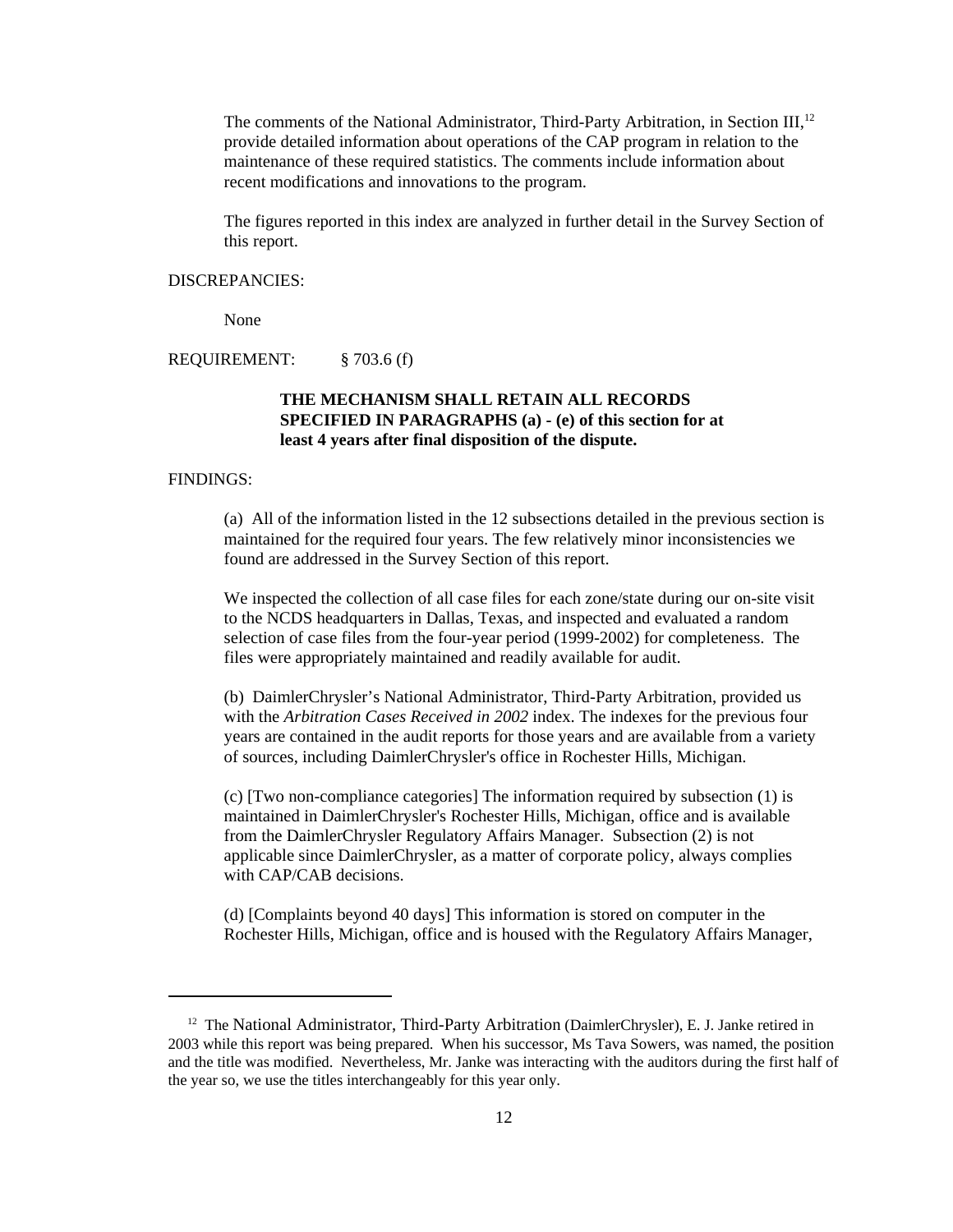MS Tava Sowers. Any required report can be obtained from Ms Sowers. The information is maintained as required.

(e) [Includes 12 categories of statistics] The information referenced in this section, as well as any data pertaining to this requirement, is available from DaimlerChrysler's Regulatory Affairs Manager. The 12 categories of statistics to be maintained are being kept as required.

#### DISCREPANCIES:

None

#### REQUIREMENT: § 703.7 (b)

**Each audit provided for in paragraph (a) of this section shall include at minimum the following (1) evaluation of warrantor's efforts to make consumers aware of the Mechanism's existence as required in 703.2 (d);**

# **(d) The warrantor shall take steps reasonably calculated to make consumers aware of the Mechanism's existence at the time consumers experience warranty disputes.**

# FINDINGS:

NOTE: Because DaimlerChrysler is no longer offering the program to its new car buyers, except in Arkansas, Idaho, Kentucky, and, Minnesota, their information program has understandably undergone some significant changes. The CAP pamphlet is no longer placed in the vehicle's glove box at the point of sale. In the four states where the program will still be offered, the owner's manual and lemon law rights booklet will still be included in the glove box kit and both will reference the program. Those interested in knowing about the program are referred to a toll-free telephone number where they can request a CAP pamphlet.

The essential feature of both regulatory requirements cited above is timing. In our review, therefore, we give emphasis to efforts that would inform customers and ensure that they know about the existence of the CAP at all times, as well as examining the manufacturer's strategies to alert customers to the availability of the CAP when the customer's disagreement rises to the level that the regulations consider a "dispute."

Regardless of the excellence of a program, it is ineffective if the customer does not know of or cannot access it. The "notice" requirement seeks to ensure that the program is actually usable by customers by informing them of its existence and making it readily accessible when they need it.

DaimlerChrysler uses several means by which to meet this important requirement; they are as follows: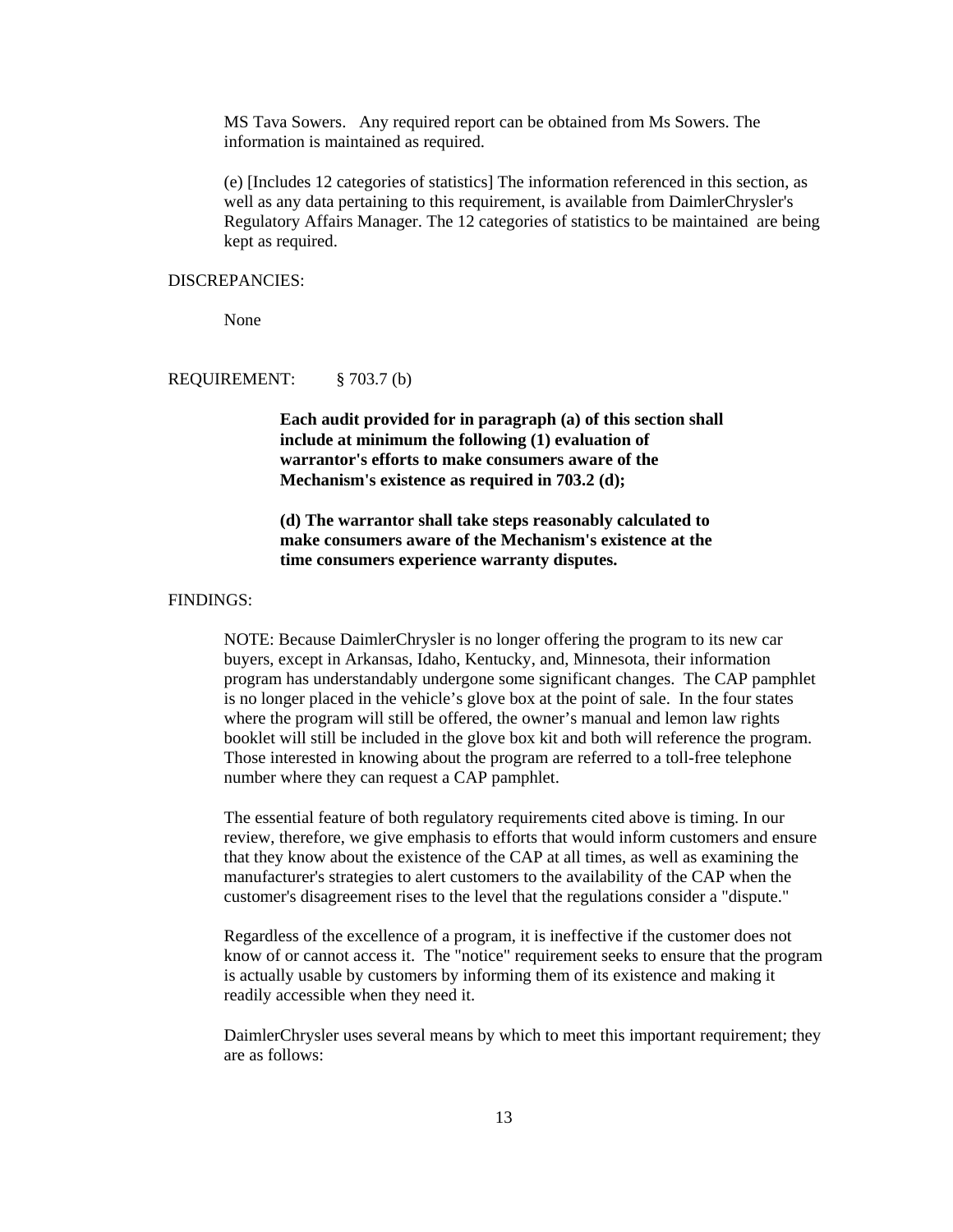- ! DaimlerChrysler publishes an 10-page booklet, entitled *Customer Arbitration Process*, that explains the CAP process and how and where to file an application. This pamphlet contains an application form for accessing the CAP program. The pamphlet is distributed in a variety of ways, but the principal method is by way of the dealer. Dealers may provide the brochure as part of the initial information packet given to new customers as well as making them available in the dealership. Dealerships normally have the pamphlet available only upon request. Our random audits of dealerships in the areas surrounding the field audit sites found, as in recent prior audits, no consistent and significant commitment by dealers to educate their employees to provide booklets to customers making general inquiries about warranty-related dissatisfactions or disputes. In fact, this year's review suggests that some serious attention needs to be given to this aspect of the program because dealers were unlikely to provide information about the existence of the program and how to contact it even when we specifically asked for information about their arbitration program.
- The *Owner's Manual*,<sup>13</sup> supplied with each new vehicle incorrectly refers to the program as the Customer Arbitration Board. This name only applies to the California-specific program administered by DeMars & Associates. The national program is called the "Customer Arbitration Process" (CAP). The *Owner's Manual* itself does not include a phone number or mailing address of either the CAP or the CAB, but the supplementary manual referenced below provides various addresses and phone numbers as required by state laws. The *Owner's Manual* does inform the reader that an arbitration brochure is included as part of the Glove Box Kit. Unfortunately, this reference repeats the same error alluded to earlier and misstates the national program's name.
- ! The booklet *Owner's Rights Under State Lemon Laws*, *Supplement to Owner's & Warranty Manual* is provided with each new vehicle. This booklet does not give the CAP address, but at page four it refers customers with unresolved disputes to the CAP brochure that accompanies the *Owner's Manual* and *Warranty Manual,* which are shipped as part of the Glove Box Kit in the applicable states. It also refers customers to the DaimlerChrysler toll-free customer relations (Customer Center) number where the customer can request the address of the CAP.
- In the applicable states, DaimlerChrysler provides with each new vehicle a *Warranty Information* booklet. It is a 33-page booklet that makes a crossreference on page 27 to the CAP arbitration program offered by DaimlerChrysler and refers the reader to the Customer Arbitration Process brochure that came with the vehicle.

In Arkansas we audited three dealerships:

<sup>&</sup>lt;sup>13</sup> We review an Owner's Manual for one model and operationally assume that what holds for one manual is true for all others. This year we reviewed the 2002 Chrysler Town & Country manual which was supplied to us by DaimlerChrysler for our inspection.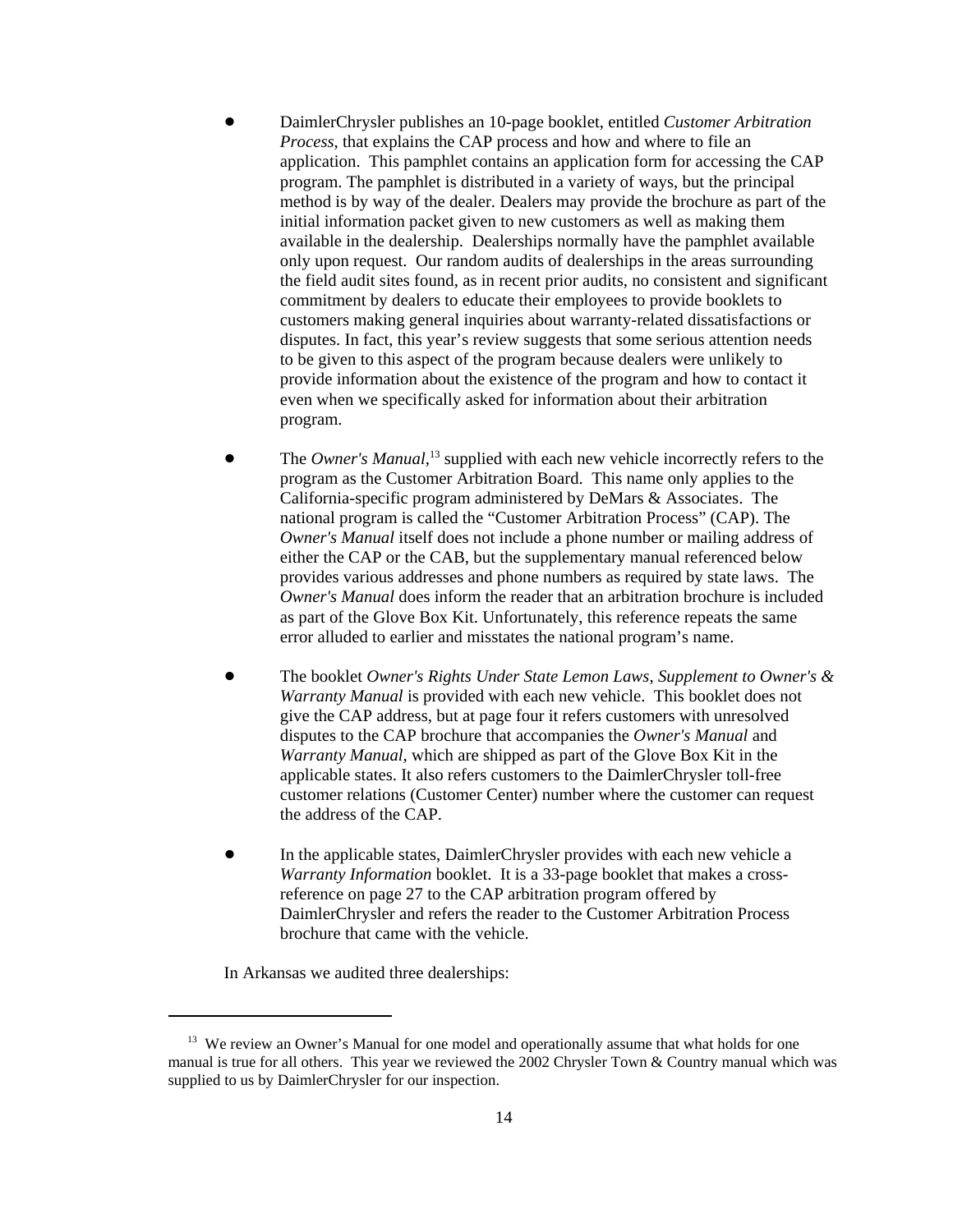NOTE: This facet of the audit involves a "secret shopper" technique wherein the auditor seeks to elicit information about a customer's options when they have a warranty dispute.

Little Rock Dodge - Jeep 5809 South University Little Rock, Arkansas 72209

George-Motes Dodge/Chrysler/Jeep 2500 East Harding Pine Bluff, Arkansas 71601

Little Rock Chrysler 5804 South University Little Rock, Arkansas 72209

In Kentucky we audited four dealerships:

Nell Huffman Chrysler 4126 Shelbyville, Rd. Louisville, Kentucky 40207

Swope Auto Center (Chrysler) 1012 N. Dixie Elizabethtown, Kentucky 42701

Martin Dodge-Jeep 2209 Scottsville Rd. Bowling Green, Kentucky 42104

Audubon Chrysler Center 2945 Highway 41 N. Henderson, Kentucky 42420

In Minnesota we audited four dealerships:

Forest Lake Chrysler  $321\;19<sup>th</sup>$  Street Forest Lake, Minnesota 55025

Duluth Dodge 4755 Miller Trunk Highway Duluth, Minnesota 55811

Miller Hill Chrysler - Jeep 4710 Miller Trunk Highway Duluth, Minnesota 55811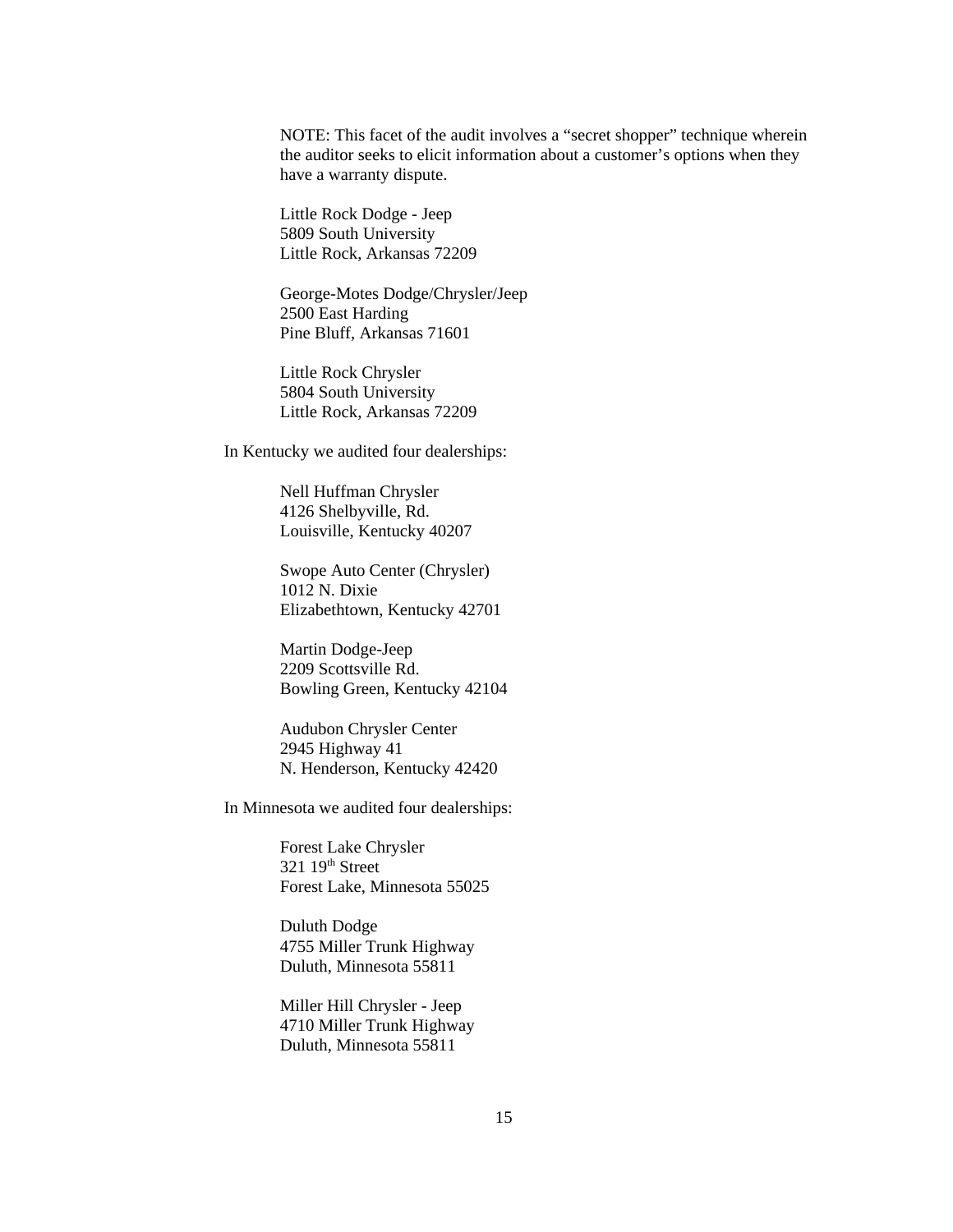Iron Trail Chrysler 1301 17<sup>th</sup> Street South Virginia, Minnesota 55792

# FINDINGS:

This aspect of the CAP program again this year received a somewhat varied assessment. Certainly, the information dissemination methods used by DaimlerChrysler, together with the number of CAP applications filed in 2002  $(3,345^{14})$ , demonstrate that, without question, many DaimlerChrysler customers were made aware of the arbitration program's existence in 2002. For these customers, access is obvious and their numbers, while far less than in the past, are significant.

On the other hand, our dealer inspections in several parts of the country showed a general lack of knowledge on the part of dealer employees about the CAP program and, in some cases, ignorance of its existence. The situation is striking when we note that there are a few employees at some dealerships we have visited in the past several years who demonstrate excellent knowledge of the CAP program. This suggests that the information dissemination strategy, as envisioned and administered by the manufacturer, is only effective when the dealership elects to implement it. In Arkansas, no dealership we visited provided us with any useful information about the CAP or NCDS. In Kentucky, two of the four dealerships we visited acknowledged the CAP by name and referred to booklet/pamphlet in the glove box kit provided at the point-ofsale. The other two dealerships indicated a complete lack of knowledge of the program, with one dealer employee providing us with bogus information. Similarly, in Minnesota, two dealerships provided useful information upon request. Two other dealers appeared to be completely ignorant about the program. One dealer providing useful information also had a poster prominently displayed that announced the availability of brochures upon request.

As in years past, our visits to dealerships suggest that customers who seek assistance from their salesperson are unlikely to receive any useful information about the CAP program. Few of the salespeople we interviewed appeared to have any knowledge of the CAP. This situation is clearly at odds with the manufacturer's objectives and the regulation's intent.

 There is a toll-free phone number to the DaimlerChrysler Customer Center in Rochester Hills, Michigan, which offers assistance to customers in terms of the "making customers aware" requirement. This office is designed to facilitate an open line of communication between the servicing dealer, DaimlerChrysler Corporation, and the customer. The toll-free line facilitates the CAP program by providing CAP information to those who specifically request information about arbitration. We contacted the number on several occasions and in each instance were given the post office box address for filing an application with the CAP. The clear and stated objective of the Customer Center is to keep the customer and the manufacturer or dealer working together to resolve warranty-related problems. This program operates consistent with § 703.2(d) which allows:

<sup>&</sup>lt;sup>14</sup> For the more than 30,000 DaimlerChrysler customers who filed for arbitration in the last few years the program's existence is, quite clearly, well-known.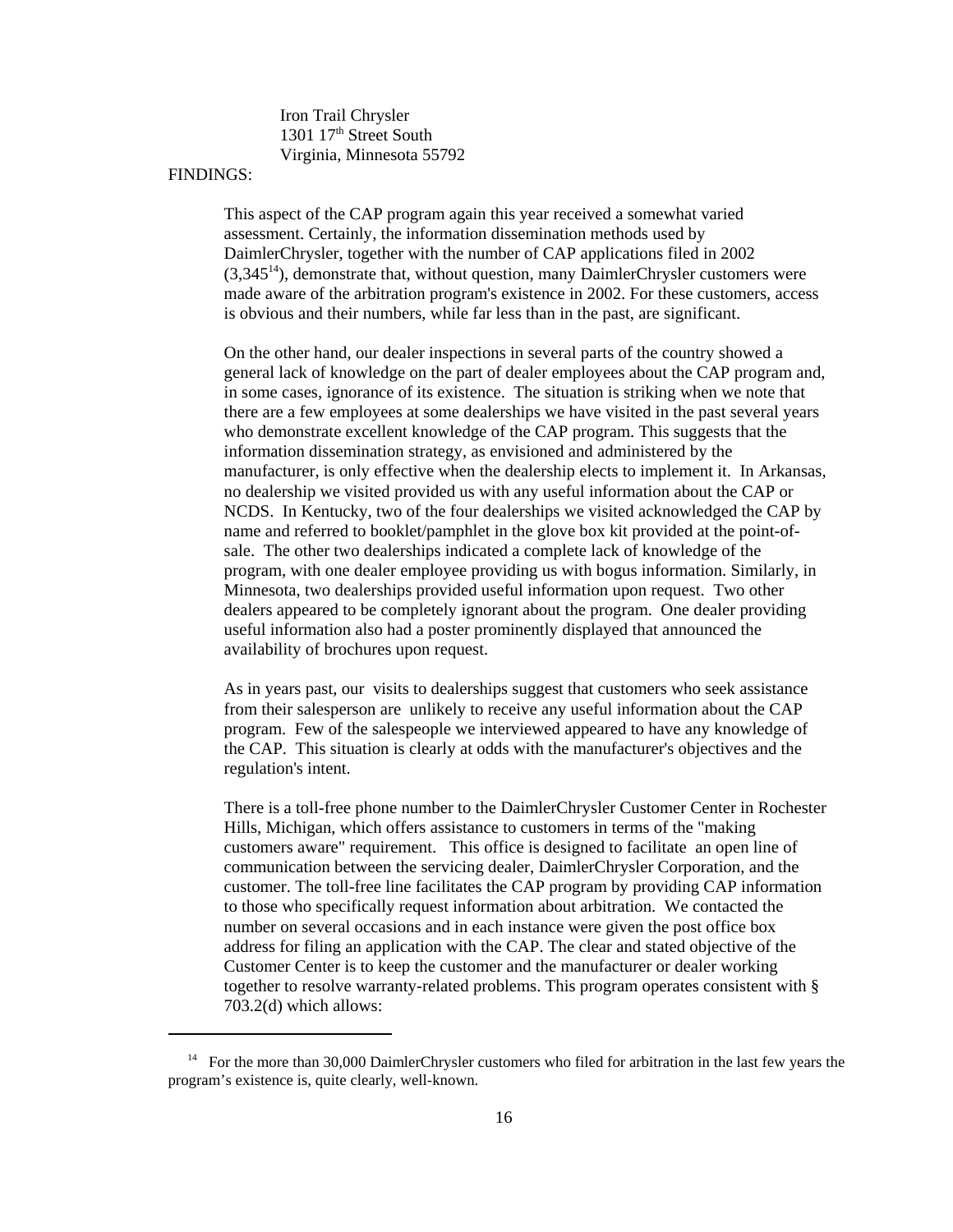**703.2 (d)... Nothing contained in paragraphs (b), (c), or (d) of this section [ notice requirements] shall limit the warrantor's option to encourage consumers to seek redress directly from the warrantor as long as the warrantor does not expressly require consumers to seek redress directly from the warrantor. The warrantor shall proceed fairly and expeditiously to attempt to resolve all disputes submitted directly to the warrantor.** 

DaimlerChrysler Corporation's various strategies for "making customers aware" appear to have considerable impact given the numerous (3,345) customer contacts reported by the program in 2002.

We note here that manufacturer's difficulties in complying with this requirement are related in some respects to uncertainty as to the regulation's intent about when the customer is to be informed. A better information dissemination strategy could be developed if regulators provided manufacturers with an operational definition of the phrase, **" ... at the time consumers experience warranty disputes."**

We should note that the party who is in the best position to communicate with customers at most junctures in the warranty repair context is the servicing dealer. Unfortunately, dealers who wish to ignore their role in facilitating "fair and expeditious" warranty dispute resolution may do so with regulatory impunity, notwithstanding the many demonstrated efforts of DaimlerChrysler Corporation.

# DISCREPANCIES:

None, with the qualifier given immediately above as a caveat.

## REQUIREMENT: § 703.7 (b) (3)(I)

**Analysis of a random sample of disputes handled by the Mechanism to determine the following: (I) Adequacy of the Mechanism's complaint and other forms, investigation, mediation and follow-up efforts, and other aspects of complaint handling; and (ii) Accuracy of the Mechanism's statistical compilations under 703.6 (e). (For purposes of this subparagraph "analysis" shall include oral or written contact with the consumers involved in each of the disputes in the random sample.)**

# FINDINGS:

The FINDINGS for this section are arranged as follows:

(1) **Forms**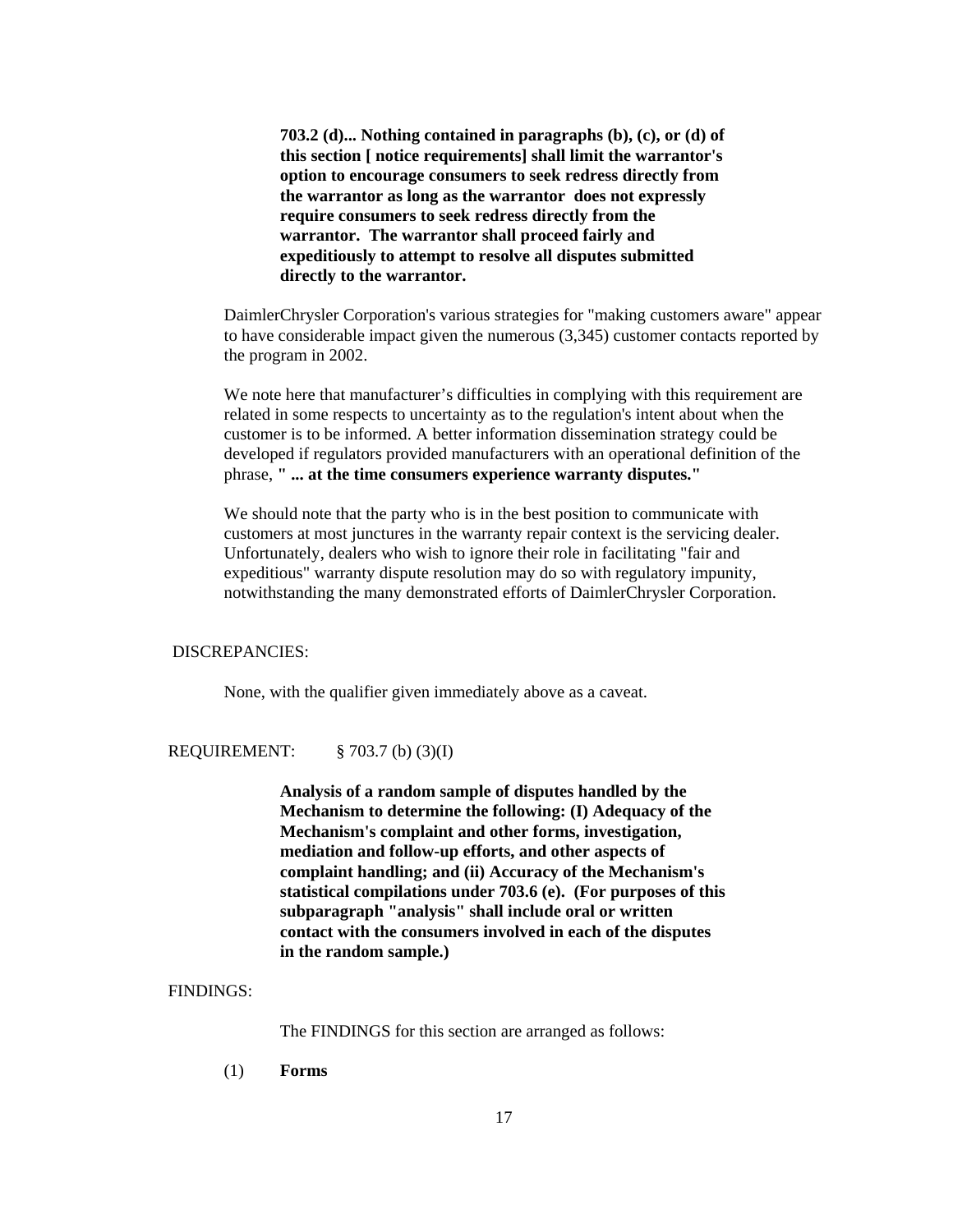- (2) **Investigations**
- (3) **Mediation**
- (4) **Follow-up**
- (5) **Dispute Resolution**

#### FINDINGS:

#### **1) Forms**

The auditors reviewed most of the forms used by each component of both the CAP (NCDS) and the California-specific CAB (DeMars & Associates).

The many forms used by CAP/CAB comprise an integral part of the program. Having been refined over several years, they are exceptionally "user friendly" and well balanced, providing enough information to properly advise the parties without overwhelming them with unnecessary paperwork. Overall, the CAP forms promote efficiency and assist the program in meeting the stated objective of facilitating fair and expeditious resolution of disputes. We found the forms used by NCDS and DeMars & Associates generally appropriate and "user friendly."

The CAB *Agendas and Minutes of Arbitration Hearings* form used in California is a valuable tool for record-keeping and facilitating thorough decision letters. While these forms are housed in a separate file, a form is placed in each case file folder that states that the minutes are available for review upon request.

# DISCREPANCIES:

# NONE

 A comprehensive manual, *Customer Arbitration Process Operating Guide,* serves as the program's procedures manual. It is the initial source to which arbitrators, DaimlerChrysler, and the independent administrators' (NCDS and DeMars & Associates) staffs can turn for direction when questions arise. As such, it is a critical component for ensuring that the program continues to operate in substantial compliance with the requirements of Magnuson-Moss and Rule 703. There were significant modifications made in 1999 in the manual that had been in service since  $1993$ <sup>15</sup>. This policy manual was developed by DaimlerChrysler as the sponsoring manufacturer and is provided to NCDS for their use in administering the program.

NCDS general policies are currently found in the pamphlet provided to each applicant for arbitration. Some additional policies are printed in the arbitrator training manual and appropriately arranged in sections that are indexed by subject matter.

<sup>&</sup>lt;sup>15</sup> With the introduction of the NCDS process, the manual understandably required a significant restructuring.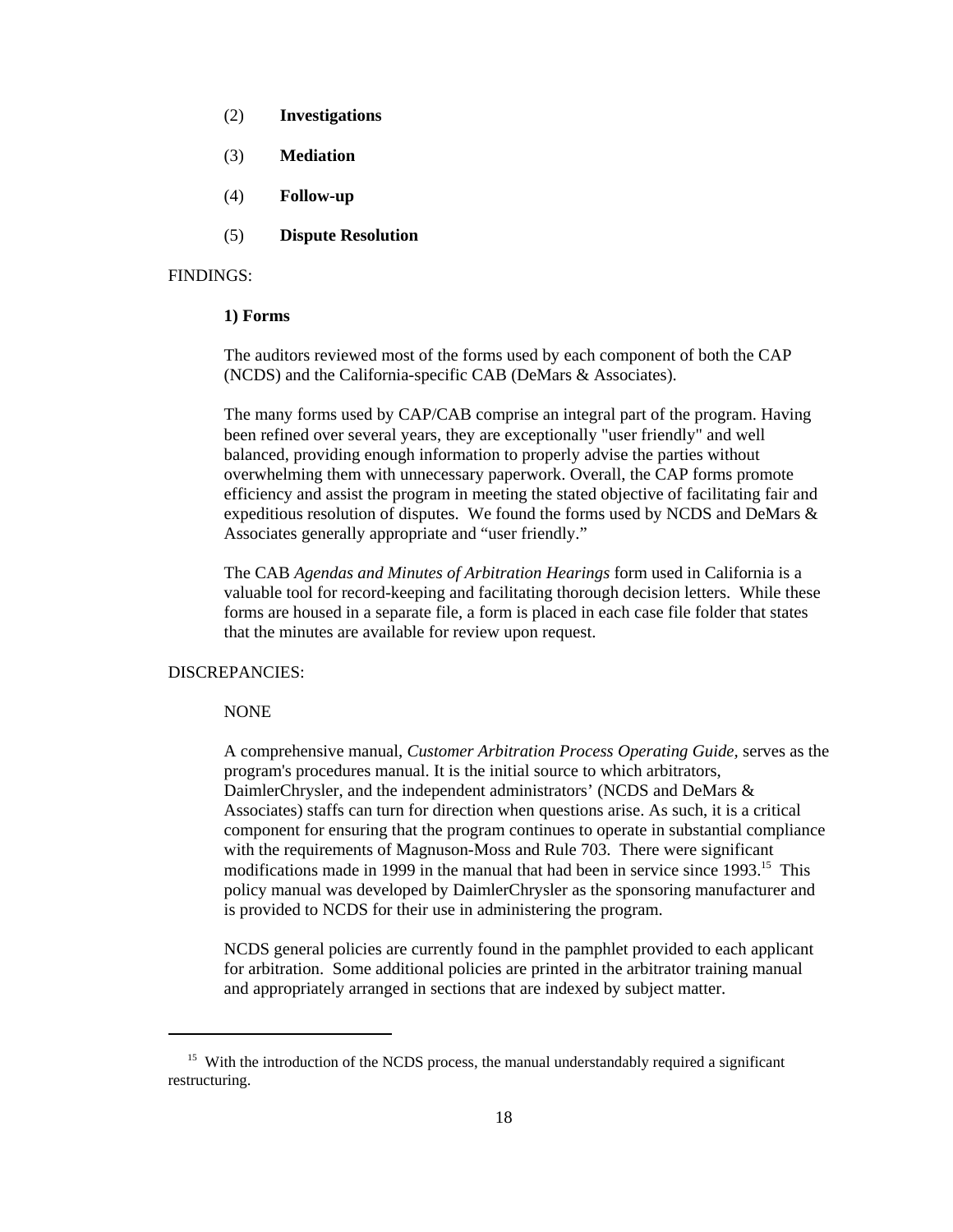In summary, the numerous forms used by the CAP and the CAB are exemplary and in substantial compliance with the federal regulatory requirements.

## **2) Investigations**

This facet of the arbitration program is governed by section 703.5 [c] (Mechanism's Duty to Aid in Investigation).

Field audits, monitoring of arbitration hearings, and interviews with board members (i.e., members/arbitrators) and CAP facilitators found only a limited number of requests by arbitrators for technical information, but such information is provided on request. In addition, a specific procedure (5H-1) in the DaimlerChrysler procedures manual is designed to better acquaint board members and individual arbitrators with the availability and possible utility of Technical Bulletins.

We included arbitrator requests for Technical Assessment under this investigative category. In the past, arbitrators in most arbitration programs have sometimes relied inappropriately on Technical Advisor (TA) intervention or District Manager (DM) Reports, losing sight of the fact that Technical Assessments and District Manager Reports are provided by DaimlerChrysler employees who, despite any expertise they may possess, are nonetheless party to the dispute. Thus, their representations cannot generally be given more weight than the representations of the customer. This was not the case in prior audits of NCDS' program, but this year we discovered some decisions that replicate some errors of the past by ordering non-specific repairs under the supervision of a DaimlerChrysler dealer representative. This, of course, results in the arbitrator transferring substantive disposition authority to one of the disputing parties. Moreover, it is indicative of an arbitrator's failing to comprehend his/her role as a decision maker, as opposed to a problem solver. It is important, therefore, that the training of arbitrators stress this as a potential problem that should generally be avoided. This will help avoid a problem that many such programs have all too commonly experienced. Conflicts between the parties on questions of fact are often best resolved by an independent inspection conducted by an objective ASE-certified mechanic or, where appropriate, a board member with mechanical expertise.<sup>16</sup>

The manufacturer has demonstrated complete cooperation in responding to arbitrator requests for technical assistance and requests for independent inspections. The program would be well served by having Technical Service Bulletins (TSB) included in the case file whenever the company knows that there is a Technical Service Bulletin that addresses the central concerns of the customer's application to the CAP.

<sup>&</sup>lt;sup>16</sup> Automotive Service Excellence certified mechanics have passed examinations administered by a national association of automobile mechanics.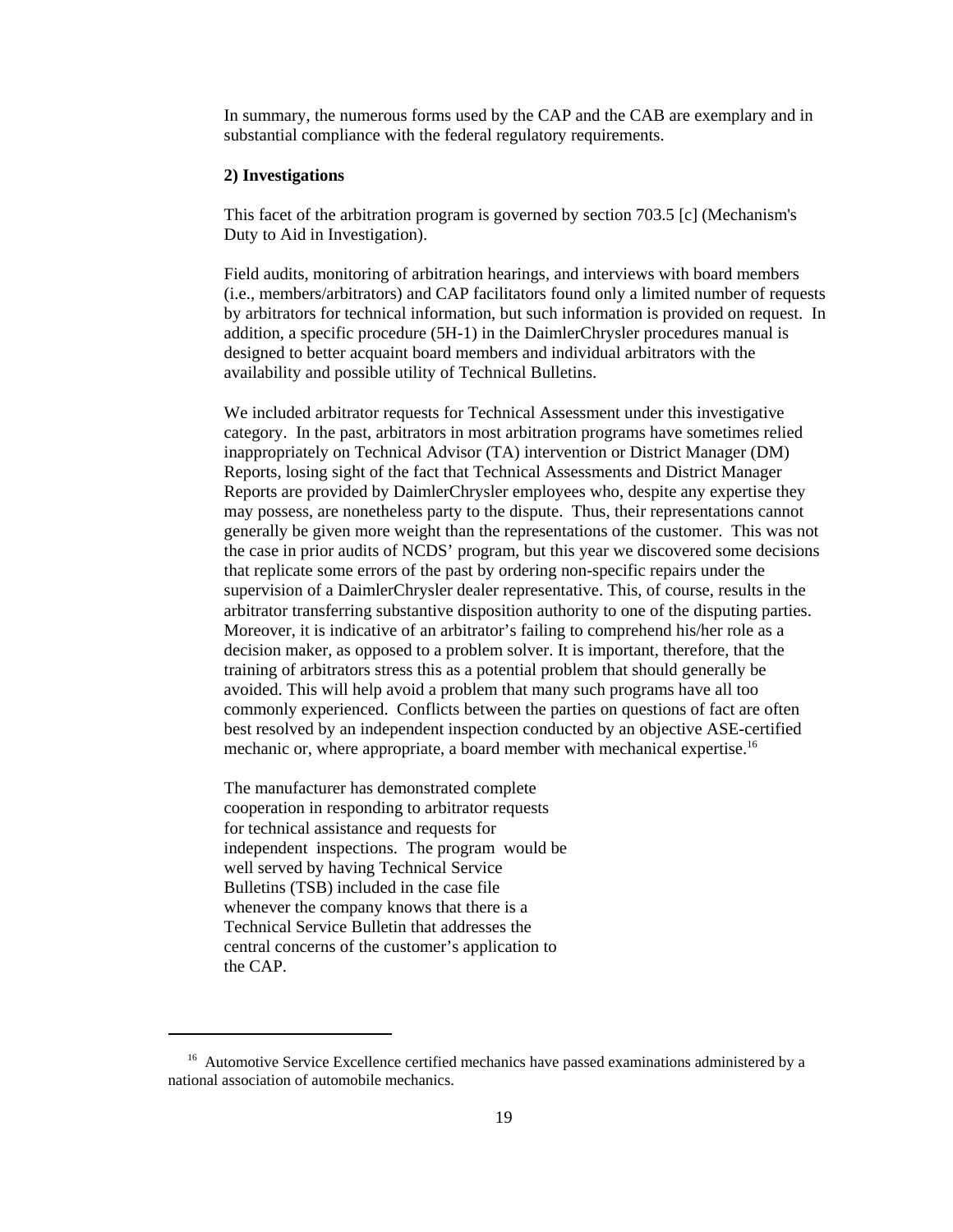Occasionally, independent inspections are conducted to confirm or deny one party's representations or to resolve conflicts between the representations of the parties. Our monitoring of arbitration hearings in the past suggests that many arbitrators do not understand the real purpose of these inspections, inappropriately viewing them as a means by which to diagnose the vehicle's alleged mechanical problem rather than as a means to resolve conflicts of fact between the parties. This orientation suggests that arbitrators may inappropriately become involved in efforts to achieve customer satisfaction rather than seeing themselves as arbiters of disputes.

Arbitrators would be greatly aided by emphasis on the appropriate use of independent inspections and TA assistance in arbitrator training. The CAP has developed and implemented a national training program that, of necessity, addresses so many issues in a short period of time that it is understandable that arbitrators often lose sight of some of the trainers' admonitions. *This underscores the importance of an efficient, on-going feedback loop that provides regular reminders from program staff to arbitrators.* 

It appears to be rare for arbitrators to request that the manufacturer provide a copy of a TSB and then delay action on the case pending receipt of the bulletin. Whether a TSB *exists* is apparently more likely to be central to an arbitrator(s) determinations than any information contained therein. The existence of a TSB may increase, in the minds of some arbitrators, the likelihood that a customer's otherwise unverified concern is real.

Other areas to be investigated include:

#### **number of repair attempts;**

## **length of repair periods; and**

#### **possibility of unreasonable use of the product**.

Customers provide some information on these subjects on the CAP application; the dealer provides it on the CAP form, "Dealer's Response to Request for Arbitration," and DaimlerChrysler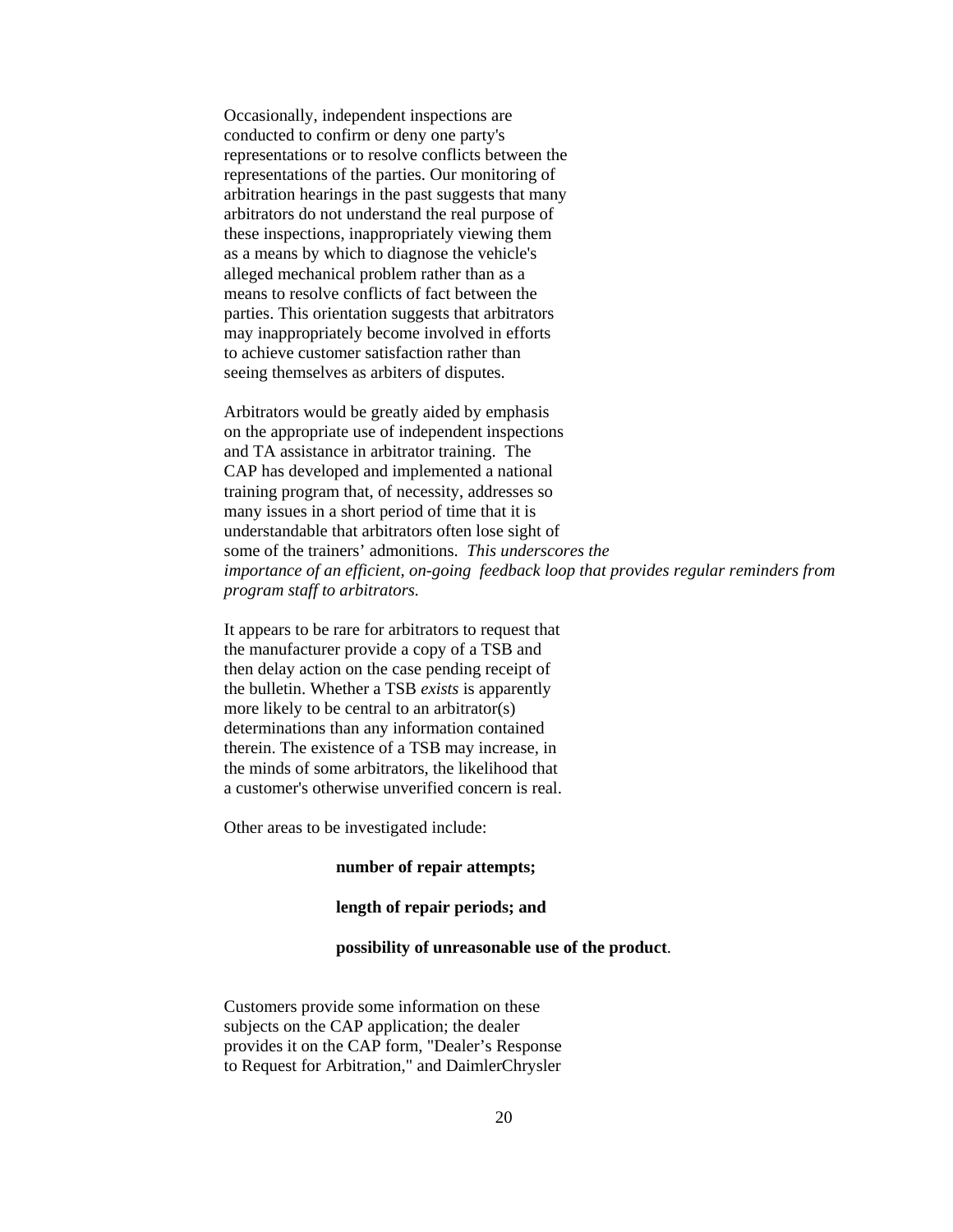provides it on the "Zone Office Statement." These forms, however, do not solicit the same information from all parties.

The customer application form does not, for example, ask for information about the issue of possible misuse or abuse of the vehicle. By soliciting information from one party but not the other, the program could create an appearance of partiality. Customers should know that the possibility of abuse or misuse of the vehicle may become a significant issue in the arbitrator's decision process so that they can present information accordingly. The request for maintenance records may address this issue, at least in part, but it does not question whether the manner in which the vehicle is driven may contribute to the asserted problem. The Zone Office or dealer reports may include information on this topic whenever they think it is appropriate, but the customer has no way of knowing that this is a subject they would be well advised to address in the information they present to the board or an individual arbitrator.

 In the event that misuse is asserted or suggested as a possibility in the "Zone Office Statement" or "Dealer's Response to Request for Arbitration," the customer is able to submit supplemental information challenging or explaining his/her perspective on the issue. Rather than delay the process or put the customer in the position of having to present a response on short notice, customers could be advised at the onset of the process that the issue might come up in the arbitrator(s)/board's deliberations. The fact that customers receive copies of the statements from the dealer and the company in advance of the hearings, allowing them the opportunity to challenge any such suggestion is not in itself sufficient to address our concern. Unfortunately, not all questions of possible misuse arise in response to the "Zone Office Statement" or "Dealer's Response to Request for Arbitration." The subject of abuse or misuse of the product may only emerge during the arbitrator(s)/board's deliberations. Based on our interviews with arbitrators, an arbitrator may suspect the possibility of abuse or misuse without its having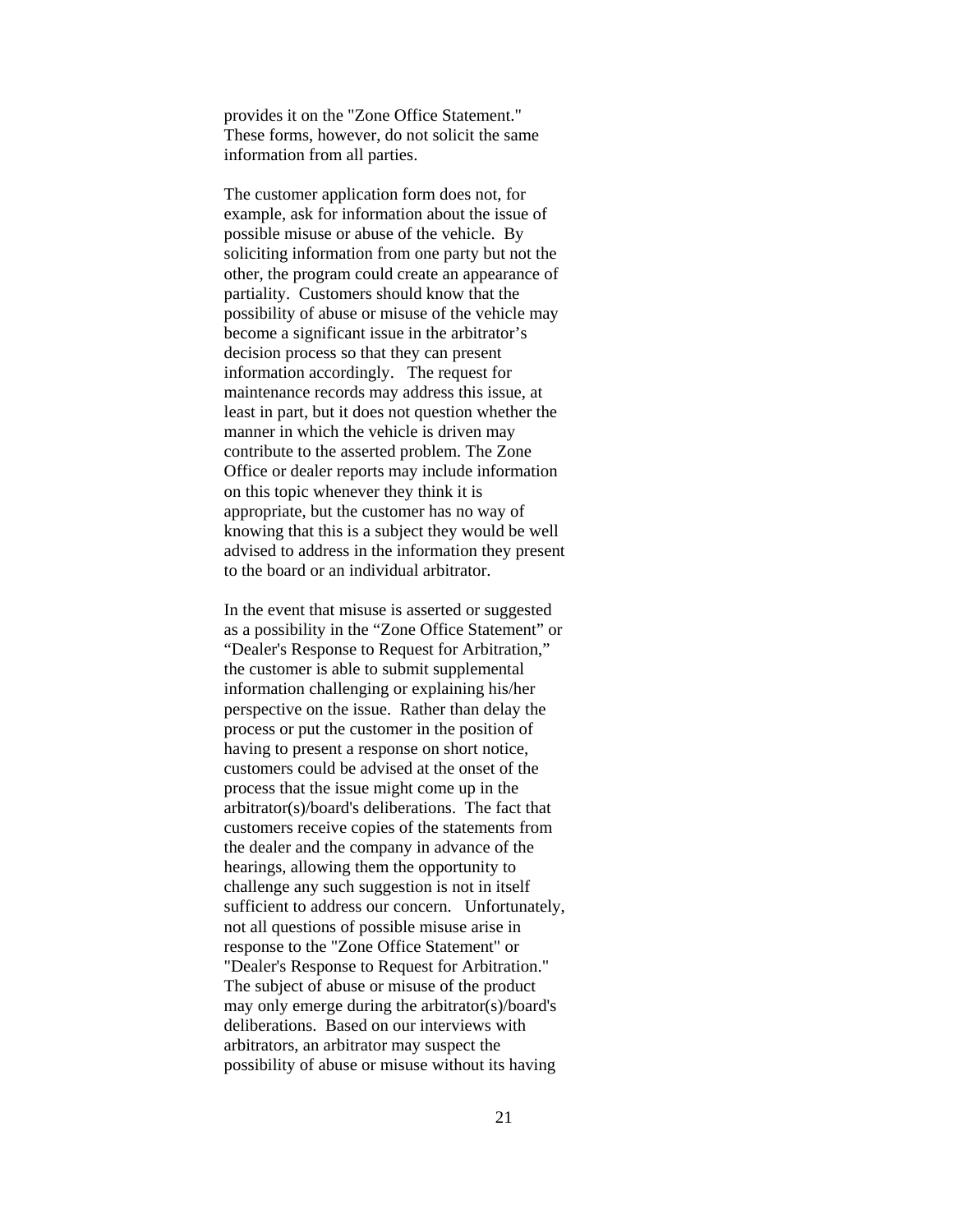been asserted in the paperwork. In such cases, "misuse" may not be the primary or deciding factor but can still be a significant factor. Because of its secondary importance, however, it may not be detailed in the decision and not necessarily reflected in the fairly brief communications announcing the board's or arbitrator's decision. Thus, a customer who may have important rebuttal information on the subject of suspected abuse would be unlikely to be aware that it had become an issue.

# FINDINGS:

The investigation methods used by the CAP program are well known to regulators and appear to be acceptable to them. Moreover, the processes envisioned when Magnuson-Moss was enacted were understood to be substantially abbreviated in comparison to litigation. Ultimately, the question comes down to, "How much investigation is enough?" In our view, more inquiries in the initial phase of the arbitration process would enhance the process, but we are unwilling to assert that this concern threatens compliance.

The methods currently employed by the CAP clearly result in a useful collection of pertinent information, but it is also clear that there is opportunity to gather significantly more valuable information at virtually no extra cost.

## RECOMMENDATION:

Using a checklist of important issues to be considered in each case, modeled after the regulatory requirements concerning issues to be investigated, would be very helpful for arbitrators.

## 3) **Mediation**

This facet of the arbitration program was historically carried out exclusively by the manufacturer or its dealers. The NCDS process attempts to mediate the case prior to arbitration by having a trained staff person contact the customer and DaimlerChrysler where the facts as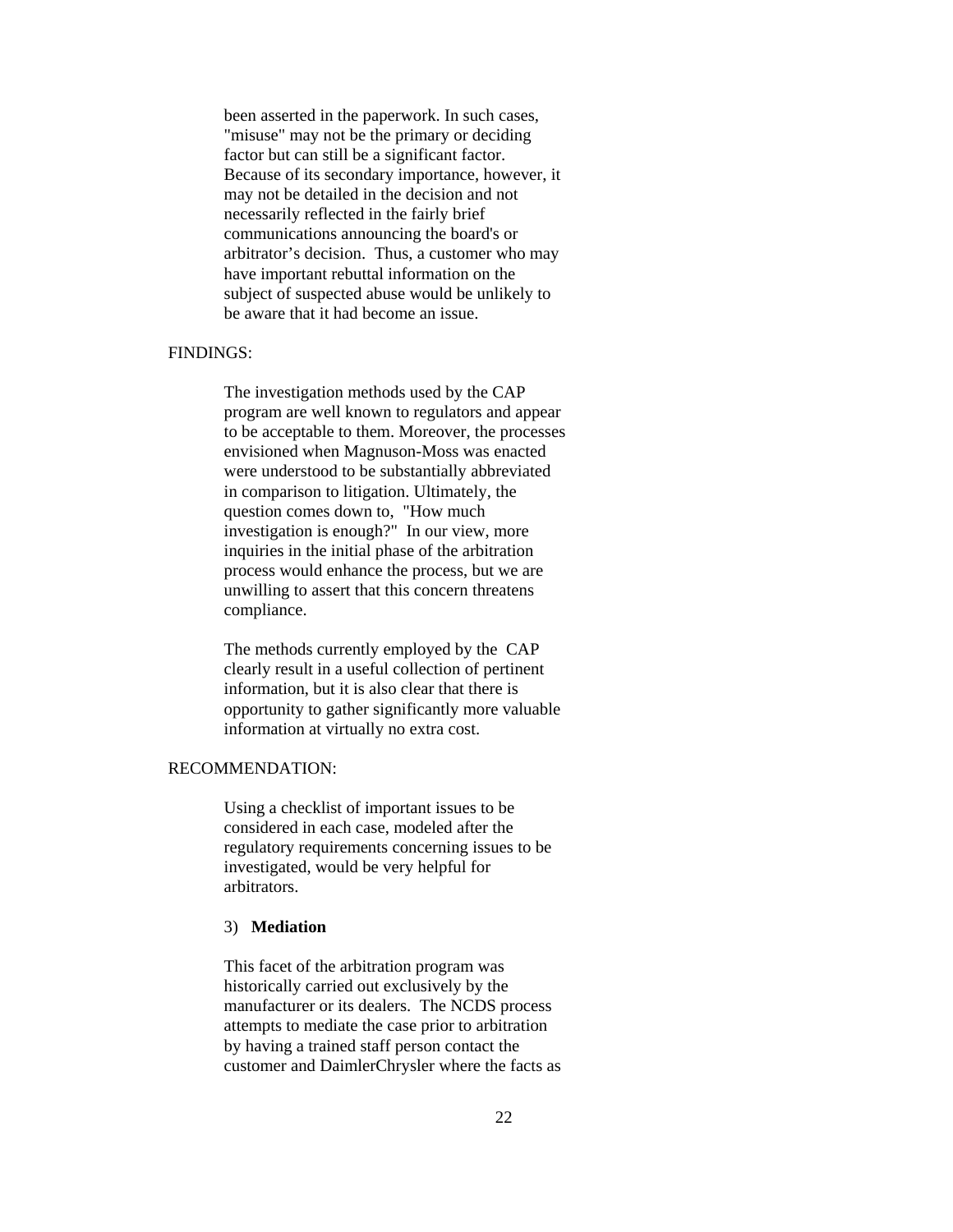they receive them appear to warrant. When mediation fails to result in a settlement, the matter is arbitrated and a decision rendered.

The mediation function envisioned by rule 703 is governed, at least in part, by section 703.2(d) which allows:

> **... Nothing contained in this subchapter shall limit the warrantor's option to encourage consumers to seek redress directly from the warrantor as long as the warrantor does not expressly require consumers to seek redress directly from the warrantor. The warrantor shall proceed fairly and expeditiously to attempt to resolve all disputes submitted directly to the warrantor.**

#### FINDINGS**:**

After a case is opened, the manufacturer's Zone Office personnel generally intercede in an attempt to resolve the dispute to the customer's satisfaction prior to arbitration. Detailed records are kept as required by § 703.6. This information is contained in the case files maintained by NCDS or, in the case of California, by DeMars & Associates.

This audit assesses the mediation function only in terms of its impact on the requirement to facilitate fair and expeditious resolution of disputes. All indications are that the mediation function meets the minimum requirements for fair and expeditious resolution of disputes. Mediation is voluntary and in no way is intended to impede or delay a customer's access to arbitration. The degree to which performance of mediated resolutions conforms with time limit requirements is reviewed in the survey section of this report.

#### 4) **Follow-up**

The NCDS or, in California, DeMars & Associates is responsible for verifying performance of decisions or mediated settlements.

When the customer accepts a settlement offer or an arbitration decision, NCDS or DeMars & Associates and the appropriate DaimlerChrysler zone administrative assistant, arbitration coordinator, or arbitration specialist monitors the promised performance. DaimlerChrysler Customer Center in Detroit periodically distributes reports to the various zone offices that identify case files by individual case number and register performance status. Zone offices are monitored and advised of the regulatory time lines for compliance. After the required performance appears to the zone office to have been completed, the case is closed and the administrator creates a file showing performance verification information. NCDS logs the performance information into the case's electronic file and, in California, DeMars maintains the information in a dedicated notebook. Once a decision mandating some action on the part of DaimlerChrysler has been rendered and DaimlerChrysler has received notice that the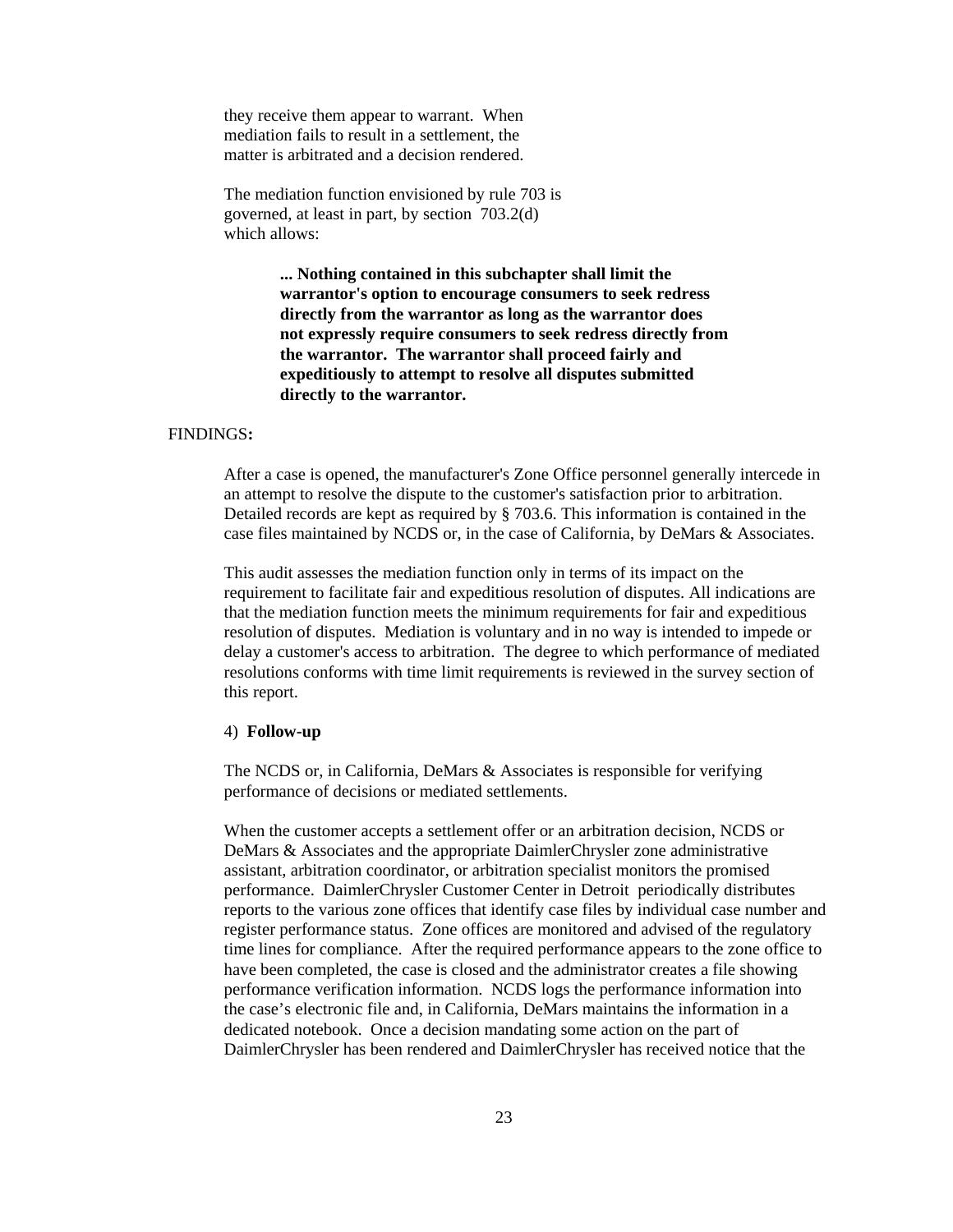customer has accepted the decision, a performance survey is mailed to the customer to determine that:

- a) the promised performance has taken place, and
- b) the performance that has taken place is satisfactory.

If the survey is returned, it is placed in the case file folder at either NCDS or DeMars & Associates, where it is maintained for the required four years.

The recording of performance and maintenance of the records was reviewed by our onsite inspection of case files in either Dallas for the CAP (NCDS) program or Waukesha, Wisconsin, for the CAB (DeMars & Associates) program. For each zone office, we reviewed a random sample of case files. The sample is drawn from the computer system maintained by DaimlerChrysler in the Rochester Hills, Michigan, office.

DaimlerChrysler has developed a policy to ensure that NCDS keeps the performance verification information in an electronic case file which may be reviewed by anyone reviewing the case file and importantly, a note to that effect will appear in the hard copy case file folder. In our view, this new procedure adequately addresses our prior concern.

## DISCREPANCIES:

None

#### 5) **Dispute Resolution**

The CAP uses two formats and the CAB uses one. The two NCDS formats are: a) a board consisting of three arbitrators; or b) individual arbitrators. Customers may opt to use either format. Importantly, the board process (outside California) is one wherein the decisions are arrived after considering only documentary evidence and excludes oral presentation. Of course, customers may opt for a one-member hearing, in which event oral presentations may be made by the parties. When using boards, the Members (i.e., arbitrators) are each provided with a case file that contains pertinent facts gathered by the program. The three arbitrators include: a consumer advocate, a technical member, and a member of the general public. Two members constitute a quorum and the board relies on documents provided by the parties.The arbitrators meet to discuss the facts presented to them and then render a decision. Most board decisions are arrived at by consensus, but sometimes the members resort to a vote to close the matter. The board may request additional information, usually in the form of an independent inspection conducted by a specialist in auto mechanics. Occasionally, the board asks for Technical Service Bulletin information, although technical questions can often be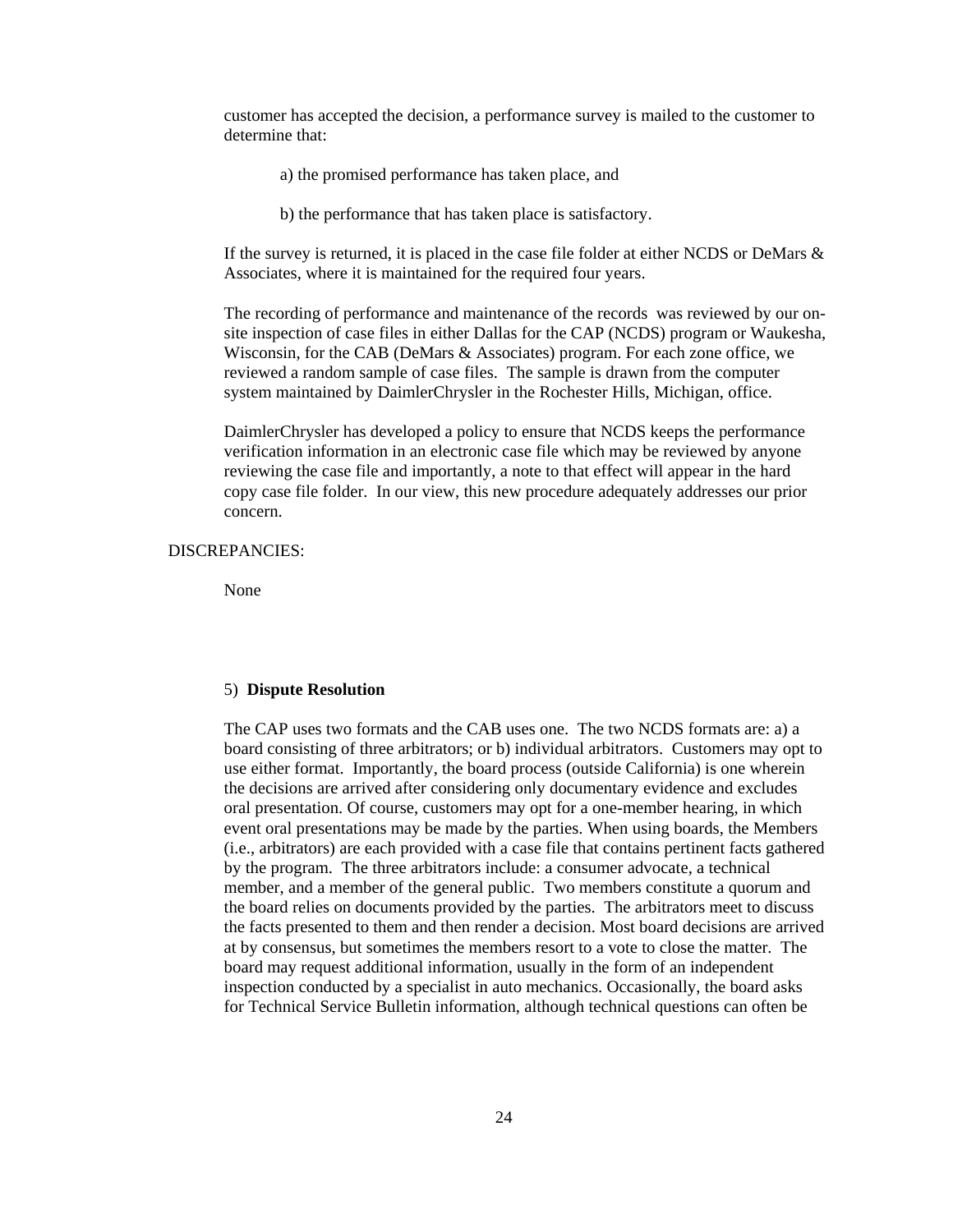answered by the board's technical member.<sup>17</sup> The CAB, California process, uses a board member process that includes the assistance of a board administrator who assists the board on administrative matters, but has no decision-making role. The CAB process involves the parties and includes an oral presentation option.

In California, the CAB program, as administered by DeMars & Associates, provides that each party is allowed to make an uninterrupted oral presentation followed by an opportunity for each party to ask questions of the other party. The arbitrators (board members) proceed to make whatever further inquiries are deemed necessary and then render a decision. The decision is then mailed to both parties.

In California board formats, an agent of the independent administrator acts as the meeting facilitator. The facilitator does not participate in the board's discussions except to clarify administrative questions. The facilitator takes comprehensive notes during the board meeting and, from these notes, prepares a draft of the decision. This draft is approved by the board chair and used to develop the decision letter.

In both the CAP (NCDS) and CAB (DeMars & Associates) formats hearings are open, as required by Rule 703, to observers, including the disputing parties.

The parties are sent copies of the case files before the board meets and are informed that they may submit additional information if they choose to clarify or contradict information in the file. Any additional information is then provided to the board prior to its deliberations. This facet is carried out in writing for those cases that do not involve an oral presentation.

In most cases, the NCDS process involves a single arbitrator. In such instances, the hearing is conducted solely by the arbitrator with no administrative assistance. Moreover, it is typically held outside of an NCDS office so the only support services (e.g., copy or fax machines) are those that may exist at the place selected for the hearing. Most often the site selected is a DaimlerChrysler dealership.

Decisions of the arbitrator(s) are binding on DaimlerChrysler Corporation but not on the consumer.

# FINDINGS:

The CAP's meeting process is in substantial compliance with the federal regulation and provides for fair and expeditious resolution of warranty disputes. Overall, the program meets the requirements of Rule 703.

We have noted continued improvement in awareness of important legal principals and various warranty doctrines among established board members who have been provided arbitrator training. Arbitrator's increase in awareness of their scope of authority, the

<sup>&</sup>lt;sup>17</sup> Each facet of the CAP has Automotive Service Excellence (ASE) certified mechanics available to provide independent inspections to resolve conflicts of facts as presented by the parties. ASE is a private association that tests applicants to ascertain whether they possess a specified degree of expertise in automotive mechanics.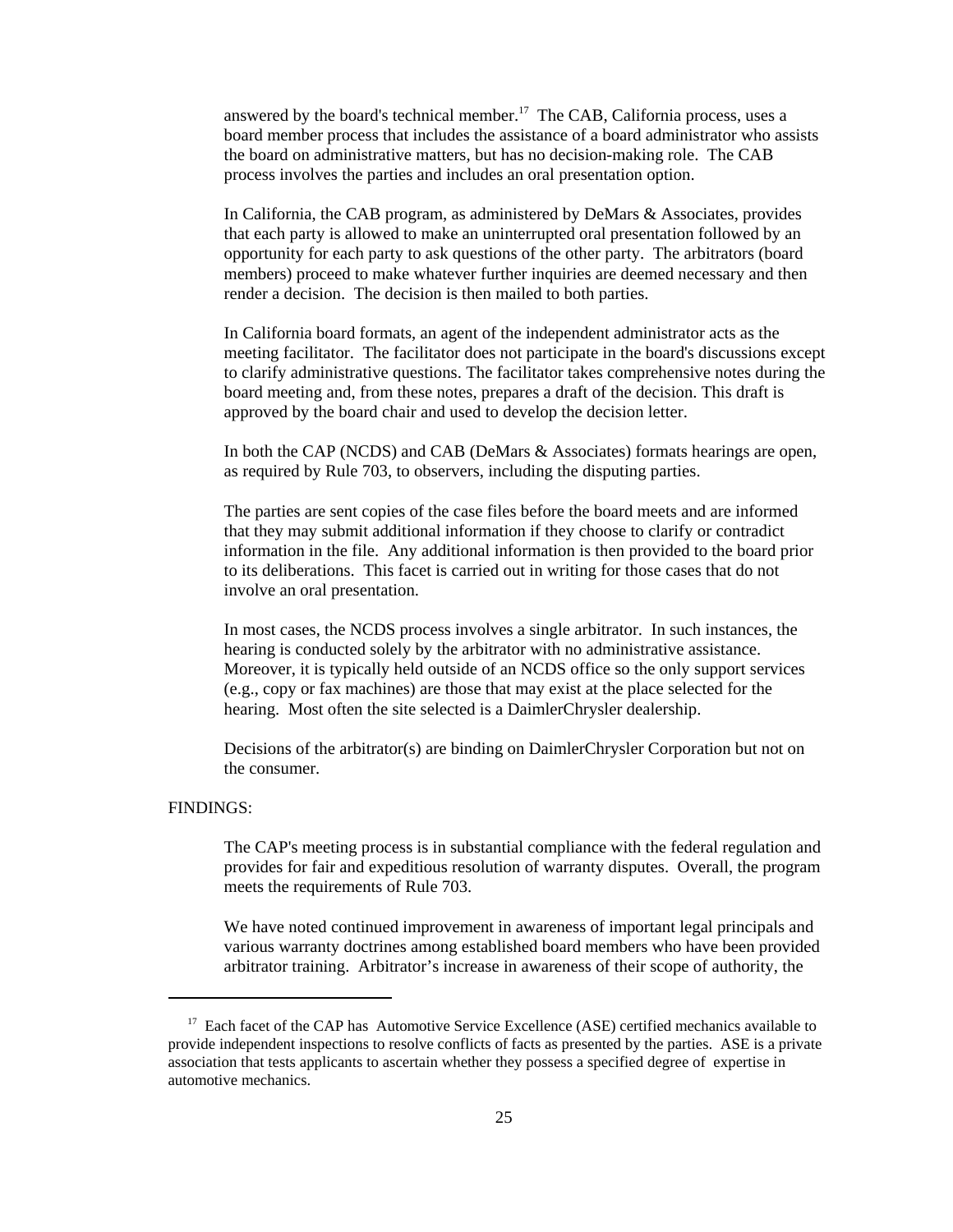essential components of a decision, and factors that may be important when considering whether to apply a mileage deduction in repurchase or replacement decisions are clearly attributable to the professional training program DaimlerChrysler provides for its arbitrators.

Board members/arbitrators are volunteers whose only compensation is a nominal per diem and mileage expense allowance.18 Board members are not required by the program to have any established expertise in the complexities of automobile warranty law at the time of their appointment. Fairness, as envisioned by state policy makers, however, requires that board members/arbitrators have some level of knowledge of the state and federal regulations that set forth the basic rights and responsibilities of the parties to a warranty dispute.

Our monitoring of arbitration hearings and interviewing of arbitrators, board members, and board meeting facilitators in virtually all such programs has continually underscored the importance of on-going arbitrator training. Without regular input and feedback mechanisms, board members/arbitrators are occasionally uncertain about their rights and responsibilities. Since the CAP hearings/meetings are rarely attended by non-members, other than the zone coordinator, the arbitrators operate in a self-imposed vacuum, interacting exclusively with each other and without direct access to a feedback mechanism other than an occasional independent vehicle inspection report. In addition, because board members/arbitrators are volunteers who meet infrequently, a mistake made in one meeting can easily become an institutionalized error that could subject the program to a possible compliance review. On-going training would greatly alleviate these concerns for both board members and individual arbitrators.

In prior reports we made the following observation:

*One final comment as regards dispute resolution concerns our review of case files including the written decisions. As in all programs a certain amount of "boilerplate" eventually creeps into formal decisions. Designed to save time and energy, such a procedure is entirely reasonable provided that the boilerplate itself is appropriate to the circumstances. We found some apparent boilerplate in decisions concerning denials of a customer's request for a refund or replacement to be troublesome. In one case, for example, we found the following:*

*Example 1*

*After reviewing the complaint(s) and hearing the proofs and arguments of the parties and taking into consideration the applicable warranty law of the*

<sup>&</sup>lt;sup>18</sup> Currently, NCDS arbitrators are provided a per diem allowance of \$100.00 a meeting plus reimbursement for any mileage expenses incurred. The DeMars & Associates' Executive Secretary in Northern California, because of additional duties in receiving mail and reviewing the initial materials for jurisdictional information, is provided \$75.00 per diem and the other board members are paid \$50.00 per meeting. In Southern California, the Executive Secretary is paid \$100.00 per meeting and the other board members are paid \$75.00 for each meeting.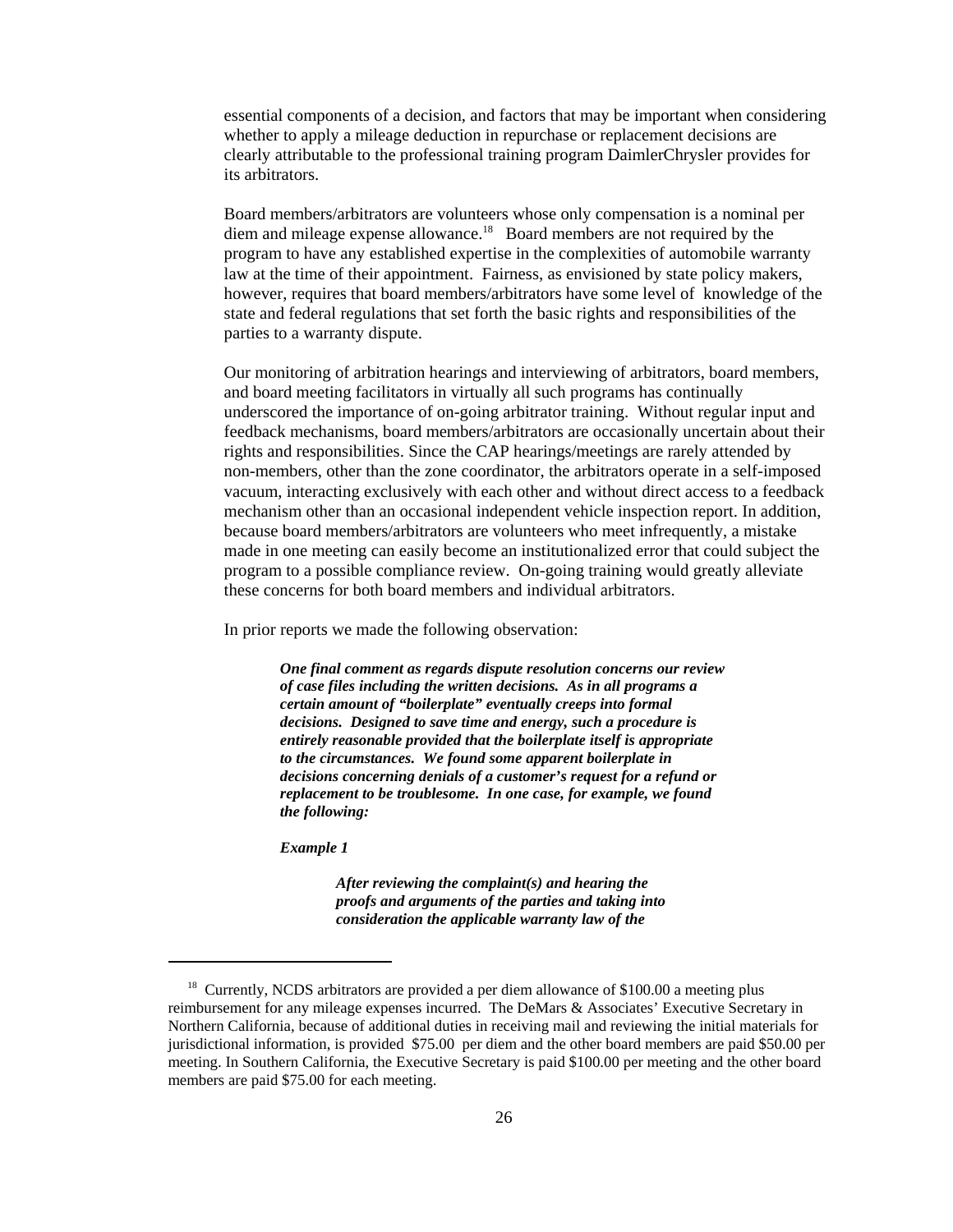*State of Ohio, commonly referred to as the "Lemon Law," and after due deliberations, I find and award as follows: ...*

*Example 2:*

*The Customer's 1997 Dodge Ram Truck does not qualify for coverage under the State of Ohio Lemon Law, because it does not meet any of the presumptive standards..*

*The two examples cited above are problematic in at least two ways:*

*First, the initial example seems to suggest that it is reasonable for arbitrators to only consider the state lemon law; however, it is very important for arbitrators to keep in mind their additional authority to award refunds and replacements under the more general terms of the federal law.* 

*Second, the other example suggests a misunderstanding of the nature of a statutory presumption. Here, the language implies that the statutory presumption serves as a minimum threshold for awarding refunds or replacements which is, of course, absolutely incorrect. Meeting presumptive standards is not a prerequisite for qualifying for "lemon law" relief or for qualifying for relief under federal warranty law.19 For this reason, the above cited language is exceedingly problematic and needs to be revised, at least where it is being applied as "boilerplate." Note: Subsequent to the drafting of the above comment, NCDS provided us with a copy of a document that they have sent out to their arbitrators addressing our concerns. The document is helpful, in our view, and serves as an important first step in ameliorating our concerns.*

The NCDS program has informed us that they continue their efforts to address the alluded to "boilerplate" problem, including explanations provided at arbitrator training to ensure that arbitrators understand that "Lemon Law" thresholds for establishing presumptions do not serve as a threshold for their awarding "buy back" relief. At our review of arbitrator training in June of 2003, we confirmed that these efforts continue and are having some noteworthy effects.

Overall, the CAP members demonstrate a clear commitment to providing fair and expeditious resolution of warranty disputes.

DISCREPANCIES**:** 

<sup>&</sup>lt;sup>19</sup> While state automobile warranty statutes vary in the manner in which they treat presumptive language, it is nonetheless a general principle that statutory presumptions give guidance under a specific set of circumstances, while other circumstances are addressed by more ambiguous provisions. For example, most arbitrators, in this context, are concerned with whether a customer has experienced an "unreasonable" number of repair attempts or whether the manufacturer has had a "reasonable" opportunity to cure the vehicles problem. The operative question will likely be one of what constitutes "reasonable" in either situation. A statutory presumption can provide a bit more clarity under some circumstances by establishing that given certain specific scenarios, reasonable will be "presumed" to mean just this or that. Other scenarios that lack such specific circumstances would not be afforded "presumed" status but it can still be reasonable to argue that the customer should be granted relief.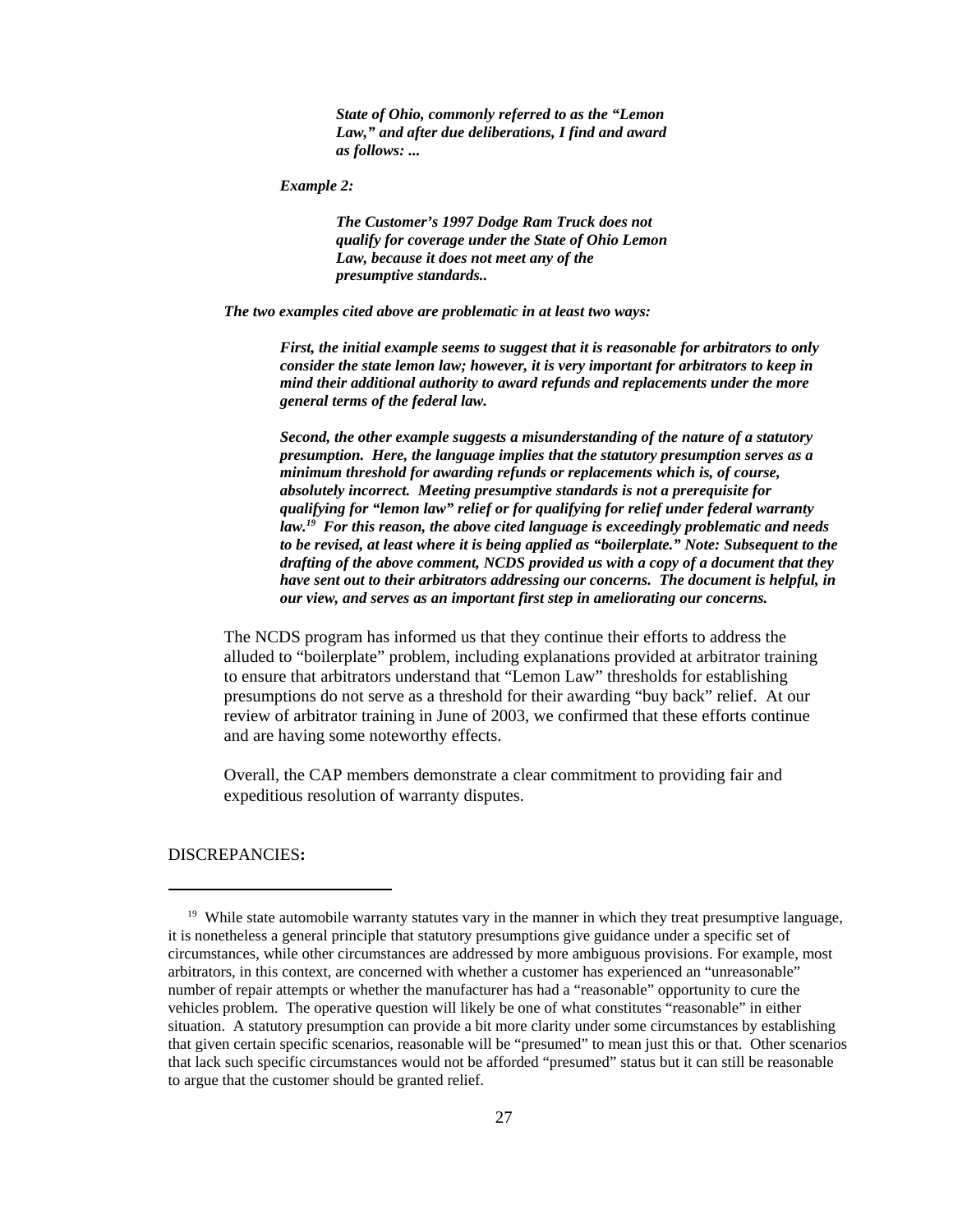None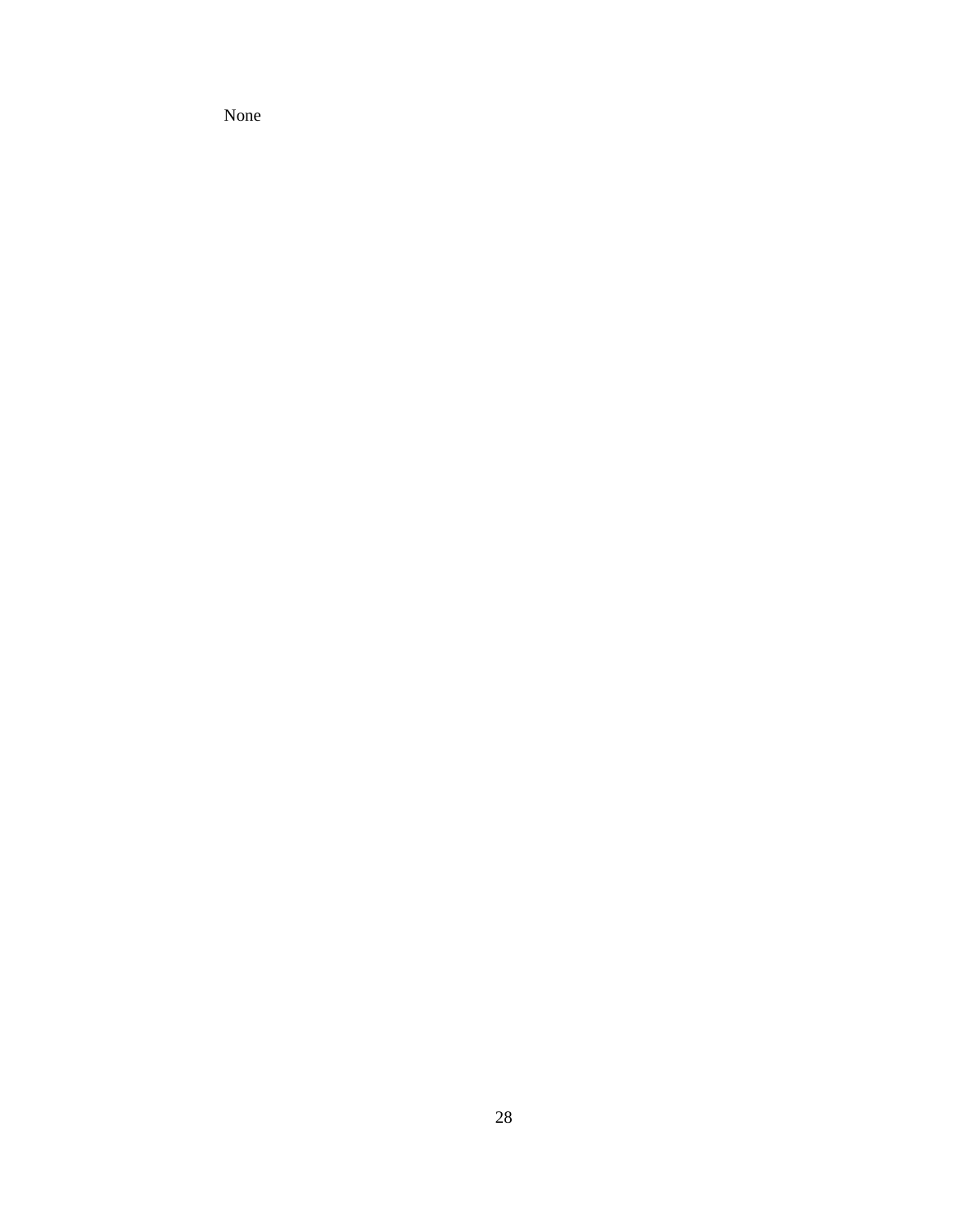# INSERT INTERVIEW SECTION

# IMPORTANT !!!!!

Note: be sure to paginate based on the main document.

*NOTE: This section was stricken from the main report because it was created by DaimlerChrysler in Word 7.0 and appears to create formatting problems when converted to Word Perfect and placed in the main document* Therefore I am printing it in separate file] in hopes of correcting the problem.

NOTE: Remember to re-paginate the section following the interview. Obviously the pagination will need to pick up where the interview section leaves off.

8 pqges in 2003 for 2002 report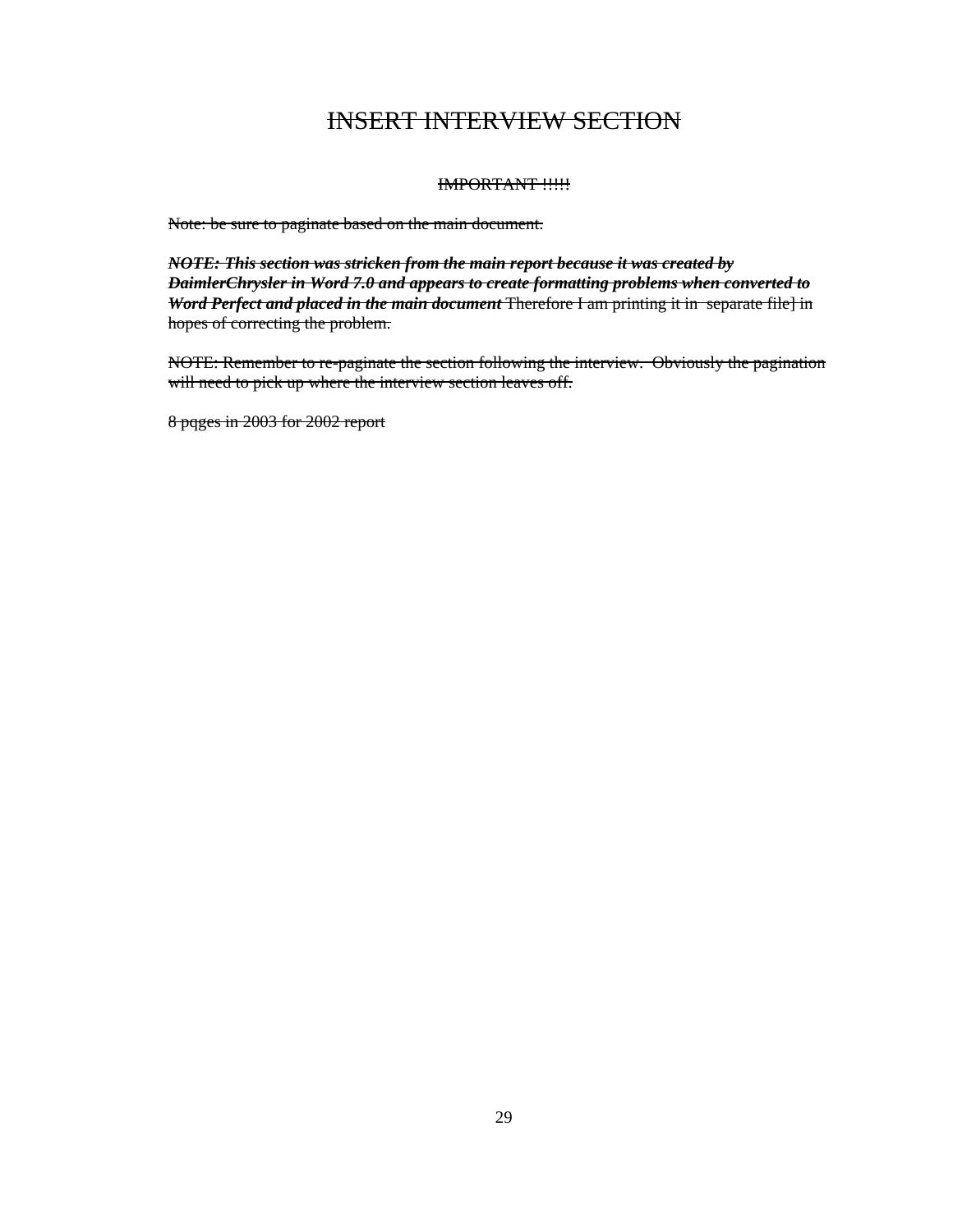# *SECTION IV*

# *Field Audit of Three Areas' Records/Arbitration Process*

# **I. Arkansas, (Benton)**

A. Case Load and Basic Statistics

Arkansas (Benton), generated 65 cases in 2002 of which 16 were determined to be "not-in-jurisdiction" cases. The program also reports 15 mediated cases and 33 arbitrated cases. In addition, the program reported 1 case as "pending" at the time theses statistics were generated. The average days for handling a 2002 case for Kentucky is 34.8. This compares with 35 days handling for the national program.

The National Center for Dispute Settlement (NCDS) prepares case files for the Customer Arbitration Program hearings. Once prepared, the file is mailed to arbitrator. These activities are insulated from the manufacturer principally by the independent administrator, NCDS, who handles all direct contact with the arbitrators.

NCDS stores all non-California files, $^{20}$  in their Dallas headquarters office.

The independent administrator NCDS is the main repository of the required CAP records. All biographies of current CAP arbitrators were found to be in compliance and available for inspection.

During our on-site review at NCDS's Dallas, Texas, headquarters, we visually inspected the warehousing of all CAP case files for the required four-year period.<sup>21</sup> The four-year accumulation of case files was available for inspection per all regulatory requirements.

We requested a random sample of 50 cases drawn from all cases closed during the audit period and examined all the cases provided to determine whether they were complete and available for audit. $^{22}$  These files were reviewed for accuracy and completeness. The findings of that review are set forth below.

The staff at NCDS were efficiently housed and provided with up-to-date equipment.

B. Recordkeeping Accuracy and Completeness

<sup>&</sup>lt;sup>20</sup> DeMars & Associates administers California cases and stores those files at its headquarters in Waukesha, Wisconsin.

<sup>&</sup>lt;sup>21</sup> See 16 C.F.R., § 703.6 (f)

 $22$  Sometimes the case load is less than the fifty we request, in which case we examine all case files.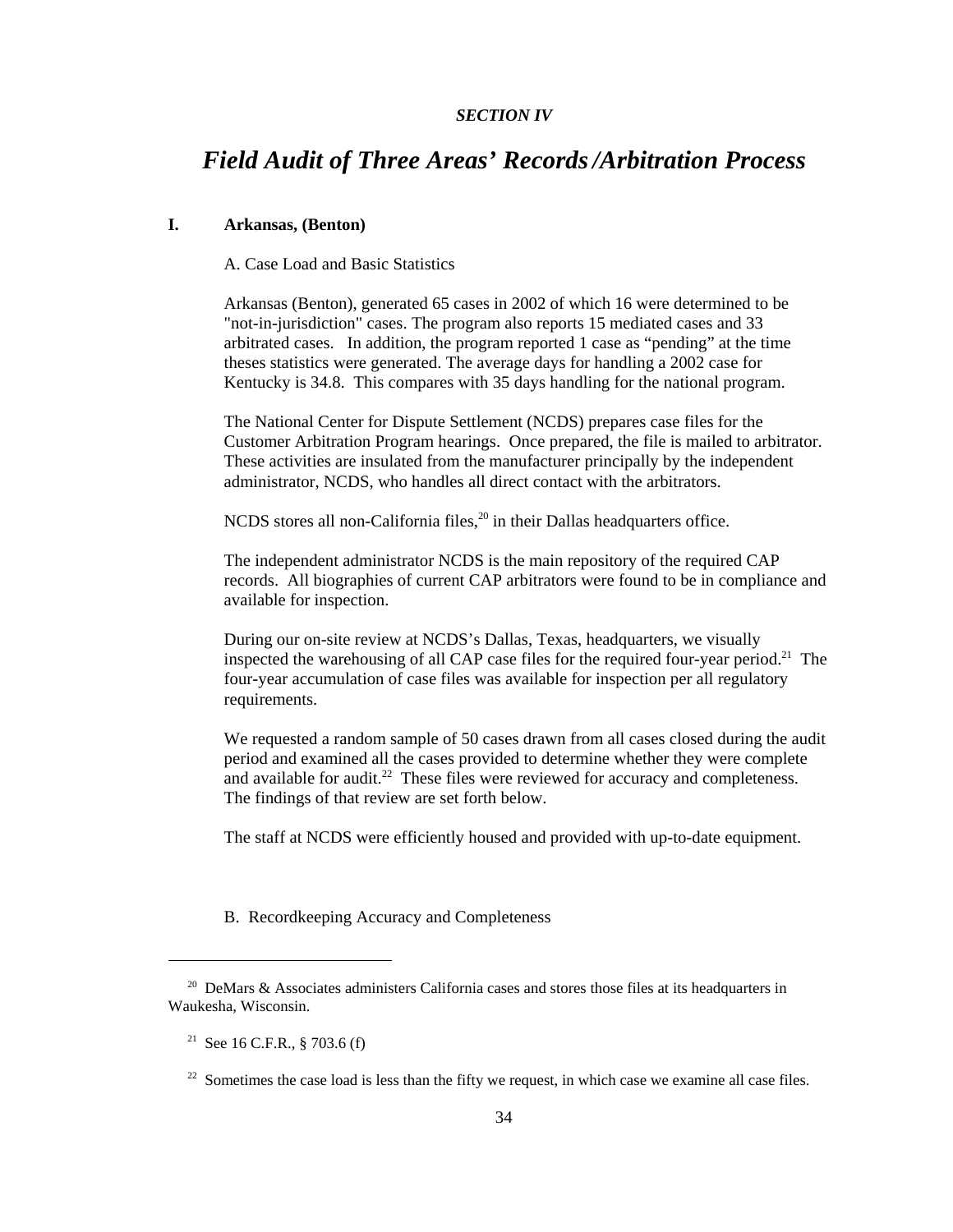§ 703.6 (a)(1-12)

**(a) The Mechanism shall maintain records on each dispute referred to it which shall include:**

**1) Name, address and telephone number of the consumer;**

**2) Name, address and telephone number the contact person of the Warrantor;**

**3) Brand name and model number of the product involved;**

**4) The date of receipt of the dispute and date of disclosure**

**to the consumer of the decision;**

**5) All letters or other written documents submitted by either party.**

#### FINDINGS:

We examined case files extracted from all "in-jurisdiction" case files closed during the audit period. We reviewed these files for the items enumerated in subsections 1-5 with the following results:

l) All case files contained the customer's name, address, and telephone number.

2) The requirement is met. The name and address of the warrantor's contact person is included with the initial correspondence that the customer receives from the program. In addition, the zone office contact address and phone number is included in each Owner's Manual that accompanies all new vehicles when they are delivered. The contact person is so generally known as to not require it to be placed in each individual case file.

3) All case files inspected contain the make and vehicle identification number (VIN) of the vehicle. This information is generally found in the customer application and in a number of other documents in the file. As a result, cases are rarely delayed simply because the customer fails to include the VIN in the application.

4) All case files inspected contain this information. Not all cases necessitate a decision letter, but where a decision was rendered, the appropriate notification letter was present.

5) Many files contained letters and additional documents, but since there is no standard by which to measure this item, we determined this subsection to be "not applicable."

§ 703.6(a) [continued]

**6) All other evidence collected by the Mechanism relating to the dispute, including summaries of relevant and material**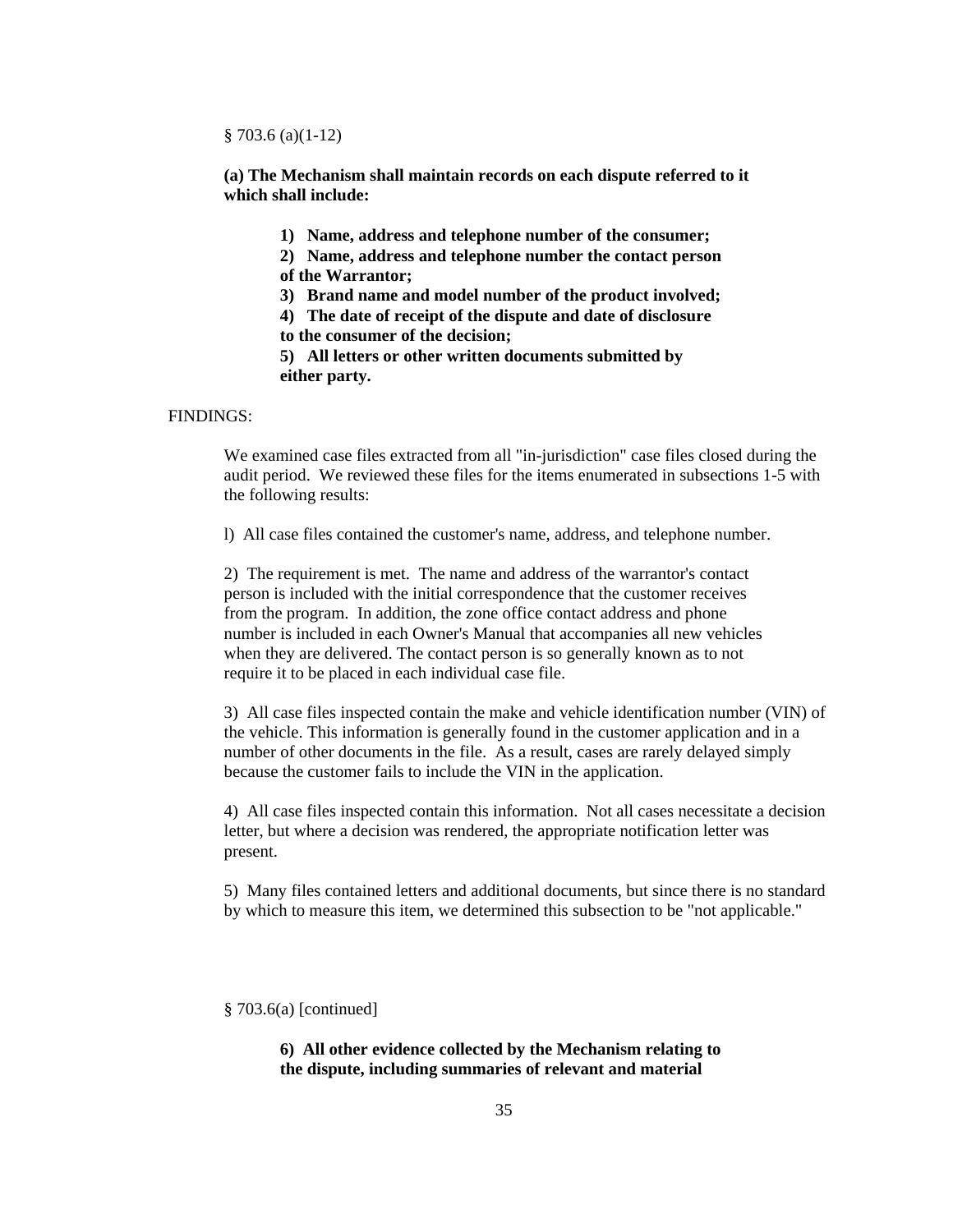**portions of telephone calls and meetings between the Mechanism and any other person (including consultants described in section 703.4(b) of this part;**

**7) A summary of any relevant and material information presented by either party at an oral presentation;**

**8) The decision of the members including information as to date, time and place of meeting and the identity of members voting; or information on any other resolution.**

# FINDINGS:

All files for cases that were arbitrated contained the information required by sections six and eight. Oral presentations are a basic component of the NCDS program in this jurisdiction, and section seven requires summaries of the oral presentations to be placed in the case file. In regard to summaries of oral presentations, it is NCDS policy that the arbitrator conducting the hearing must summarize all significant information presented orally by either party during any facet of the hearing. We noted such language in the case files we reviewed in Dallas, but we did not allocate sufficient time to conduct a qualitative review of that portion of each case's decision. We offer no judgement then on whether these summaries are consistently detailed and/or accurate depictions. At the same time, we saw no particular reason to question the sufficiency of this method.

# **9) A copy of the disclosure to the parties of the decision.**

# FINDINGS:

All files for cases that were arbitrated contained the required information.

## **10) A statement of the warrantor's intended action(s);**

#### FINDINGS:

The warrantor's intended action(s) and performance are inextricably linked. Thus, we validate this item in terms of performance verification. Performance verification is a function carried out at the office of the Regulatory Affairs Manager, in Rochester Hills, Michigan.<sup>23</sup> This office sends a survey to the customer following receipt of the customer's acceptance of a decision mandating action by DaimlerChrysler to ask, among other things, whether any required performance has taken place. Customers are asked to return the survey to the Regulatory Affairs Manager. We found few returned survey forms in the case files. In the past, we have stated that the absence of performance verification forms in the case file does not constitute a regulatory inconsistency since performance verification information is also available from several

<sup>&</sup>lt;sup>23</sup> The exception to this rule is California where the program is independently administered by DeMars  $\&$ Associates who verifies performance and maintains the appropriate records.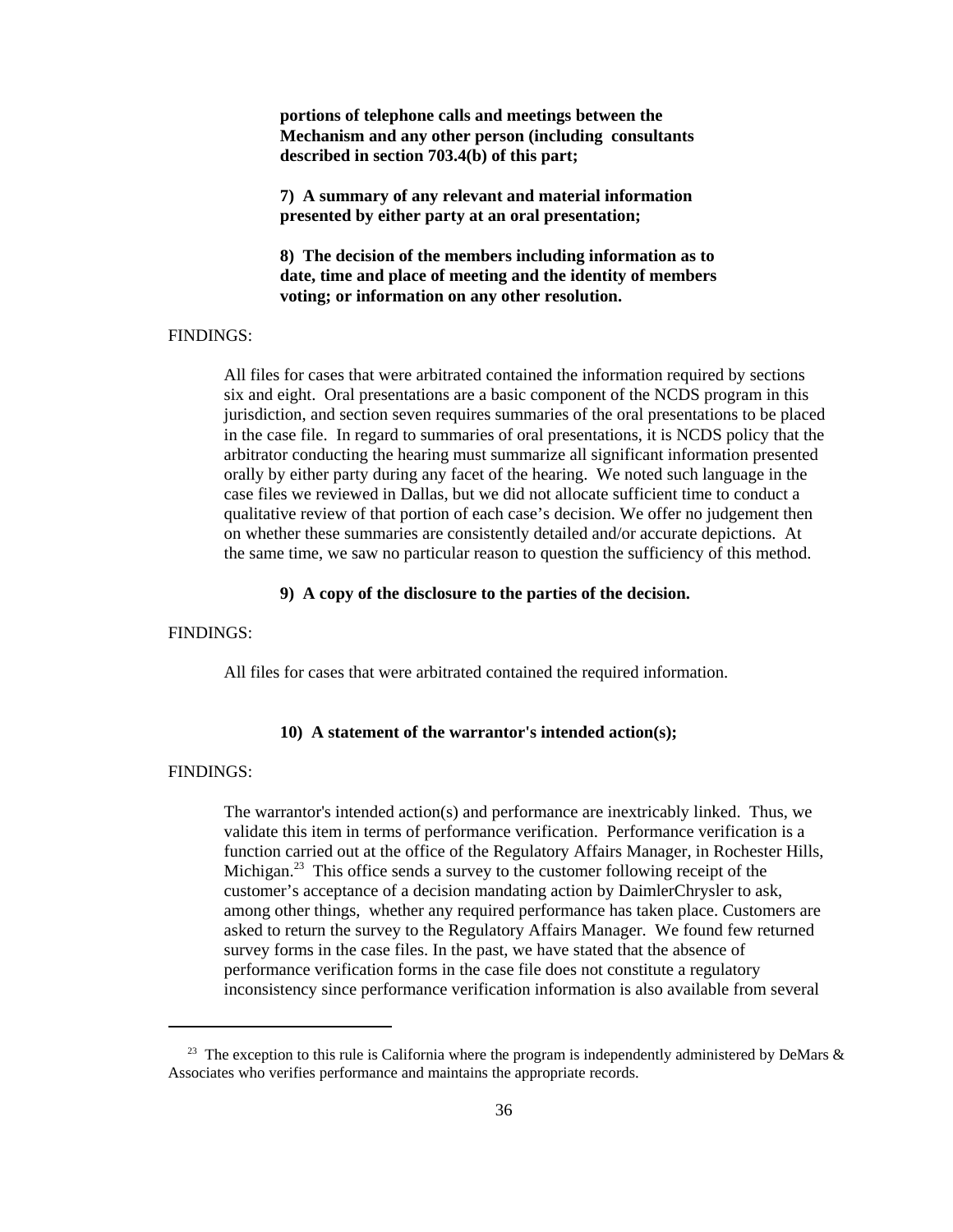other sources, including the electronic case file and the *Weekly Case Status Reports*. As noted earlier, however, the performance verification status now appears in the case file pursuant to new policies designed to remedy this concern.

**11) Copies of follow-up letters (or summaries of relevant and material portions of follow-up telephone calls) to the consumer, and responses thereto; and 12) Any other documents and communications (or summaries of relevant and material portions of oral communications) relating to the dispute.**

Sections 11 above is not applicable for purposes of the audit because there is no practical means by which to verify the completeness and accuracy of such possible additions to the files. Section 12, however, appears to mandate that a summary form be created whenever the arbitrator receives an oral communication that may have any bearing on the matter in dispute from either party. Some files we reviewed contained no such documentation. This defect is currently being addressed by a policy requiring that a summary of all parties' verbal communications to the arbitrator that could affect his/her decision be placed into the case file. In most cases, this summary is now included in the case decision.

# CONCLUSION:

The NCDS program's record keeping policies and procedures are in substantial compliance with the federal Rule 703 requirements.

C. Case File Records (4 yrs. 1999-2002<sup>24</sup>)

§ 703.6 (f)

# **(f) The Mechanism shall retain all records specified in paragraphs (a) through (e) of this section for at least 4 years after final disposition of the dispute**.

A random sample of 50 case numbers from the years 1999-2002 was drawn from DaimlerChrysler's CRT data storage program, and in our field inspection, we checked the sample case files at the NCDS national office [Dallas} to verify that they were

 $24$  The four-year requirement includes the year 2002, but 2002 files are examined separately as part of a more thorough inspection of each file's contents.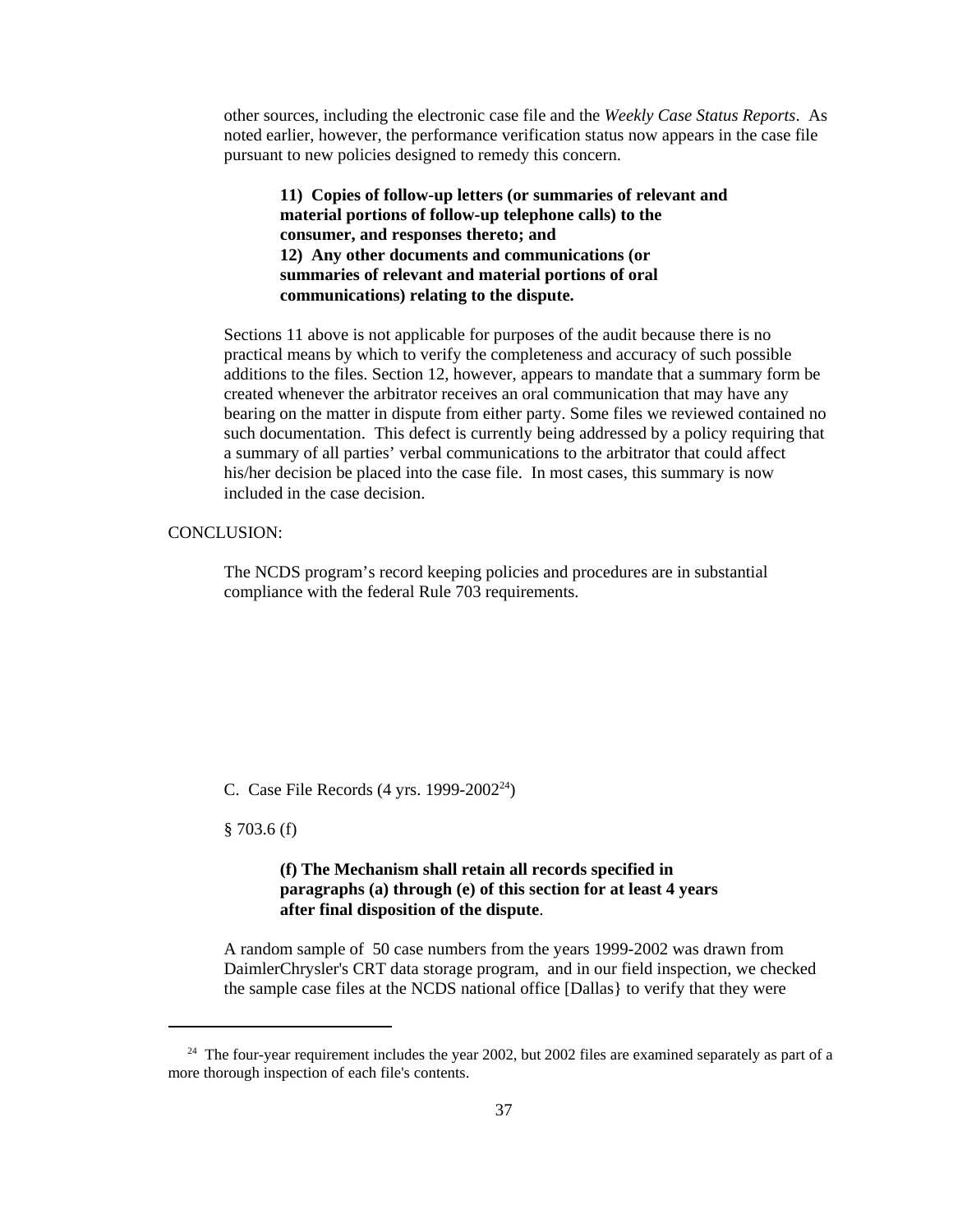being maintained (i.e., stored) per requirement § 703.6(f). In addition, a visual inspection was made of the entire four-year accumulation of case files required by the same section. All records for the audit period (2002) and for the four-year period (1999 through 2002) were complete and readily available for audit. All case files were intact and readily available for inspection. The random sample inspection validated the apparent completeness suggested by the visual inspection.

## D. Arbitration/Hearing Records

i. Case file folders

Most information that is required to be maintained is found on a series of forms found in the case files maintained at the NCDS headquarters in Dallas, Texas.In addition, much of the required information is included in the arbitrator's decision statement, a copy of which is also foundin each case file folder.

ii. Arbitrator Biographies

The arbitrator biographies for the national program are available for review from the Senior Vice President of NCDS at their headquarters in Dallas, Texas. The biographies are thorough and current, and the list of arbitrators for each district includes the dates of their appointments. The biographies of arbitrators are also available from DaimlerChrysler's Regulatory Affairs Manager.

### E. Hearing Process

i. Physical Description of Hearing (i.e., Meeting) Site

The CAP hearing was scheduled to be held at Lawders Jeep-Eagle, 7800 Alcoa Road, Benton, Arkansas. The meeting room was easily accessible and of adequate size for accommodating anyone who wished to attend as an observer. In this case, the parties to the dispute arrived at a settlement before the scheduled hearing and after the auditor had initiated his trip to Arkansas. Consequently, there was no hearing to observe and evaluate.

ii. Openness of Hearing

This NCDS Chrysler program allows all observers at CAP meetings (hearings).

iii. Efficiency of Meeting

Not applicable given the pre-hearing settlement.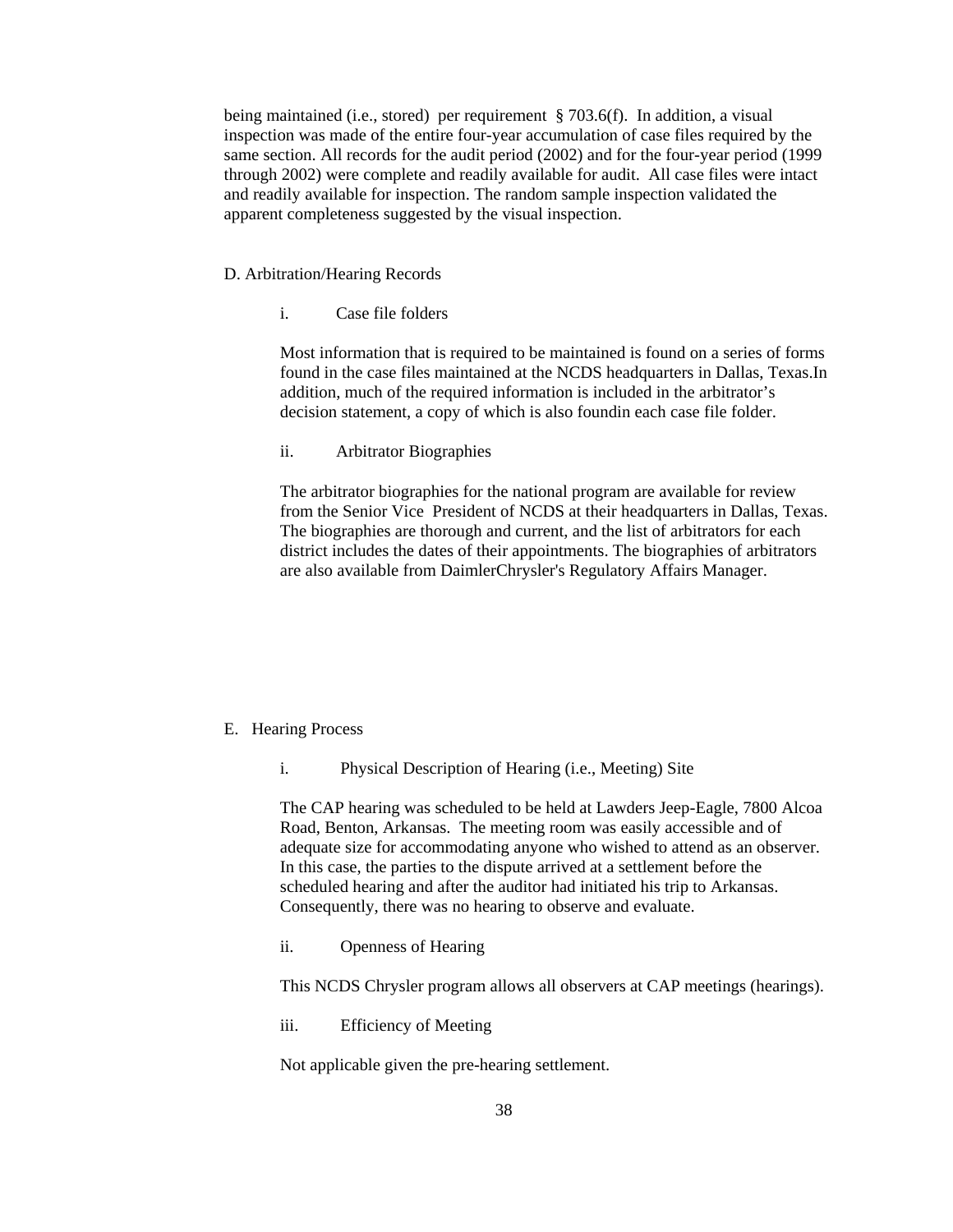Not applicable given the pre-hearing settlement.

v. Board/Arbitrator Decisions

We reviewed this case's terms of settlement embodied in the settlement agreement and approximately 50 arbitration decisions for the zone while conducting our on-site visit to the Dallas, Texas, headquarters of NCDS. In the compliance summary (Section I of this report) we discussed problems with some boilerplate language, which while important need not be repeated here. The terms of settlement and the decisions we reviewed in this area were consistent with the regulatory requirements.

Impartial Services Group, Inc.[ISG]( a DaimlerChrysler Vendor) processes the board's/arbitrator's decision. For instance, when a repurchase or replacement has been awarded, ISG processes the award.

#### CONCLUSION**:**

The CAP program, as it operates in Arkansas is in "substantial compliance" with Rule 703. The NCDS administrative staff demonstrate a clear commitment to ensuring fair and expeditious resolution of warranty disputes. The administrative staff is clearly dedicated to the program's mission and generally demonstrates a high degree of professionalism.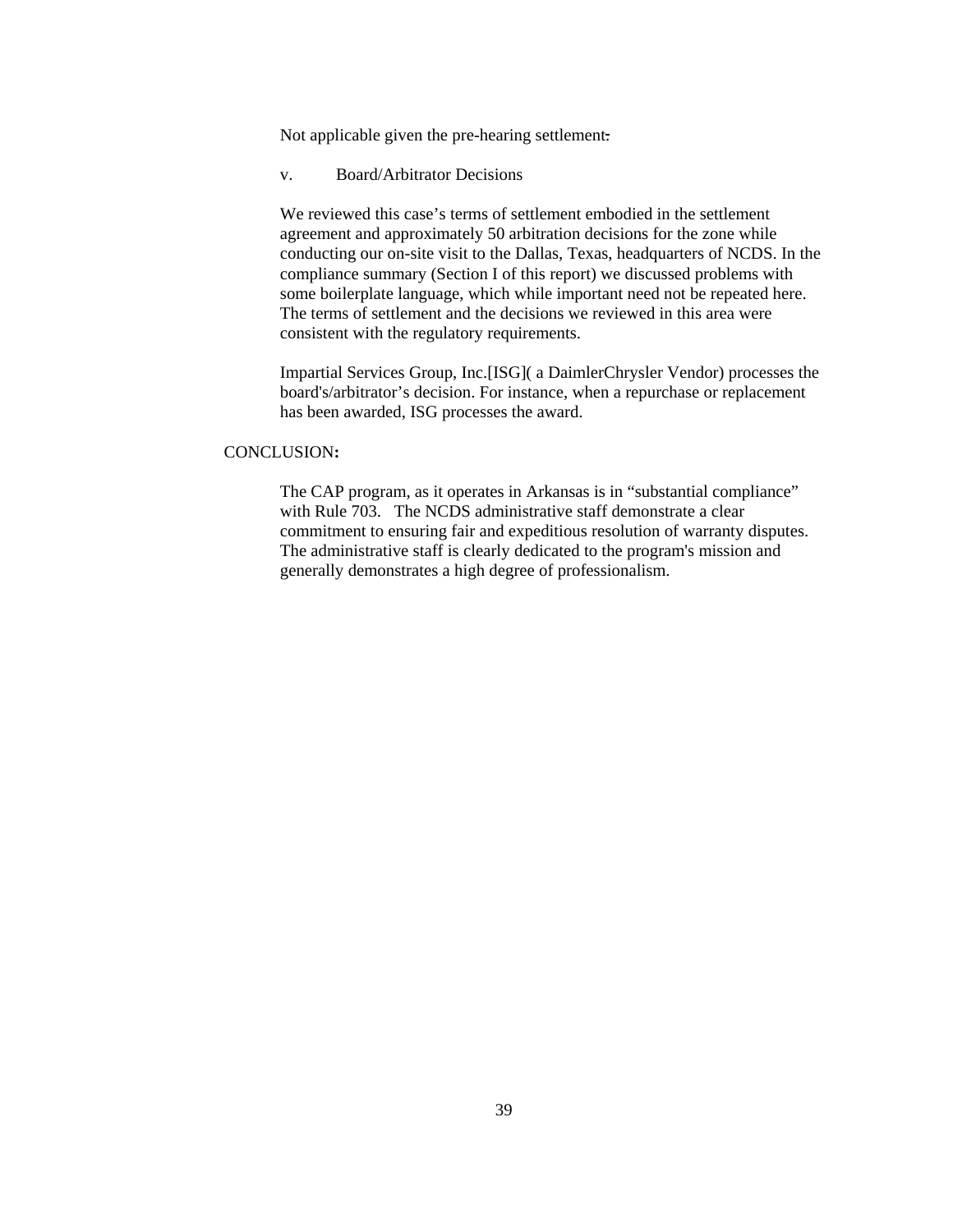# **II. Kentucky (Paducah)**

A. Case Load and Basic Statistics

In Kentucky, NCDS handled 69 CAP cases in 2002 of which 27 (39.1.%) were "nojurisdiction" cases. There were 33 cases arbitrated, and 8 were mediated. There was one cases(i.e., arbitrated plus mediated cases [165], less the "in-jurisdiction cases [170]) categorized as "pending" at the time the statistics were gathered for their report. The average number of days for handling a 2002 case in Kentucky was 37.1 days as compared to 35 days for all zones combined.

The National Center for Dispute Settlement (NCDS) prepares case files for the Customer Arbitration Program hearings. Once prepared, the file is mailed to arbitrator. These activities are insulated from the manufacturer principally by the independent administrator, NCDS, who handles all direct contact with the arbitrators.

NCDS stores all non-California files,<sup>25</sup> in their Dallas headquarters office.

The independent administrator NCDS is the main repository of the required CAP records. All biographies of current CAP arbitrators were found to be in compliance and available for inspection.

During our on-site review at NCDS's Dallas, Texas, headquarters, we visually inspected the warehousing of all CAP case files for the required four-year period.<sup>26</sup> The four-year accumulation of case files was available for inspection per all regulatory requirements.

We requested a random sample of 50 cases drawn from all cases closed during the audit period and examined all the cases provided to determine whether they were complete and available for audit. $27$  These files were reviewed for accuracy and completeness. The findings of that review are set forth below.

The staff at NCDS were efficiently housed and provided with up-to-date equipment.

B. Recordkeeping, Accuracy and Completeness

<sup>&</sup>lt;sup>25</sup> DeMars & Associates administers California cases and stores those files at its headquarters in Waukesha, Wisconsin.

 <sup>26</sup> See 16 C.F.R., § 703.6 (f)

 $27$  Sometimes the case load is less than the fifty we request, in which case we examine all case files.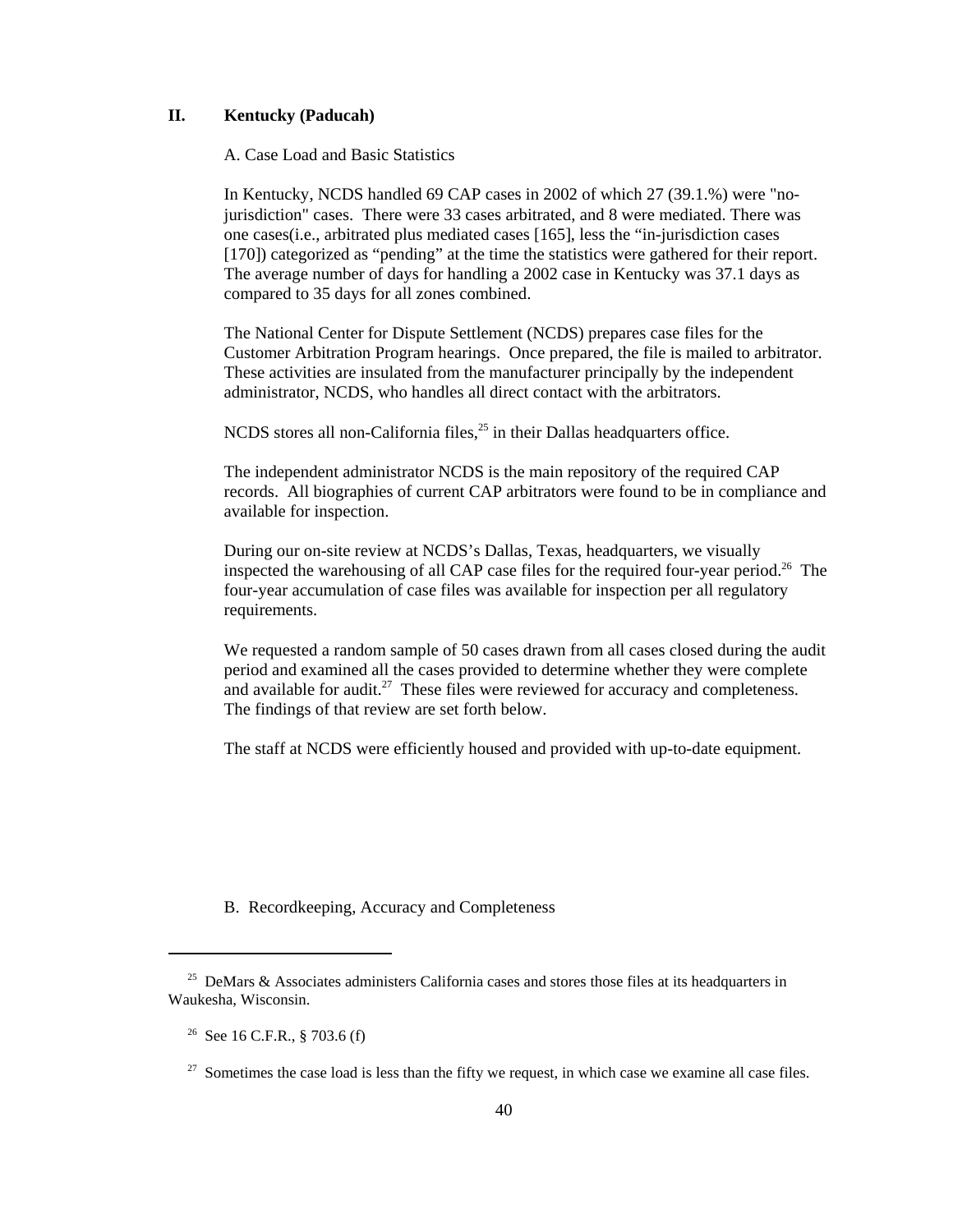We had a random sample of 50 case files drawn from all cases closed during the audit period<sup>28</sup> and examined them to determine whether they were complete and available for audit. Generally, the records were complete and available for audit.

The results of the inspection of the random sample of case file folders are detailed below:

§ 703.6 (a) (1-12)

**(a) The Mechanism shall maintain records on each dispute referred to it which shall include:**

**1) Name, address and telephone number of the consumer.**

**2) Name, address and telephone number of the contact person of the Warrantor.**

**3) Brand name and model number of the product involved.**

**4) The date of receipt of the dispute and date of disclosure to the consumer of the decision.**

**5) All letters and other written documents submitted by either party.**

### FINDINGS:

The auditor examined all case file folders extracted from all 2002 "in-jurisdiction" case files. We examined each sample file with respect to the items enumerated in subsections 1 through 5, with the following results:

l) All case files contained the customer's name, address, and telephone number.

2) The requirement is met. The name and address of the warrantor's contact person is included with the initial correspondence that the customer receives from the program. In addition, the zone office contact address and phone number is included in each Owner's Manual that accompanies all new vehicles when they are delivered. The contact person is so generally known as to not require it to be placed in each individual case file.

3) All case files inspected contain the make and vehicle identification number (VIN) of the vehicle. It is usually found in the customer application form, the richest source of information within most files, but the vehicle make and VIN is often located in documents throughout the file. As a result, cases are seldom, if ever, delayed because the customer has failed to provide the VIN when filing their application.

<sup>&</sup>lt;sup>28</sup> While the goal has consistently been to examine 50 case files, sometimes less than fifty were generated for a given state, in which case we examine all that are available.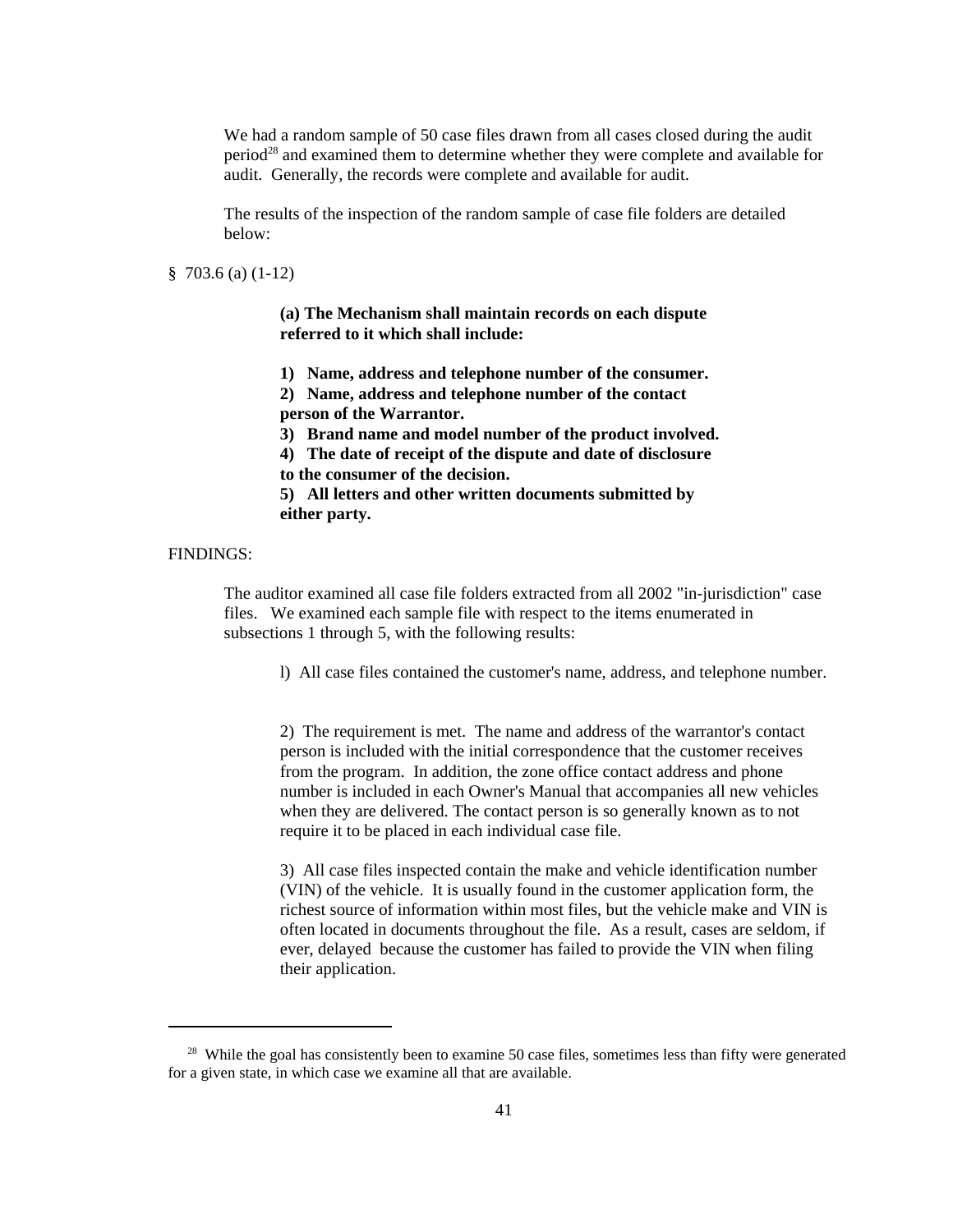4) All case files inspected contain this information.

5) Many files contained letters and additional documents, but since there is no standard by which to measure this item, we determined this subsection to be "not applicable."

### § 703.6 (a) (1-12) [Continued]

**6) All other evidence collected by the Mechanism relating to the dispute, including summaries of relevant and material portions of telephone calls and meetings between the Mechanism and any other person (including consultants described in section 703.4(b) of this part);**

**7) A summary of any relevant and material information presented by either party at an oral presentation.**

**8) The decision of the members including information as to date, time and place of meeting, the identity of the members voting; or information on any other resolution;**

### FINDINGS:

All files for cases that were arbitrated contained the information required by sections six and eight. Oral presentations are a basic component of the NCDS program in this jurisdiction, and section seven requires summaries of the oral presentations to be placed in the case file. In the case files we reviewed for this area, the record-keeping requirements were met.

**9) A copy of the disclosure to the parties of the decision.**

### FINDINGS:

Each applicable case file contained a copy of the decision letter sent to the customer. This letter serves as both the decision and the disclosure of the decision.

### . **10) A statement of the warrantor's intended action(s);**

### FINDINGS:

The warrantor's intended action(s) and performance are inextricably linked. Thus, we validate this item in terms of performance verification. Performance verification is a function carried out at the office of the Administrator of Third Party Arbitration in Rochester Hills, Michigan.<sup>29</sup> This office sends a survey to the customer following receipt of the customer's acceptance of those decisions mandating some action on the

<sup>&</sup>lt;sup>29</sup> The exception to this rule is California where the program is independently administered by DeMars  $\&$ Associates.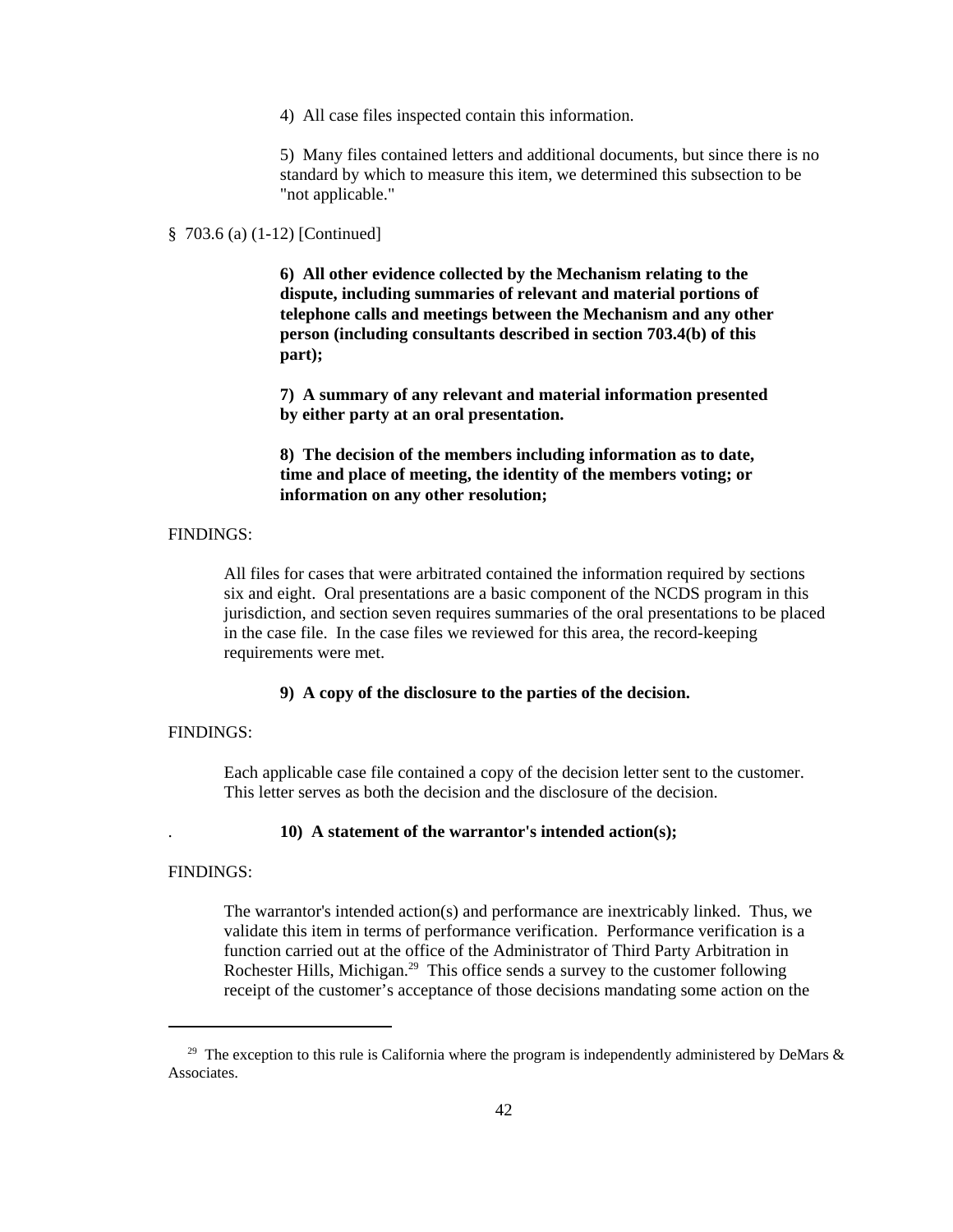part of DaimlerChrysler to ask, among other things, whether any required performance has taken place. Customers are asked to return the survey to the office of the National Administrator, Third-Party Arbitration. As noted elsewhere, we found few returned survey forms in the case files. In the past, we have stated that the absence of performance verification forms in the case file does not constitute a regulatory inconsistency since performance verification information is also available from several other sources, including the electronic case file and the *Weekly Case Status Reports*. Performance verification status, of course, should appear in the case file as is indicated by sections 11 and 12 below, and the program currently provides that such information appear in each case file where performance is required.

### **11) Copies of follow-up letters (or summaries of relevant and material portions of follow-up telephone calls) to the consumer and responses thereto; and**

**12) Any other documents and communications (or summaries of relevant and material portions of oral communications) relating to the dispute.**

### FINDINGS:

Sections 11 above is not applicable for purposes of the audit because there is no practical means by which to verify the completeness and accuracy of such possible additions to the files. Section 12, however, appears to mandate that a summary form be created whenever the arbitrator receives an oral communication that may have any bearing on the matter in dispute from either party. According to NCDS staff, this issue is currently being addressed by a policy requiring that a summary of all parties' verbal communications to the arbitrator that could affect his/her decision be placed into the case file. In most cases, this summary is now included in the case decision.

### CONCLUSION:

The NCDS program's record keeping policies and procedures, with the alluded to necessary modifications, are in substantial compliance with the federal Rule 703 requirements.

C. Case File Records (4 yrs. 1999-2002)

§ 703.6 (f)

**(f) The Mechanism shall retain all records specified in paragraphs (a) through (e) of this section for at least 4 years after final disposition of the dispute**.

A random sample of 50 case numbers from the years 1999 through 2002 was drawn from DaimlerChrysler's CRT data storage program, and in our field inspection, we checked the sample case files at the NCDS national office in Dallas to verify that they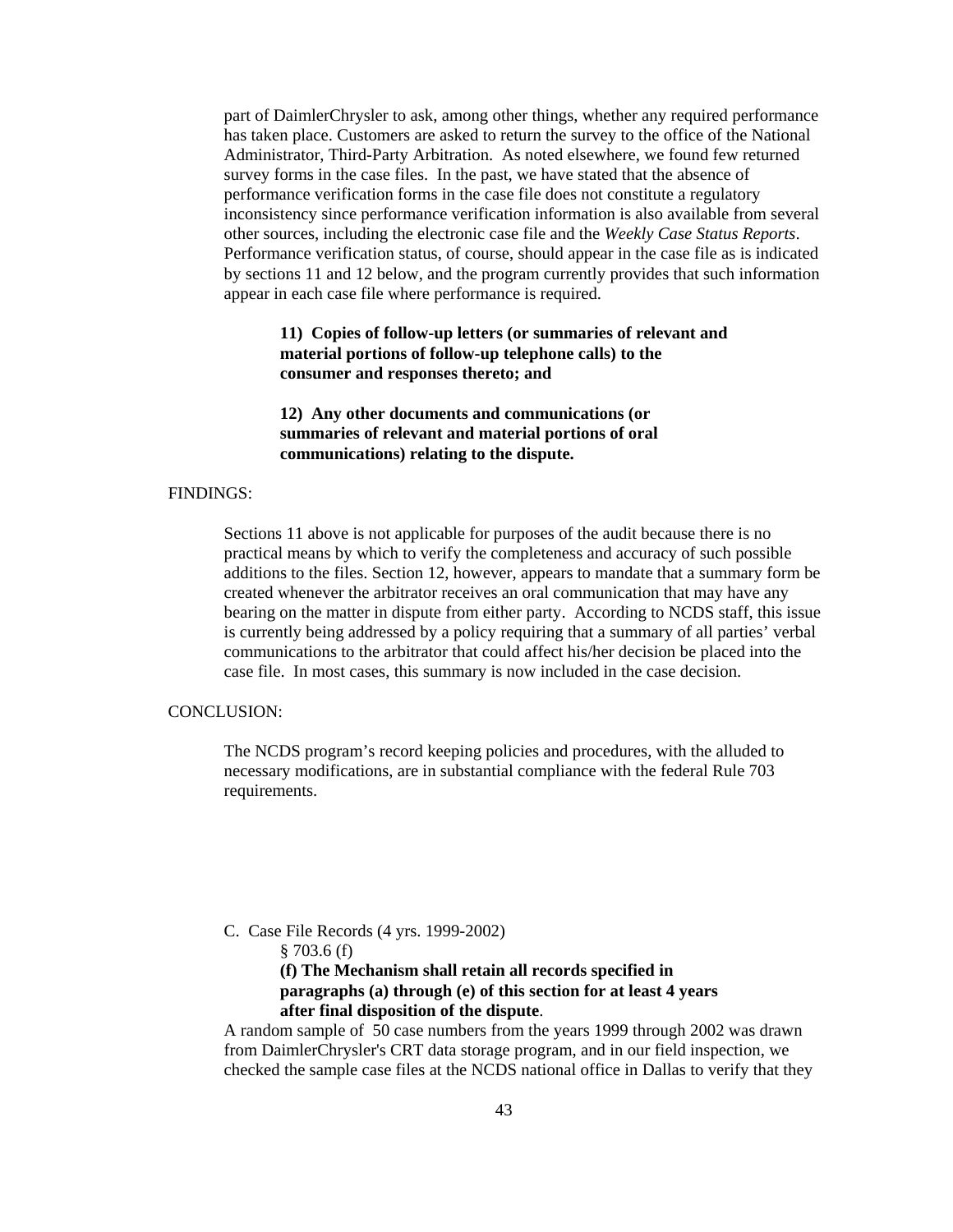were being maintained per requirement § 703.6(f). In addition, a visual inspection was made of the entire four-year accumulation of case files as required by the same section.

The closed files for the years 1999 through 2002 are now stored in a corner of the NCDS office.<sup>30</sup> The files we viewed appeared intact and were readily available for inspection. The random sample inspection of 50 case files drawn from all cases in the four-year universe of cases validated the program's maintenance of these records as required.

### D. Arbitration/Hearing Records

i. Case file folders

Most information that is required to be maintained is found on a series of forms found in the case files maintained at the NCDS headquarters in Dallas, Texas.In addition, much of the required information is included in the arbitrator's decision statement, a copy of which is also found in each case file folder.

ii. Arbitrator Biographies

The arbitrator biographies for the national program are available for review from the Senior Vice President of NCDS at their headquarters in Dallas, Texas. The biographies are thorough and current, and the list of arbitrators for each district includes the dates of their appointments. The biographies of arbitrators are also available from Mr. E. J. Janke, DaimlerChrysler's Regulatory Affairs Manager. His successor in 2003 is Ms Tava Sowers.

E. Hearing Process

The arbitrator scheduled the hearing at a building adjacent to the principal dealership in question after consulting separately with each of the parties. The hearing involved one arbitrator who consulted with the parties and took testimony. The hearing was held on April 24,2003, and began at 3:00 pm as scheduled.

i. Physical Description of Hearing

We monitored a hearing held at the Chip Wynn Jeep Eagle dealership, 1127 Broadway in Paducah, Kentucky. The hearing was conducted in room of adequate size and appropriately arranged for the purposes of the hearing. Attending were the customers, the DaimlerChrysler dealer's service manager, the auditor, and the arbitrator. The customers and DaimlerChrysler dealer representative made oral presentations.

<sup>&</sup>lt;sup>30</sup> In the past, these files were stored in a room on a separate floor of the building in which NCDS headquarters are located.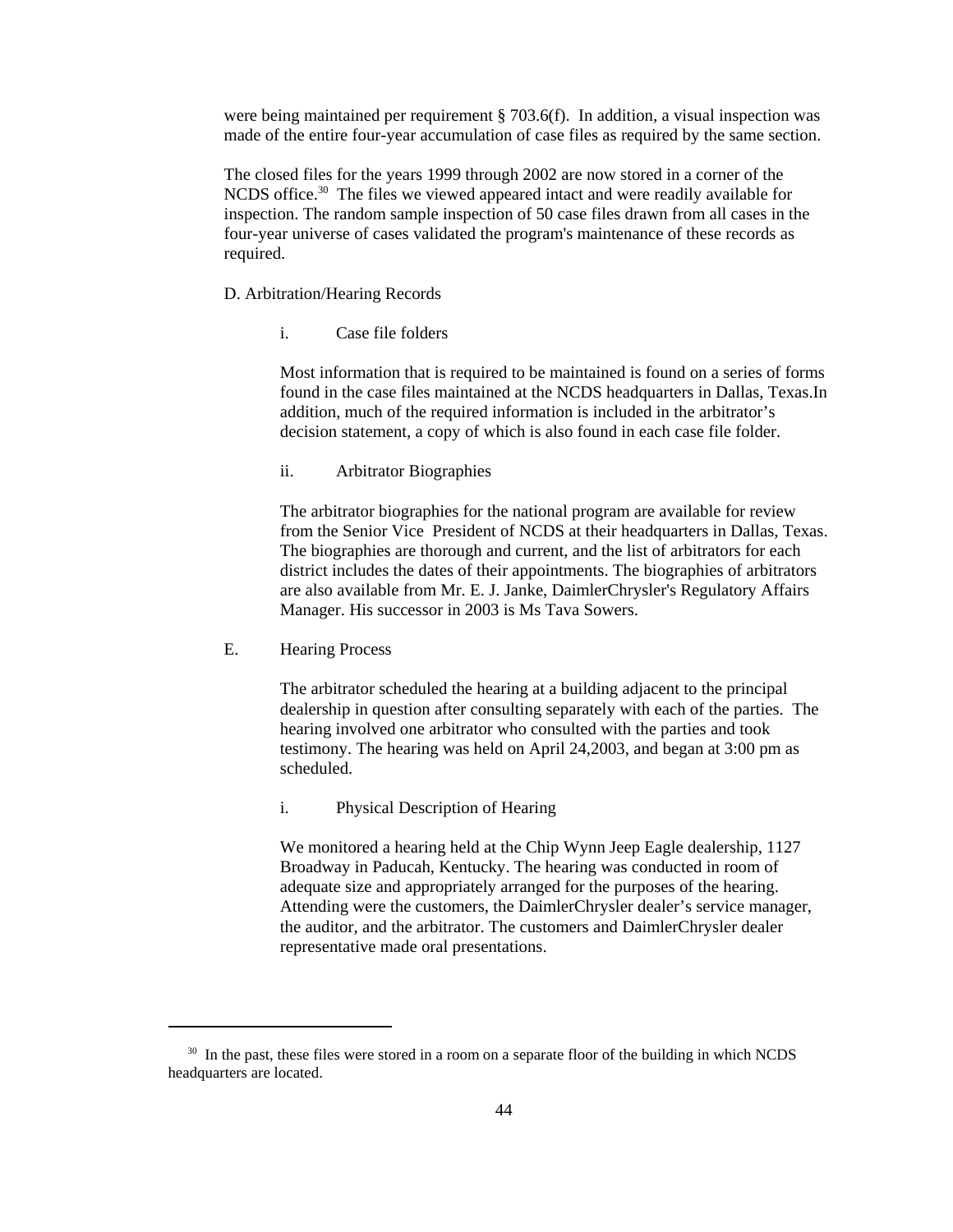The audit included interviews with arbitrators and parties attending the hearings. The auditor discussed hearing procedures with the arbitrator following the hearing.

### ii. Openness of Meeting

The room's size was adequate to accommodate any additional observers who may have wished to attend the hearing, and the arbitrator recognized that the meeting was open to anyone wishing to attend

### iii. Efficiency of Meeting

The hearing was efficiently conducted in every respect.

#### iv. Hearing

This arbitrator appeared to be committed to fair and expeditious resolution of warranty disputes. He performed his responsibilities in a reasonably proficient manner, affording the parties an adequate opportunity to be heard, but was confused as regards the question of mileage offset allowances and their applicability.

### v. Arbitration Decisions

We reviewed approximately 50 decisions for this area while conducting our onsite visit to the Dallas, Texas, headquarters of NCDS. In the compliance summary (Section I of this report), we discussed and will not repeat here the important issue of boilerplate language. In addition, we noted again this year some decisions that provide for a repair that leaves complete discretion to one of the parties (i.e., the manufacturer) to diagnose and make appropriate repairs. These kinds of repair decisions did not, however, appear to be as common as we found them in the recent past. Customers who receive such decisions are among the most dissatisfied of our survey respondents. If such customers have asked for a refund or replacement, a decision denying their requested relief because the manufacturer was not given a reasonable opportunity to repair, accomplishes much the same thing without having the problem of "discretion" being given to one of the parties. Repair decisions, in our view, often raise more questions than they answer except in cases in which the customer seeks a repair that the dealer has declined to perform under warranty. Even in such cases, the repair decision should be specific and the arbitrator should avoid the temptation to solve a customer's problem as opposed to rendering a fair decision based on the facts presented. Providing customer service is, after all, the responsibility of the manufacturer and/or the dealer to whatever degree they elect to engage in it.

Impartial Services Group, Inc.[ISG]( a DaimlerChrysler Vendor) processes the board's/arbitrator's decision. For instance, when a repurchase or replacement has been awarded, ISG processes the award.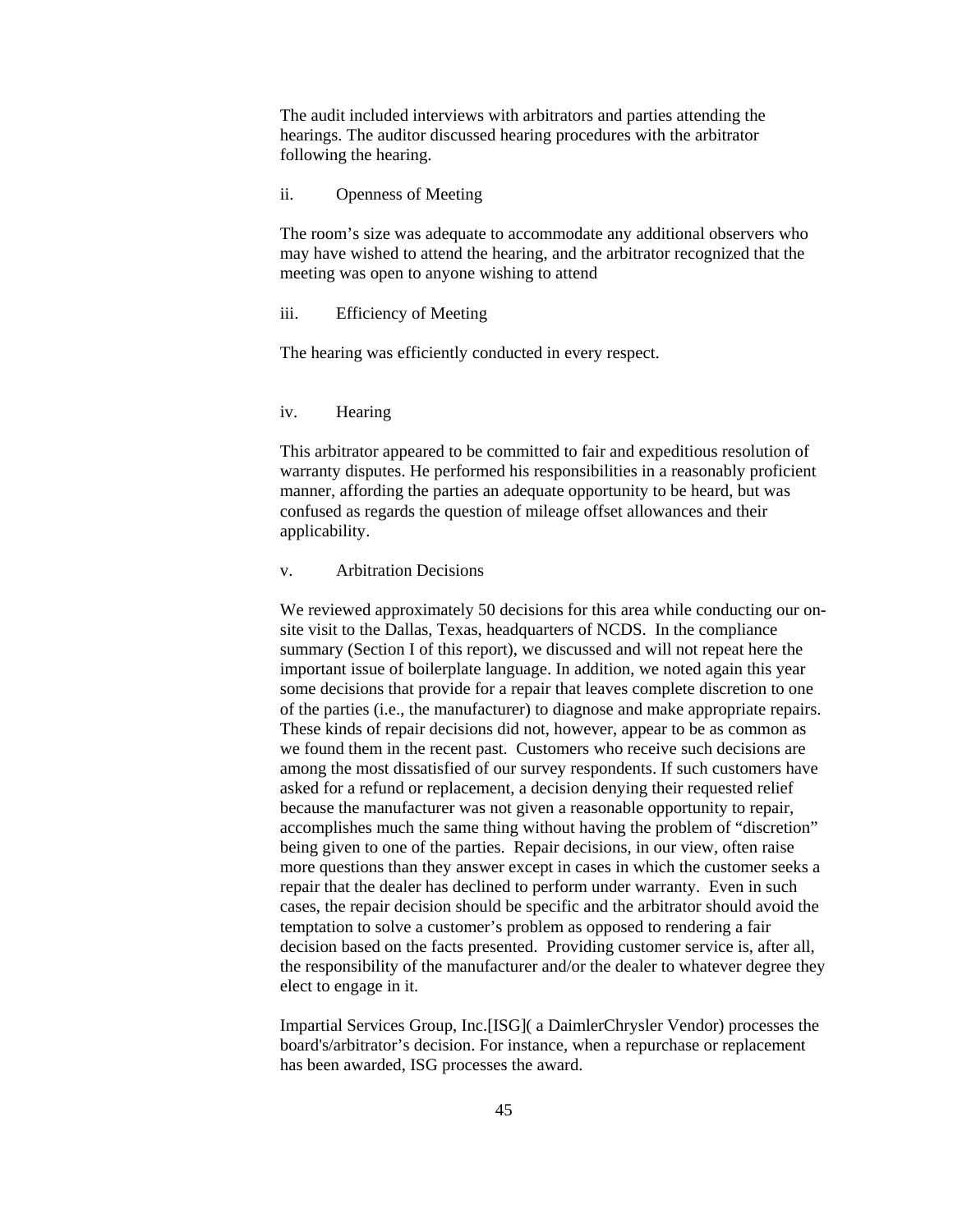We have reviewed the decision rendered in the case we monitored in Paducah, Kentucky, and it is thorough, well reasoned, and complete.

### CONCLUSION:

The CAP program, as it operates in Paducah, Kentucky, is in substantial compliance with Rule 703. The NCDS administrative staff and the assigned arbitrator demonstrated a clear commitment to ensure fair and expeditious resolution of warranty disputes. The administrative staff is clearly dedicated to the program's mission and demonstrates a high degree of professionalism.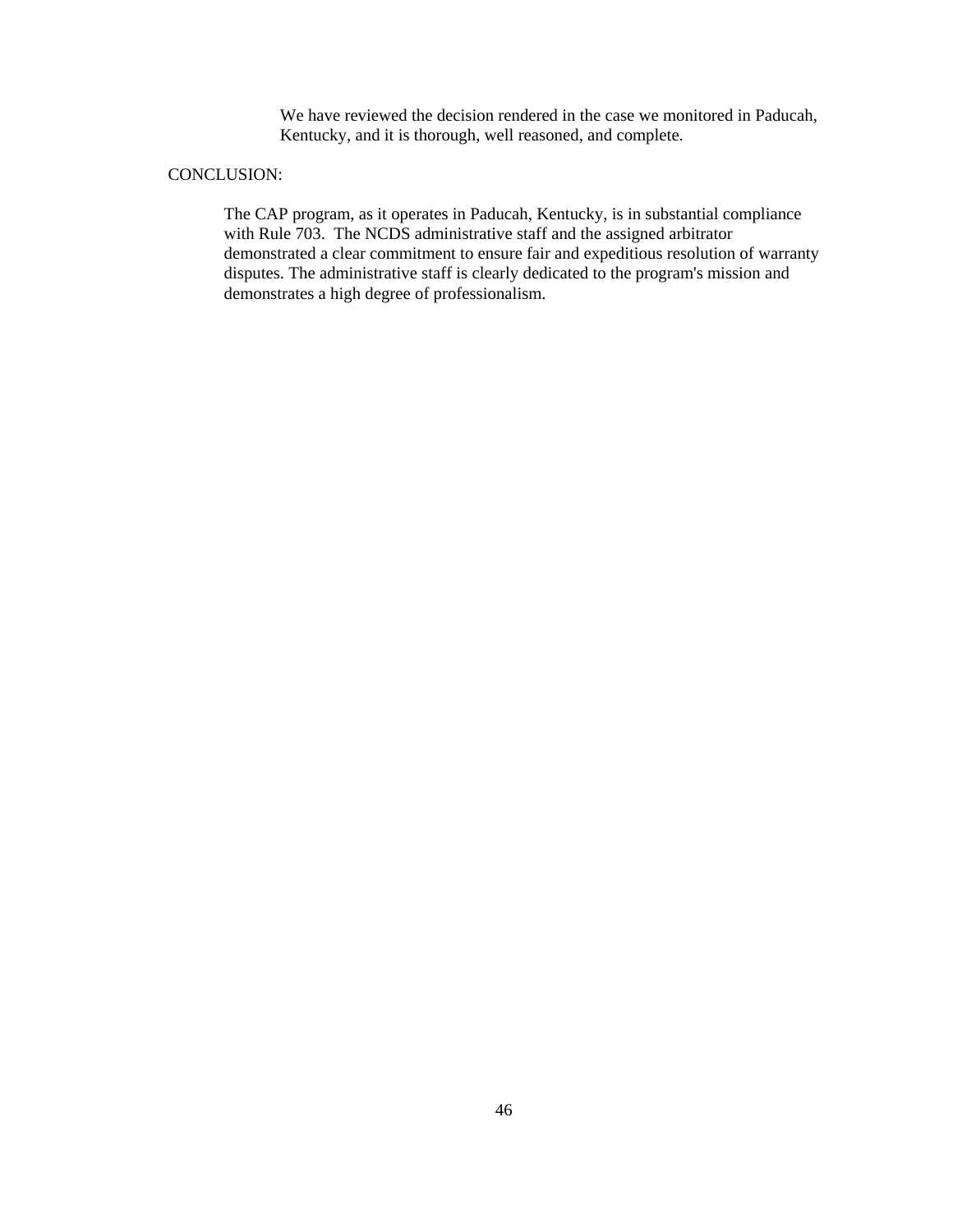### **III.** Minnesota, (Virginia, City of)

A. Case Load and Basic Statistics

The Minnesota audit includes a review of a hearing held in Virginia(City of), Minnesota and interviews with the principal people involved in the hearing. In addition, we reviewed cases files for Minnesota, which are stored at the national headquarters of NCDS in Dallas, Texas

Of the 81 cases received during 2002,29 (35.8%) were determined to be beyond the program's jurisdiction. Jurisdiction determinations are provisionally made by NCDS with the arbitrator having authority for final determinations. Of the remaining, in-jurisdiction cases, 36 (69.2%) were arbitrated and 13 (25%) were mediated. That the sum of "mediated" and "arbitrated" cases does not equal the total "in-jurisdiction" cases, is due to the 3 "pending" cases reported at the time the statistics were generated.

The average time for handling the 2002 cases in Minnesota was 37.5 days. This compares with 35 days nationally.

The independent administrator NCDS is the main repository of the required CAP records. All biographies of current CAP arbitrators were found to be in compliance and available for inspection.

NCDS stores all non-California files,<sup>31</sup> in their Dallas headquarters office.

During our on-site review at NCDS's Dallas, Texas, headquarters, we visually inspected the warehousing of all CAP case files for the required four-year period.32 The four-year accumulation of case files was available for inspection per all regulatory requirements.

We requested a random sample of 50 cases drawn from all cases closed during the audit period and examined all the cases provided to determine whether they were complete and available for audit.<sup>33</sup> These files were reviewed for accuracy and completeness. The findings of that review are set forth below.

There do not appear to have been any material changes in the program as administered by NCDS since our last (2001) audit report.

B. Recordkeeping Accuracy and Completeness

 $31$  DeMars & Associates administers California cases and stores those files at its headquarters in Waukesha, Wisconsin.

 <sup>32</sup> See 16 C.F.R., § 703.6 (f)

<sup>&</sup>lt;sup>33</sup> Sometimes the case load is less than the fifty we request, in which case we examine all case files.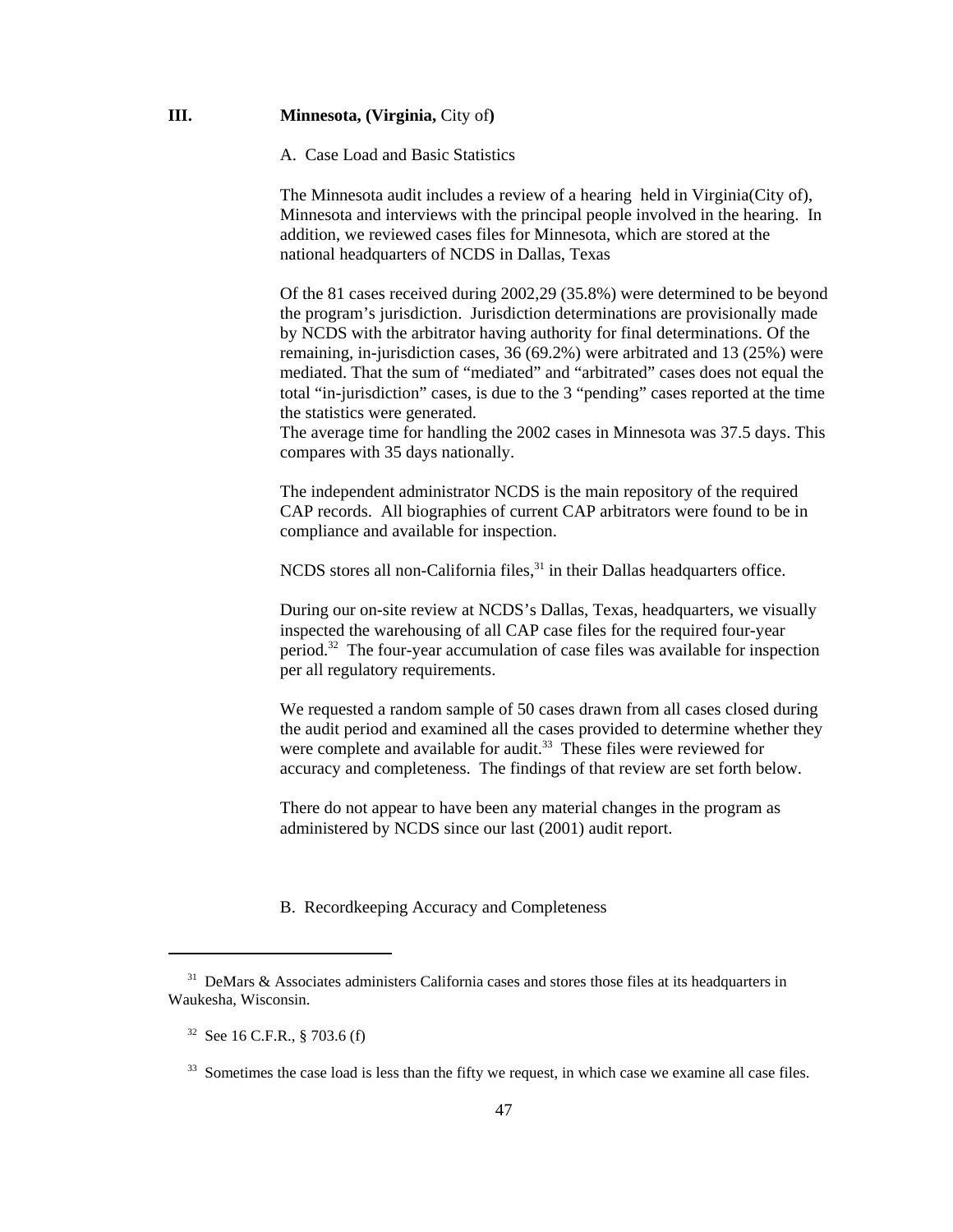§ 703.6 (a)(1-12)

**(a) The Mechanism shall maintain records on each dispute referred to it shall include:**

**1) Name, address and telephone number of the consumer; 2) Name, address and telephone number the contact person of the warrantor; 3) Brand name and model number of the product involved. 4) The date of receipt of the dispute and date of disclosure to the consumer of the decision; 5) All letters and other written documents submitted by either party.**

### FINDINGS:

We examined a sample of case files extracted from all "in-jurisdiction" case files closed during the audit period. We reviewed these files for the items enumerated in subsections 1-5 with the following results:

l) All case files contained the customer's name, address, and telephone number.

2) The requirement is met. The name and address of the warrantor's contact person is included with the initial correspondence that the customer receives from the program. In addition, the zone office contact address and phone number is included in each Owner's Manual that accompanies all new vehicles when they are delivered. The contact person is so generally known as to not require it to be placed in each individual case file.

3) All case files inspected contain the make and vehicle identification number (VIN) of the vehicle. This information is generally found in the customer application and in a number of other documents in the file. As a result, cases are rarely delayed simply because the customer fails to include the VIN in the application.

4) All case files inspected contain this information. Not all cases necessitate a decision letter, but where a decision was rendered, the appropriate notification letter was present.

5) Many files contained letters and additional documents, but since there is no standard by which to measure this item, we determined this subsection to be "not applicable."

§ 703.6 (a) [continued]

**6) All other evidence collected by the Mechanism relating to the dispute, including summaries of relevant and material portions of telephone calls and meetings between the**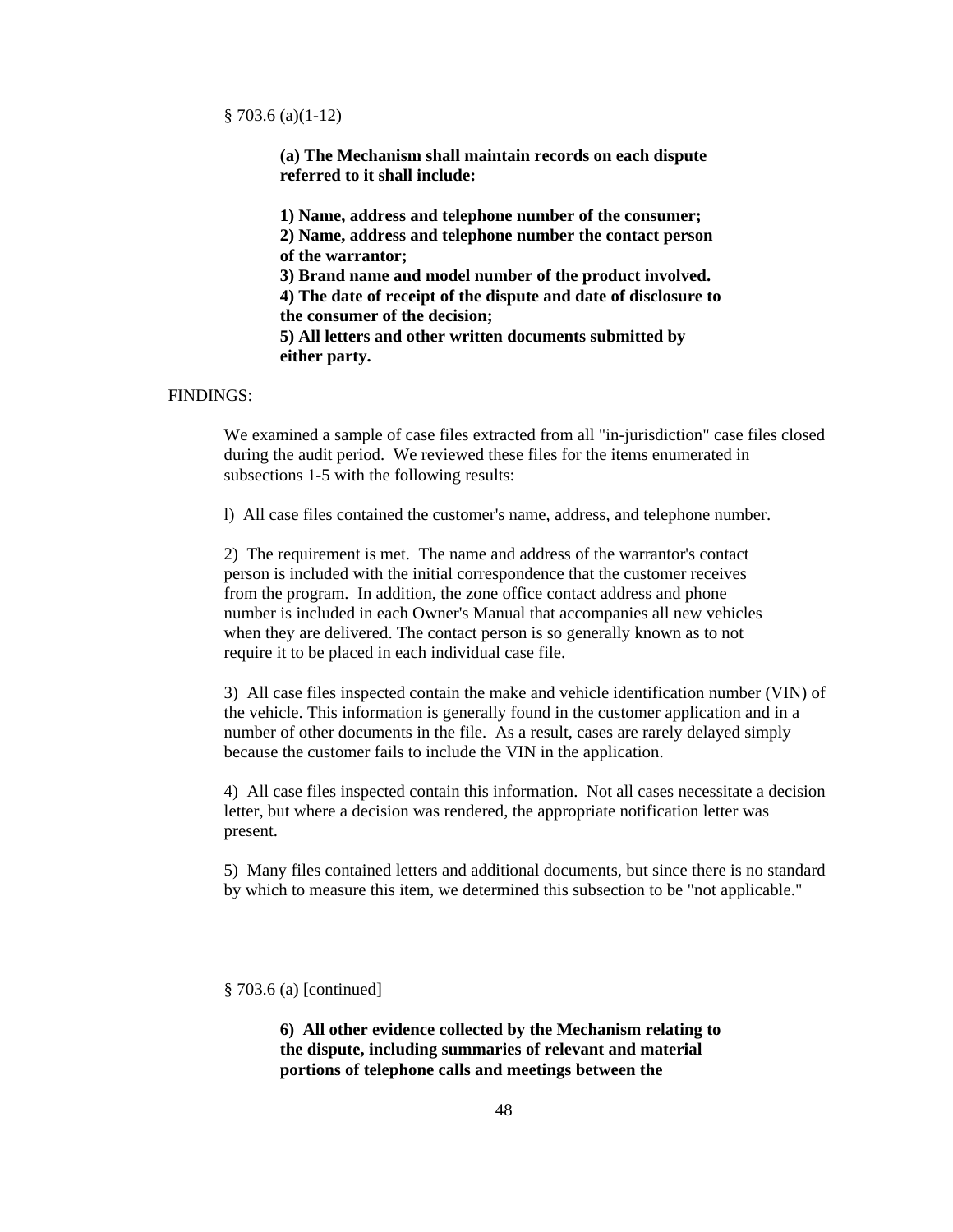**Mechanism and any other person (including consultants described in section 703.4(b) of this part;**

**7) A summary of any relevant and material information presented by either party at an oral presentation; 8) The decision of the members with information as to date, time and place of meeting, the identity of members voting; or information on any other resolution;**

### FINDINGS:

All files for cases that were arbitrated contained the information required by sections six, seven, and eight.

### **9) A copy of the disclosure to the parties of the decision.**

### FINDINGS:

All applicable case files contain a letter from the Executive Secretary or an arbitrator announcing the arbitrator(s) decision. $34$ 

### **10) A statement of the warrantor's intended action(s);**

### FINDINGS:

The warrantor's intended action(s) and performance are inextricably linked. Thus, we validate this item in terms of performance verification. Performance verification is a function carried out at the office of the Administrator of the Regulatory Affairs Manager in Rochester Hills, Michigan.<sup>35</sup> This office sends a survey to the customer following receipt of the customer's acceptance of those decisions mandating some action on the part of DaimlerChrysler to ask, among other things, whether any required performance has taken place. Customers are asked to return the survey to the office of the Regulatory Affairs Manager. As noted elsewhere, we found few returned survey forms in the case files. In the past, we have stated that the absence of performance verification forms in the case file does not constitute a regulatory inconsistency since performance verification information is also available from several other sources, including the electronic case file and the *Weekly Case Status Reports*. Performance verification status, of course, should appear in the case file as is indicated by sections 11 and 12 below, and the program currently provides that such information appear in each case file where performance is required.

<sup>&</sup>lt;sup>34</sup> Some cases do not result in a decision. The case may end in a mediated settlement that came about after the case had been received by the CAB but prior to the hearing to decide the matter.

<sup>&</sup>lt;sup>35</sup> The exception to this rule is California where the program is independently administered by DeMars  $\&$ Associates.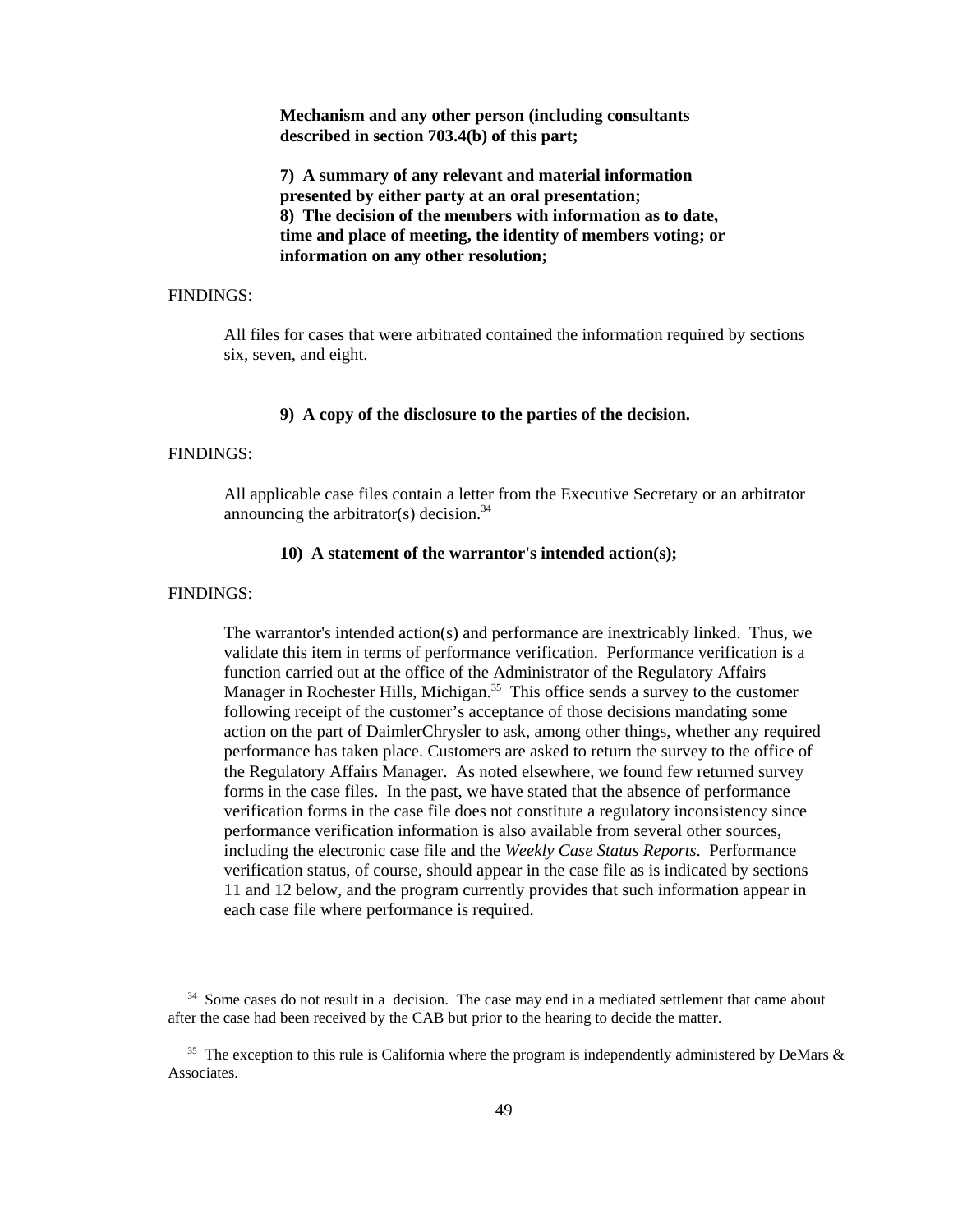**11) Copies of follow-up letters (or summaries of relevant and material portions of follow-up telephone calls) to the consumer and responses thereto; and**

### **12) Any other documents and communications (or summaries of relevant and material portions of oral communications) relating to the dispute.**

Sections 11 above is not applicable for purposes of the audit because there is no practical means by which to verify the completeness and accuracy of such possible additions to the files. Section 12 however appears to mandate that a summary form be created whenever the arbitrator receives an oral communication from a party which may have any bearing on the matter in dispute. The files we reviewed contained the appropriate summaries.

### CONCLUSION:

The CAP's program record keeping policies and procedures are in substantial compliance with the federal Rule 703

C. Case File Records (4 yrs. 1999-2002)

 $§ 703.6(f)$ 

### **(f) The Mechanism shall retain all records specified in paragraphs (a) through (e) of this section for at least 4 years after final disposition of the dispute**.

A random sample of 50 case numbers from the years 1999-2002 was drawn from DaimlerChrysler's CRT data storage program, and in our field inspection, we checked the sample case files at the NCDS national office [Dallas} to verify that they were being maintained (i.e., stored) per requirement § 703.6(f). In addition, a visual inspection was made of the entire four-year accumulation of case files required by the same section. All records for the audit period (2002) and for the four-year period (1999 through 2002) were complete and readily available for audit. All case files were intact and readily available for inspection. The random sample inspection validated the apparent completeness suggested by the visual inspection.

### D. Arbitration/Hearing Records

i. Case file folders

Most information that is required to be maintained is found on a series of forms found in the case files maintained at the NCDS headquarters in Dallas, Texas.In addition, much of the required information is included in the arbitrator's decision statement, a copy of which is also found in each case file folder.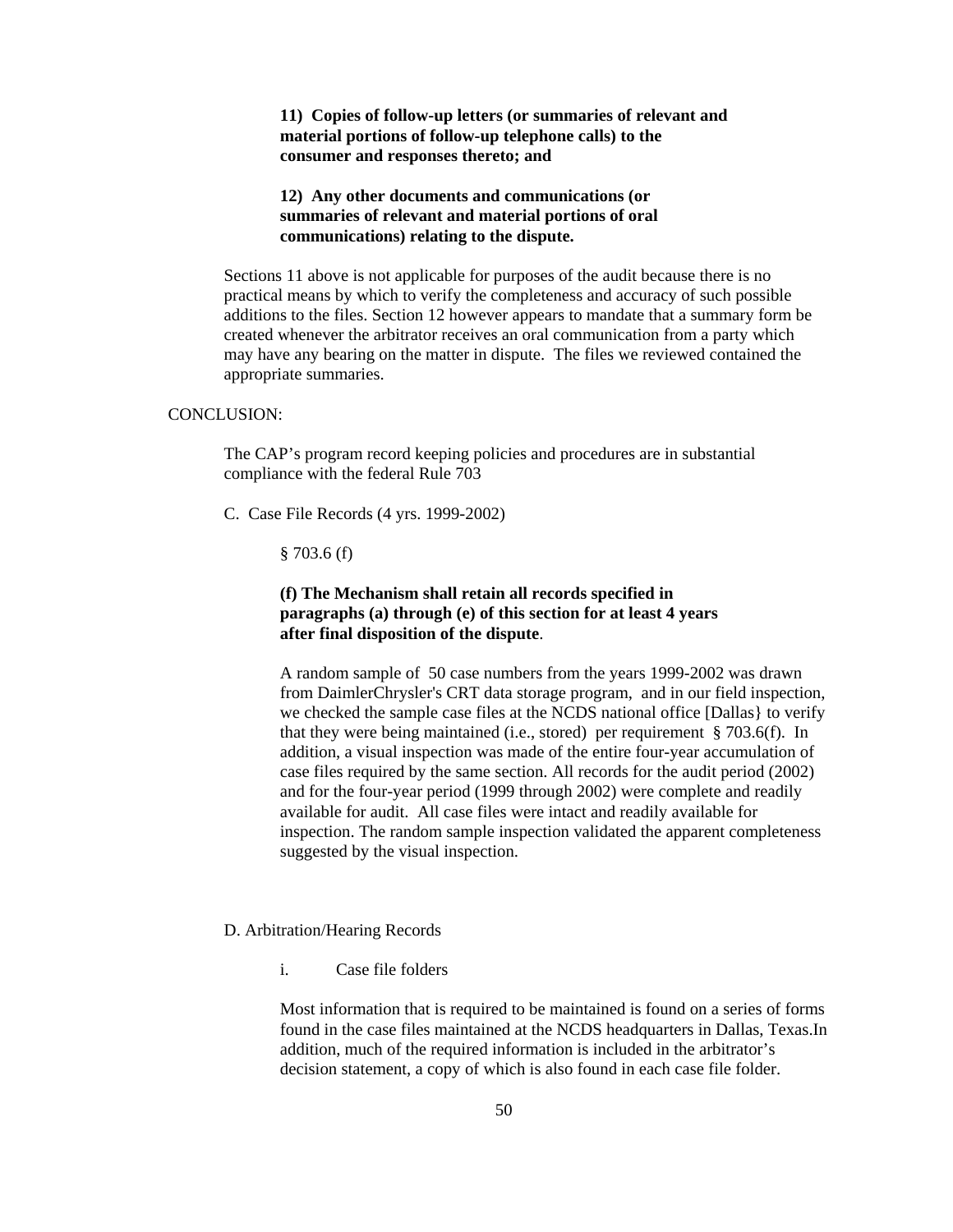### ii. Arbitrator Biographies

The arbitrator biographies for the national program are available for review from the Senior Vice President of NCDS at their headquarters in Dallas, Texas. The biographies are thorough and current, and the list of arbitrators for each district includes the dates of their appointments. The biographies of arbitrators are also available from Mr. E. J. Janke, DaimlerChrysler's Regulatory Affairs Manager. His successor in 2003 is Ms Tava Sowers.

- E. Hearing Process (i.e., Meeting)
	- i. Physical Description of Hearing

We monitored a board meeting held at the Iron Trail Chrysler dealership, 1301 S. 17<sup>th</sup> Street, Virginia, Minnesota. The hearing began at 1:00 p.m. The hearing room was spacious and able to accommodate the number of people present and could easily accommodate other guests as well.

ii. Openness of Meeting

According to the CAP arbitrator, all observers are allowed to attend the entire CAP meeting.

iii. Efficiency of Hearing

The arrangements for the meeting and the general administration of the meeting were highly efficient.

iv. Hearing Process

The CAP arbitrator demonstrated a clear commitment to fair and expeditious resolution of warranty disputes, and the decision indicated a general awareness of the federal and state regulations discussed in arbitrator training.

The arbitrator's inquiries addressed most of the important issues in the case. In addition, he explained that in cases where a refund or replacement has been requested that the customer should be aware that, if he were to award either of these remedies, that he may also assess a mileage offset for usage.

We interviewed the arbitrator immediately following the meeting. The arbitrator rated his training highly. Overall, the arbitrator appeared to be pleased with the program and believes the program provides customers with a fair process.

It should be noted that it would be helpful if the arbitrator were to set forth early in the hearing whether the customer appears to be asserting that the state's "lemon-law" threshold has been met (e.g., four or more repair attempts for the same non-conformity, etc.).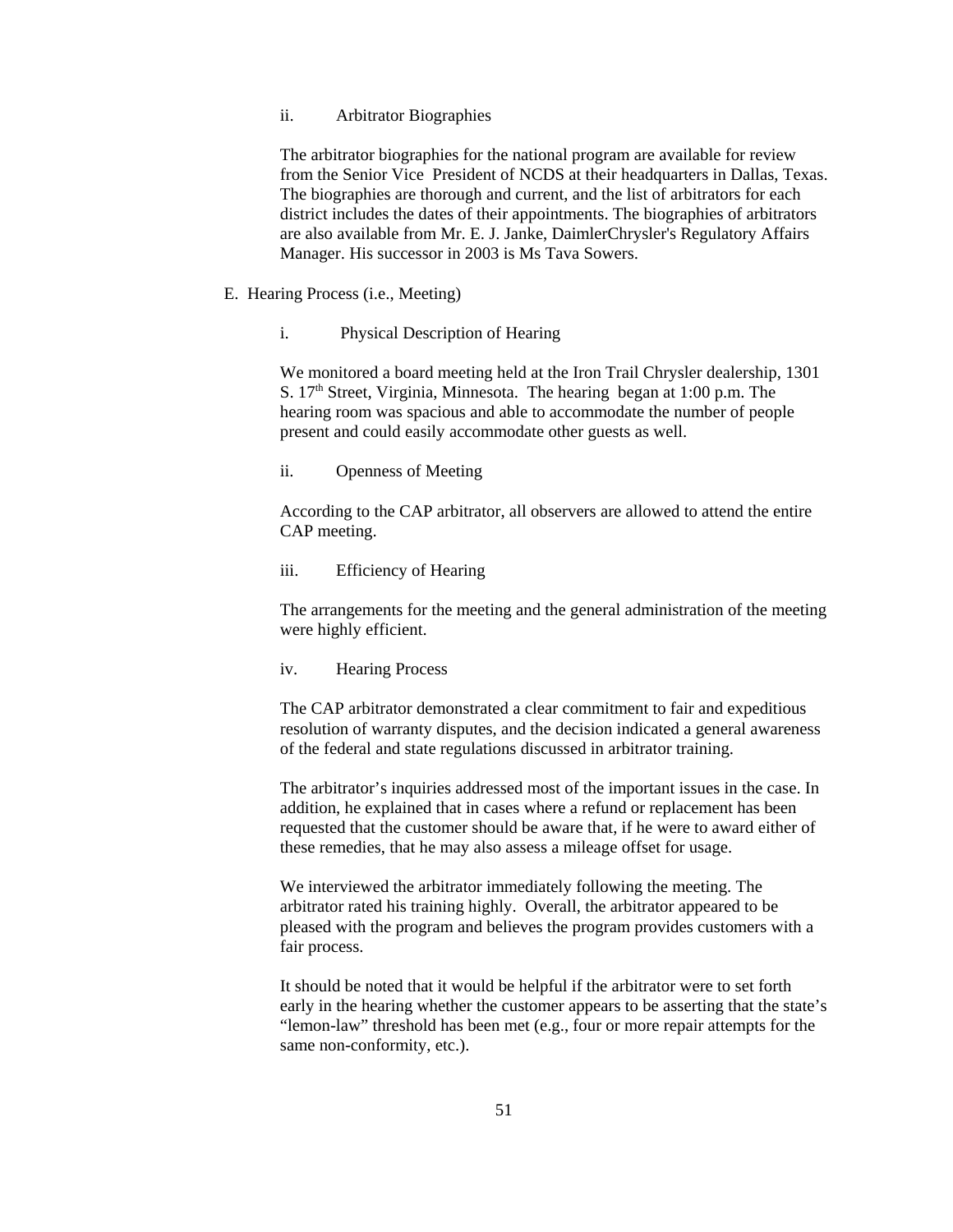During the hearing the meeting was interrupted by loud speaker messages. It would be helpful to the parties and the arbitrator if the dealers were asked to turn off such systems in rooms where hearings are to be held.

Essentially however, the hearing was conducted within the regulatory requirements.

v. Board/Arbitrator Decisions

The arbitrator's decision in the case we audited was consistent with federal regulations. The arbitrator clearly demonstrated in this case a commitment to fair and expeditious resolution of disputes. The other decisions we reviewed during our case file review were, generally, solid, well-reasoned, complete decisions and, as such, consistent with regulatory requirements.

Impartial Services Group, Inc.[ISG]( a DaimlerChrysler Vendor) processes the board's/arbitrator's decision. For instance, when a repurchase or replacement has been awarded, ISG processes the award.

### CONCLUSION:

The CAP administrative facet of the program affords its customers an opportunity for fair and expeditious resolution of warranty disputes. In addition, it is abundantly clear to us that the board members are well motivated, well meaning individuals committed to a fair process.

In summary, the CAP program as it operates in Minnesota, is in substantial compliance with the requirements of Rule 703.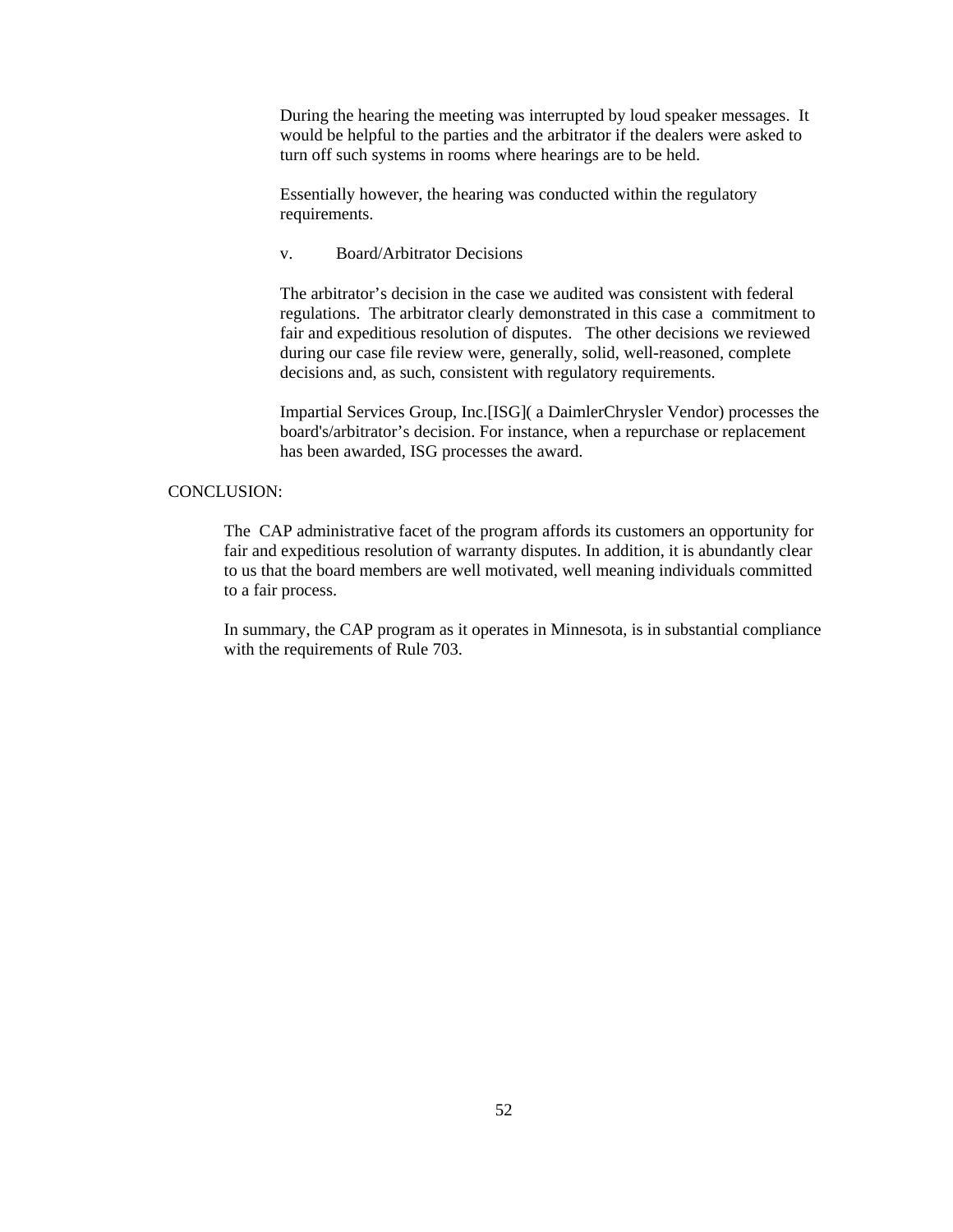### *SECTION V*

# *Arbitration Training*

There is no specific language in Rule 703 requiring the training of arbitrators. There are, however, several general requirements for ensuring that the program do whatever is necessary to provide customers with an opportunity for fair and expeditious resolution of warranty disputes.

Arbitration training is currently seen by many as a fundamental to ensuring that a program is fair to all sides, and some recent state regulations require arbitrator training. Consequently, programs have initiated the training process even in states that do not specifically require it. Because such training has become a basic part of the CAP program, it is incorporated into this report as part of the program's efforts to provide for fair and expeditious resolution of disputes.

### FINDINGS**:**

The arbitration training session we monitored was conducted at the Dallas/Ft. Worth Lakes Hilton in Ft. Worth, Texas, June 20 - 22, 2003. As noted in the introduction, certain facets of the audit are conducted in the year following the audit period; otherwise, there would sometimes be no means available for review.

This national training was conducted by NCDS staff. One presenter dealt primarily with legal matters, another with hearing process issues, and an NCDS staff person addressed program procedural issues. These presentations were augmented by the trainees' being given several opportunities to engage in role playing exercises.

Training has begun to stress that in scheduling hearing sites the program typically takes advantage of applicable dealerships for holding hearings with the important caveat that using the dealership is not required if either of the parties objects. Moreover, it is emphasized that, where necessary, the program will pay for alternate space.

The importance of reviewing the basic facts of the case at the beginning of deliberations was discussed, including each dimension of the customer's complaint as well as the degree to which the parties are in disagreement on central facts. Presenters also discussed the importance of addressing each dimension of the customer's concerns when writing the decision.

Trainees engaged, at various intervals, in practical problem solving centering around scenarios that are likely to arise within the CAP program. Role-playing material was appropriately interspersed among lecture material with emphasis on conducting the arbitration hearing. Indeed, there was more time allotted for practical application than was true in the past.

There was a detailed discussion concerning common problems associated with repurchases and replacements of automobiles, including the issue of applying mileage offsets and how to handle demonstration vehicles with more than a few miles registered on the odometer at time of purchase.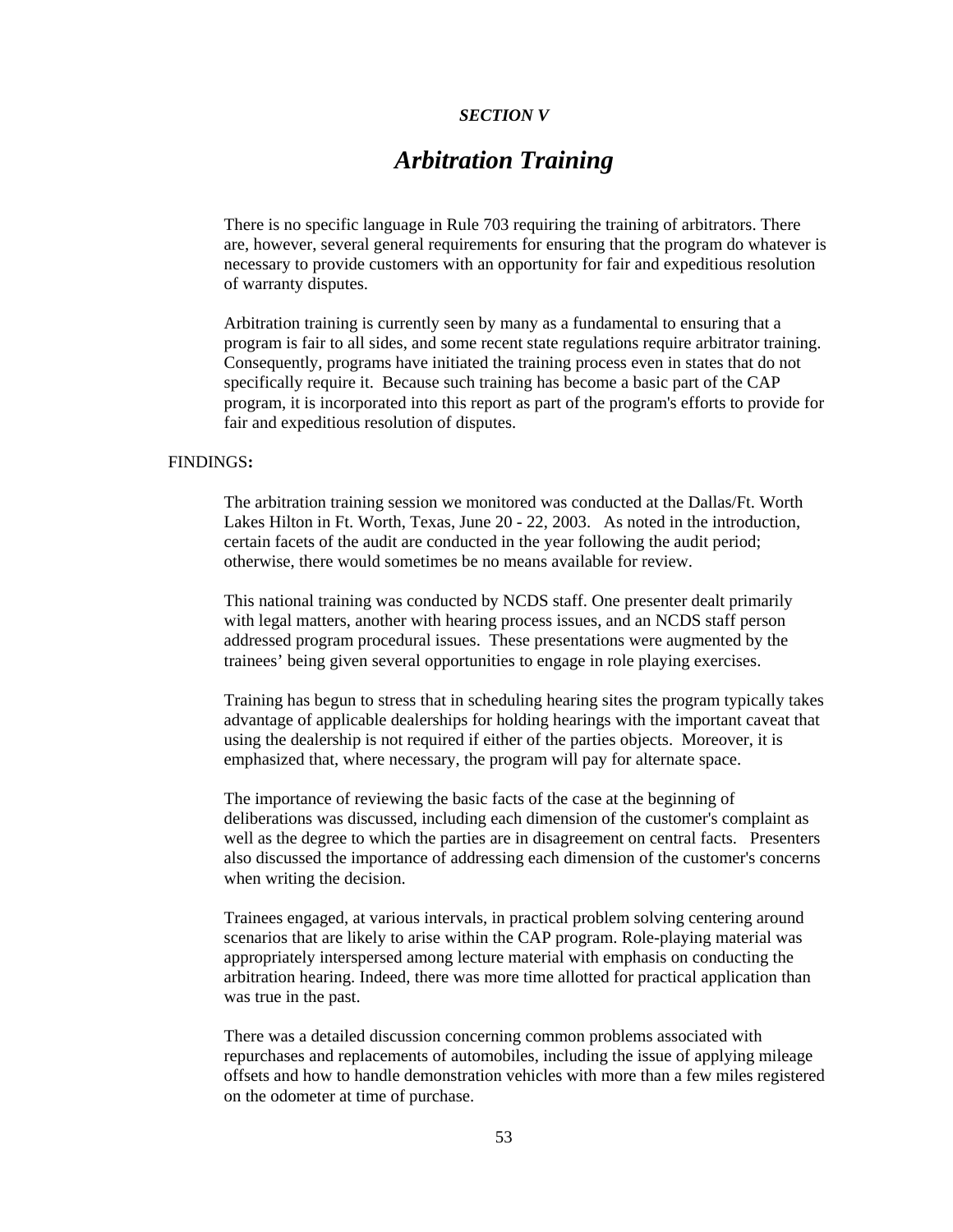The presentation of the legal issues was professional and accurate. Particular emphasis was given to this critical subject area this year, and the result appeared to be very positive as regards trainees' understanding of their role. An additional feature this year focused on the importance of arbitrators' neutrality and the related issue of making appropriate disclosures. Emphasis was given to disclosures that may be important but are not necessarily disqualifying.

Overall, the training appears to have left trainees with an opportunity to develop a good grasp of their responsibilities as arbitrators. As was true at last year's training, trainees were presented with information that makes it clear that customers who purchase a vehicle with a substantial non-conformity that the manufacturer fails to cure in a reasonable number of attempts should probably receive the relief they are entitled to under the terms of the Magnuson-Moss Warranty act or the appropriate state automobile warranty statute.

The invaluable role-playing demonstrations have become a standard feature of NCDS training. Some of the trainees simply observe while a major component of training involves trainees themselves in role play exercises.

An important and thorough presentation centered around the Federal Magnuson-Moss Warranty Act<sup>36</sup> and its relationship to the Uniform Commercial Code. Our field experience suggests that some greater emphasis on the arbitrators' scope of authority and the related available remedies under federal law would also be beneficial.

An appropriate degree of emphasis was given to writing decisions and providing adequate underlying rationales for those decisions. This included a careful presentation on leased vehicles and the sometimes complicated differences between providing relief to these cases as opposed to providing relief in cases in which vehicles are purchased outright.

Also discussed was the appropriate use of independent technical inspections and their limitations. Emphasis was given to the arbitrator's duty to not accede his or her authority in relation to the independent inspection but to simply accept the independent inspection report as yet another piece of evidence.

There was a useful discussion of DaimlerChrysler's various warranties and how they fit into the process. This discussion was sufficiently detailed to give arbitrators enough information without overwhelming them with minutiae.

Finally, the training session provided a clear discussion of issues surrounding jurisdiction of the program to hear and decide cases. In this program, the NCDS staff makes a preliminary determination, but where customers disagree with the initial determination, the matter is presented to the program's three-member panel for their review and final determination.

CONCLUSION:

<sup>&</sup>lt;sup>36</sup> Also addressed was the Act's related administrative rules commonly known as Rule 703.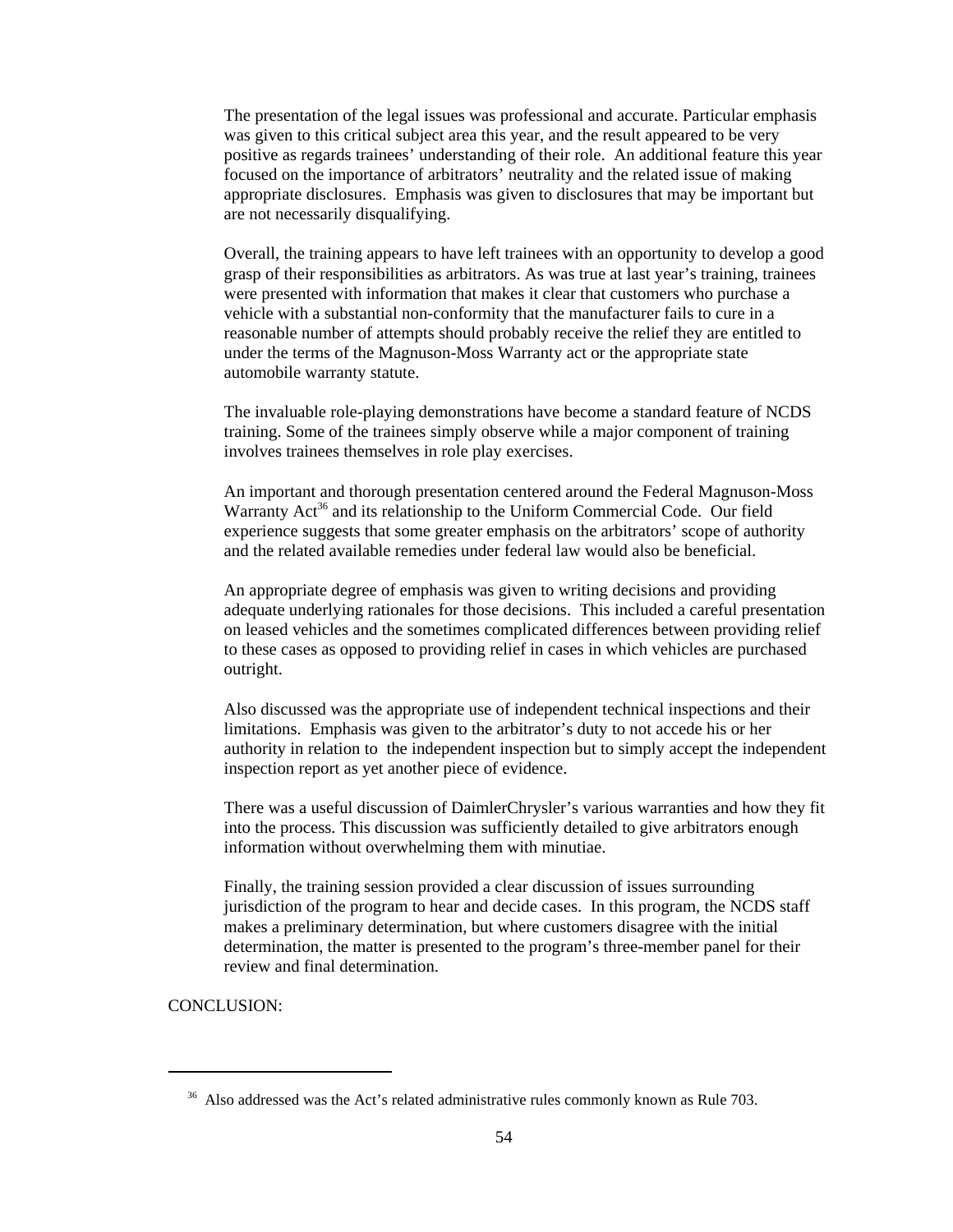The NCDS arbitrator training program continues to be a good one that operates in substantial compliance with Magnuson-Moss and Rule 703. There were several important additions to the training program in 2002, and these were carried over into this year's program. The entire program clearly demonstrates a commitment to high quality training.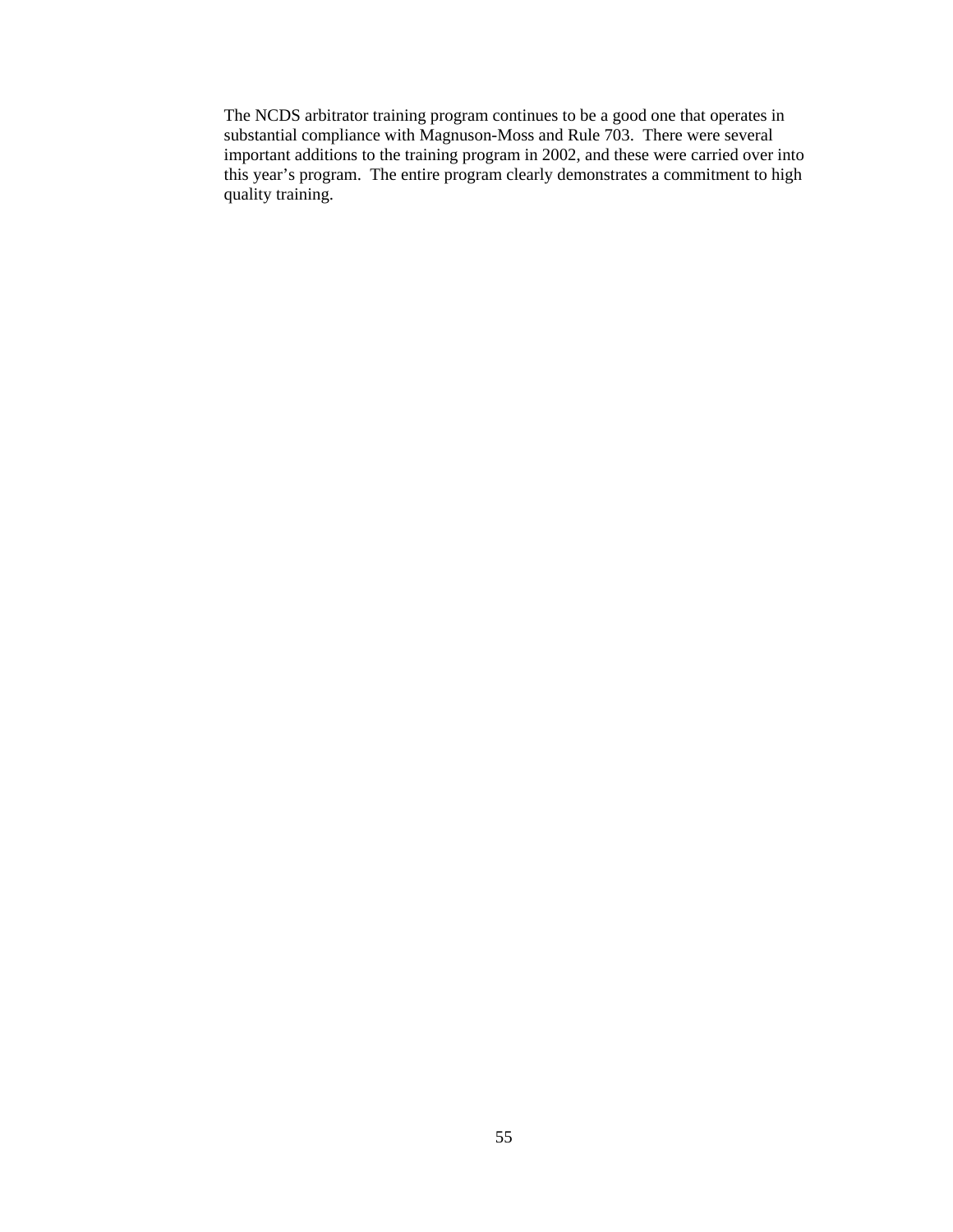### **ARBITRATION TRAINING RATING SYSTEM**

|    | 1) Adequacy of training materials                                     | VERY GOOD        |
|----|-----------------------------------------------------------------------|------------------|
|    | 2) Accuracy of informational materials                                | <b>VERY GOOD</b> |
|    | 3) Thoroughness of material                                           | <b>VERY GOOD</b> |
| 4) | Quality of presentation                                               | <b>VERY GOOD</b> |
| 5) | Apparent understanding and<br>likely comprehension of the information | GOOD             |
|    | 6) Utility of materials for later referencing                         | <b>EXCELLENT</b> |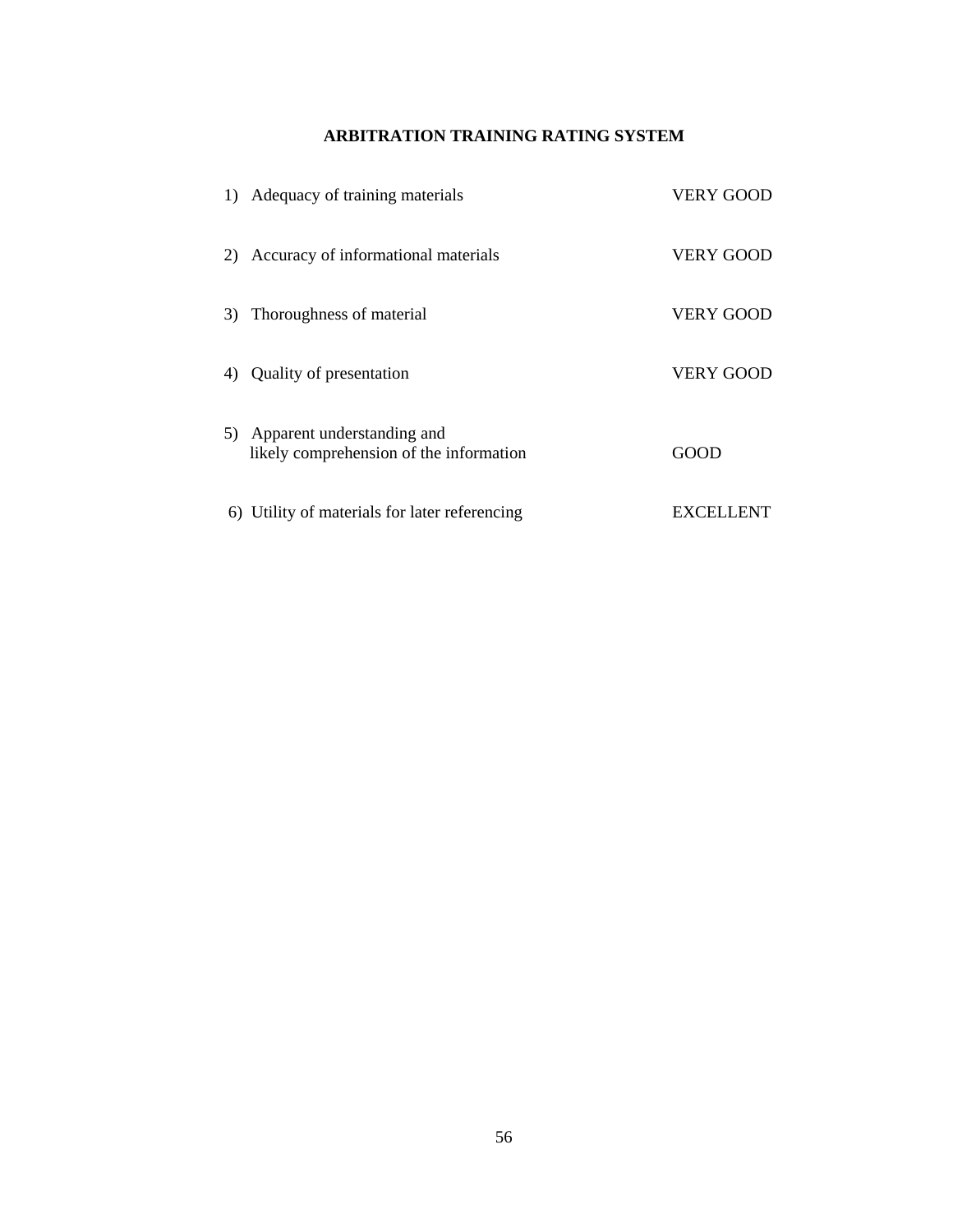### *SECTION VI*

# *Survey and Statistical Index Comparative Analyses*

### **DaimlerChrysler CUSTOMER ARBITRATION PROGRAM INDICES**

The Federal Trade Commission (FTC) regulates informal dispute resolution programs such as those operated by the DaimlerChrysler Corporation under FTC Rule 703.6(e). FTC Rule 703.6(e) mandates disclosure of statistics concerning the outcomes of warranty disputes and warrantor compliance with settlements and awards. The major purpose of this section of this audit is to verify the statistics provided by the company for the year 2002.

To have a dispute arbitrated by the DaimlerChrysler's Customer Arbitration Process  $(CAP)^{37}$ , a consumer must meet program specific criteria. He or she must be the owner of a vehicle that does not exceed mileage and age requirements, and he or she must agree to forego legal action while the case is open. If these requirements are not met, the dispute is said to be "out of jurisdiction," and therefore ineligible for the program.

Complaints regarding warranty coverage can be resolved at two levels. If a consumer who has filed a complaint comes to an agreement with the DaimlerChrysler Corporation without an arbitration hearing, the dispute is said to have been "mediated" or "resolved by the staff." If the consumer and the DaimlerChrysler Corporation cannot agree, the consumer's case is heard before an arbitrator or panel of arbitrators who then will issue a decision to which both parties agree to abide. Arbitrated cases can result in a decision requiring DaimlerChrysler to repair or replace a vehicle, provide a cash reimbursement, or extend the warranty, or the consumer may receive no relief.

The FTC stipulates that arbitration decisions be rendered within 40 days. Warrantors are required to comply with both mediated settlements and arbitrated decisions within 30 days. Consumers dissatisfied with a jurisdiction decision of the CAP have the right to request reconsideration by the board, although the board is not obligated to hear the request.

FTC 703.6 (e) precisely defines statistics (also called indices) in 13 areas that are to be reported by warrantors. These indices include: the proportion of mediated and arbitrated warranty disputes in which a warrantor complied with a settlement or an award; the proportion in which the warrantor did not comply; the proportion of decisions adverse to the consumer; the proportion of out-of-jurisdiction disputes; and the proportion of cases delayed beyond 40 days. The Claverhouse survey serves not only to verify the statistics reported by the CAP, but also allows customers who used the CAP to evaluate the overall program and process.

To verify the CAP's warranty dispute statistics, the Survey Research Division of the Institute for Public Policy and Social Research (IPPSR) of Michigan State University, in cooperation with Claverhouse Associates, surveyed customers of the DaimlerChrysler Corporation who

 $37$ In California, the program is known as the Customer Arbitration Board (CAB). For the purposes of this report, when we use Customer Arbitration Process (CAP), we refer to DaimlerChrysler's program regardless of state.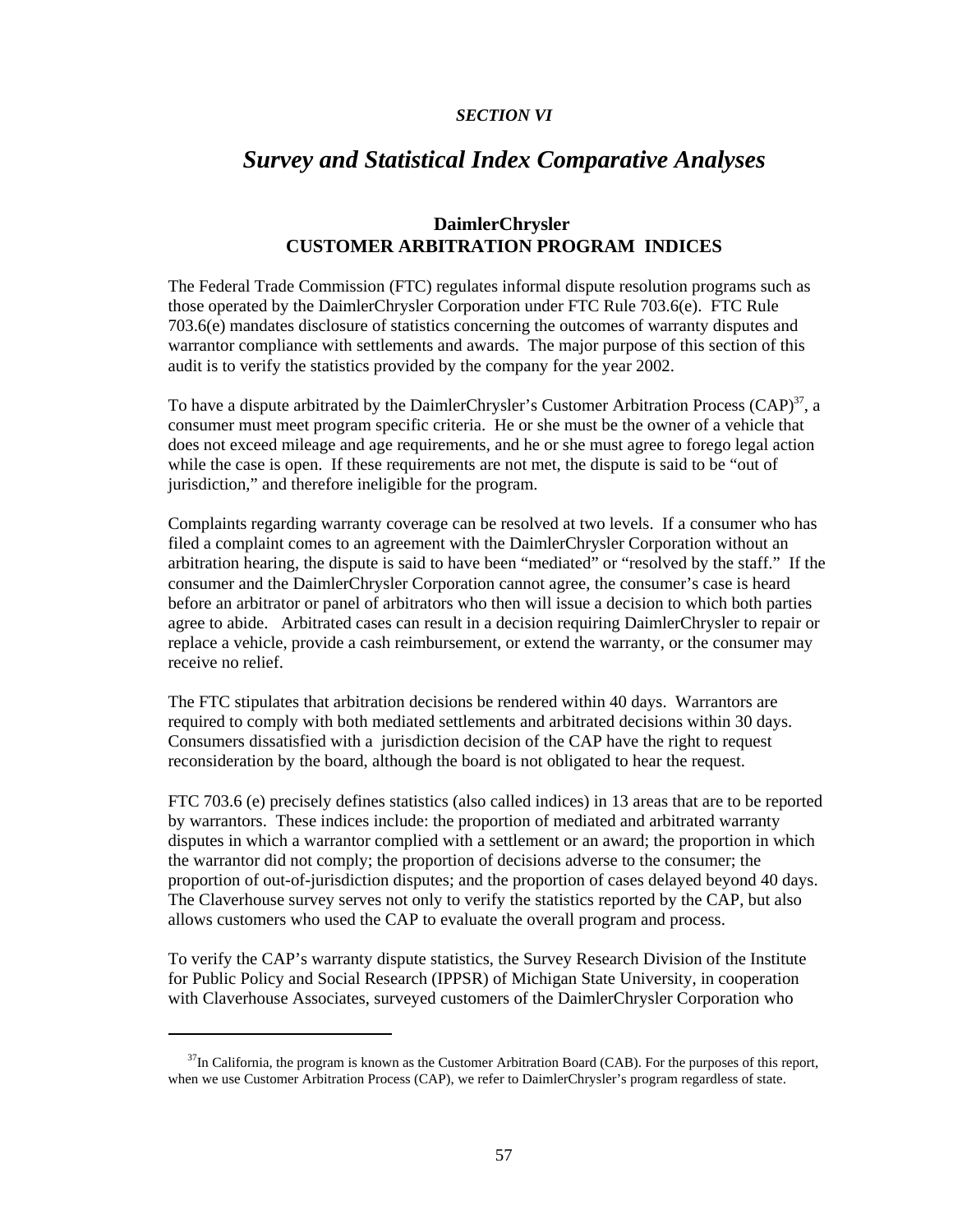filed disputes with the CAP. The main purpose of this survey is to determine whether the consumers' recollections of what occurred during the warranty disputes were similar to what was contained in the CAP's records. The intent is not to determine whether individual consumers' recollections were the same as DaimlerChrysler's records of their cases but to determine whether the aggregate proportion of disputes reported by Claverhouse survey respondents is equivalent to the proportion of disputes with the same outcomes according to the CAP's records.

### **ABOUT THE STUDY**

This study was based on 275 surveys completed from an initial random sample of 685 cases drawn from 1,833 cases provided by the CAP. If a customer had more than one warranty case, only the most recent case was used.

Data collection for this study was by a self-administered questionnaire. IPPSR used the methodology designed by Professor Donald Dilman of the University of Washington, a nationally renowned expert in the field of self-administered questionnaires. An initial mailing of the survey, cover letter, and postage paid envelope was made to the 685 randomly selected sample respondents on March 12, 2003. One week later (March 19, 2003) a "thankyou/reminder" postcard was sent to the entire sample. Because each respondent was assigned a unique number for tracking purposes, the status of each person's survey could be determined. Through this process, the staff at IPPSR was able to record which respondents returned their completed questionnaires and eliminate from the sample those sent back due to invalid addresses. Approximately three weeks after the initial mailing (April 16, 2003), a second mailing was sent to those who had not yet returned their questionnaires. Two weeks after that date, a phone call was placed to those who had still not responded asking them to return their completed questionnaires. Of the 685 questionnaires initially sent, 275 were returned completed. The questionnaire responses were then entered, proofed and coded by IPPSR staff. The completion rate for this study is 40.1 percent.

One threat to the validity of any study is non-response bias. This refers to any systematic reason certain consumers selected for participation were unavailable or refused to participate, which could bias the results in one direction or another. For example, if those who did not receive arbitration awards were much more likely to refuse to participate than those who received awards, the survey would systematically underestimate the proportion of decisions adverse to consumers. The practice of sending follow-up postcards, second mailings, and reminder postcards is designed to ensure high cooperation among survey participants.

Because the sample of 275 cases is a simple random sample, the sampling error is  $\pm$ 5.4%.<sup>38</sup>

### **RESULTS**

### **Method of Resolution**

<sup>&</sup>lt;sup>38</sup> This is the sampling error when the responses divide roughly 50-50 on a given question and when there are 275 cases, and given a 95% confidence interval. The magnitude of the sampling error in a simple random sample is determined primarily by the sample size but also to some extent by how evenly divided the responses are between alternative answers. The more extreme the distribution of responses, the smaller the sampling error.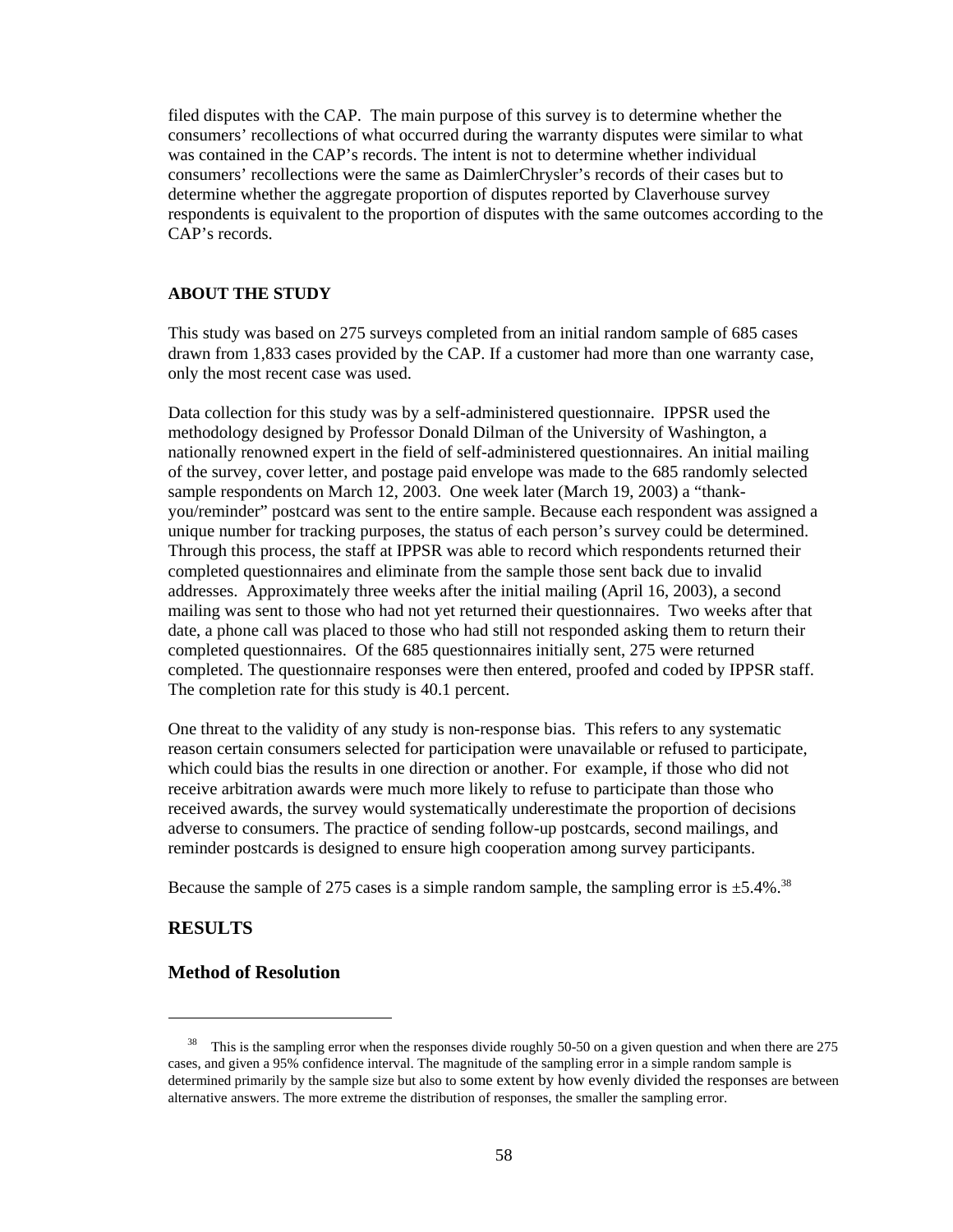Disputes can be resolved by mediation ("resolved by staff"), in which the consumer and the company come to a mutually acceptable agreement, or by an arbitration hearing in which the dispute is resolved by a third party ("arbitrator"). The survey respondents report 20.7 percent of disputes resolved by mediation and 79.3 percent by arbitration. Since our survey contains only closed cases, for comparison purposes only closed cases from the CAP indices should be included for comparison. CAP indices report 23.2 percent of closed disputes resolved by mediation and 76.8 percent resolved by arbitration. The differences are not statistically significant at the 95 percent confidence interval.

|                                       | <b>Claverhouse</b><br><b>Survey</b> |         | <b>CAP Indices</b> |                                 |                              |  |
|---------------------------------------|-------------------------------------|---------|--------------------|---------------------------------|------------------------------|--|
| <b>Method of</b><br><b>Resolution</b> | Number                              | Percent | Number             | Percent                         |                              |  |
|                                       |                                     |         |                    | closed cases in<br>jurisdiction | all cases in<br>jurisdiction |  |
| Mediation                             | 57                                  | 20.7%   | 473                | 23.2%                           | 22.8%                        |  |
| Arbitration                           | 218                                 | 79.3%   | 1,569              | 76.8%                           | 75.7%                        |  |
| Subtotal                              | 275                                 | 100.0%  | 2,042              | 100.0%                          | 98.5%                        |  |
| Cases pending                         |                                     |         | 31                 |                                 | 1.5%                         |  |
| Total                                 | 275                                 | 100.0%  | 2,073              |                                 | 100.0%                       |  |

### **Table 1**<sup>39</sup> **Method of Resolution of Warranty Disputes Comparison Between Claverhouse Survey and CAP Indices**

### **Mediated Cases**

FTC 703.6(e) parts 1 through 3 requires the disclosure of the proportion of mediated settlements with which warrantors have complied according to their records, the proportion of mediated settlements with which the warrantor has not complied, and the proportion in which the time for compliance (40 days) has not yet occurred.

As reported in Table 1, the CAP indices contain information on DaimlerChrysler's 273 mediated settlements. According to the CAP indices, DaimlerChrysler was in compliance with 92.0 percent of the mediated settlements (see Table 2). For 2.3 percent, the time for compliance had not passed at the end of the report period, and for 5.7 percent DaimlerChrysler had not complied.

 $39$  Because not all respondents answer all survey questions, totals may vary from table to table.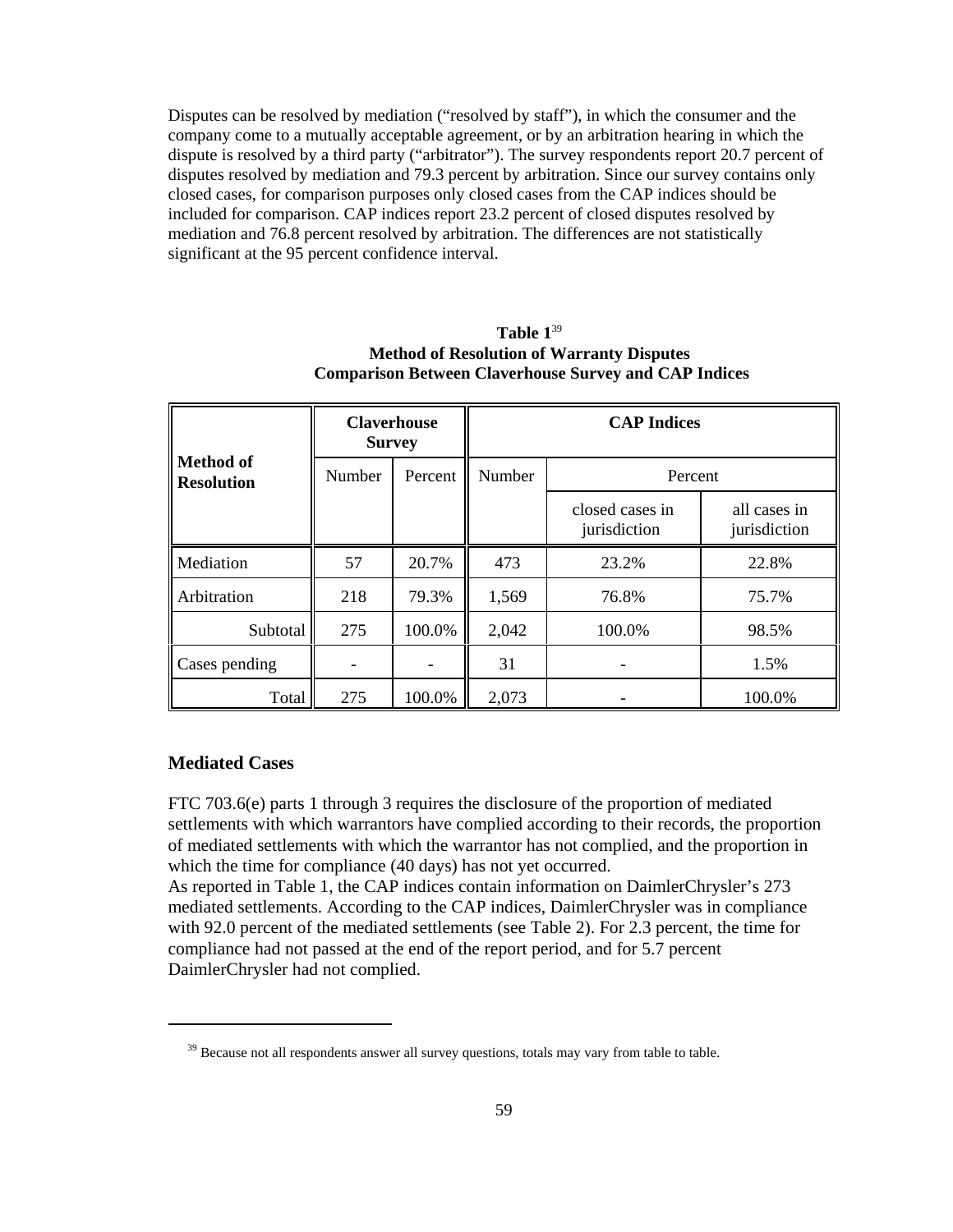In the survey, however, respondents were asked only whether the manufacturer had or had not complied with the mediated settlements Table 2 shows that the vast majority (88.7 percent) of survey respondents whose cases were mediated reported having received the settlement. The differences between the survey results and the CAP indices are not statistically significant.

| Table 2                                                         |
|-----------------------------------------------------------------|
| <b>Outcomes of Mediated Settlements</b>                         |
| <b>Comparison Between Claverhouse Estimates and CAP Indices</b> |

| <b>Mediation Settlements</b>         | <b>Claverhouse</b><br><b>Survey</b> | <b>CAP</b><br><b>Indices</b> |  |
|--------------------------------------|-------------------------------------|------------------------------|--|
|                                      | Percent<br>(Number)                 | Percent<br>(Number)          |  |
| Resolved, complied                   | 88.7%<br>(47)                       | 92.0%<br>(435)               |  |
| Resolved, not complied               | 11.3%<br>(6)                        | 5.7%<br>(27)                 |  |
| Time for compliance has not occurred | $0.0\,$<br>(0)                      | 2.3%<br>(11)                 |  |
| <b>Total Mediated Cases</b>          | 100.0%<br>(53)                      | 100.0%<br>(473)              |  |

Respondents were also asked what settlement they reached with the dealer or manufacturer. The results are shown below in Table 3. The most common settlement was a new vehicle (23.1 percent), second was a new vehicle (21.2 percent), with the same number reporting an extended warranty (21.2 percent). Five respondents did not answer this question; this category is not calculated in the percentages.

### **Table 3 Specific Outcome of Mediated Settlements Claverhouse Survey**

| Outcome         | Number | Percent |  |
|-----------------|--------|---------|--|
| New vehicle     | 12     | 23.1%   |  |
| Cash settlement | 11     | 21.2%   |  |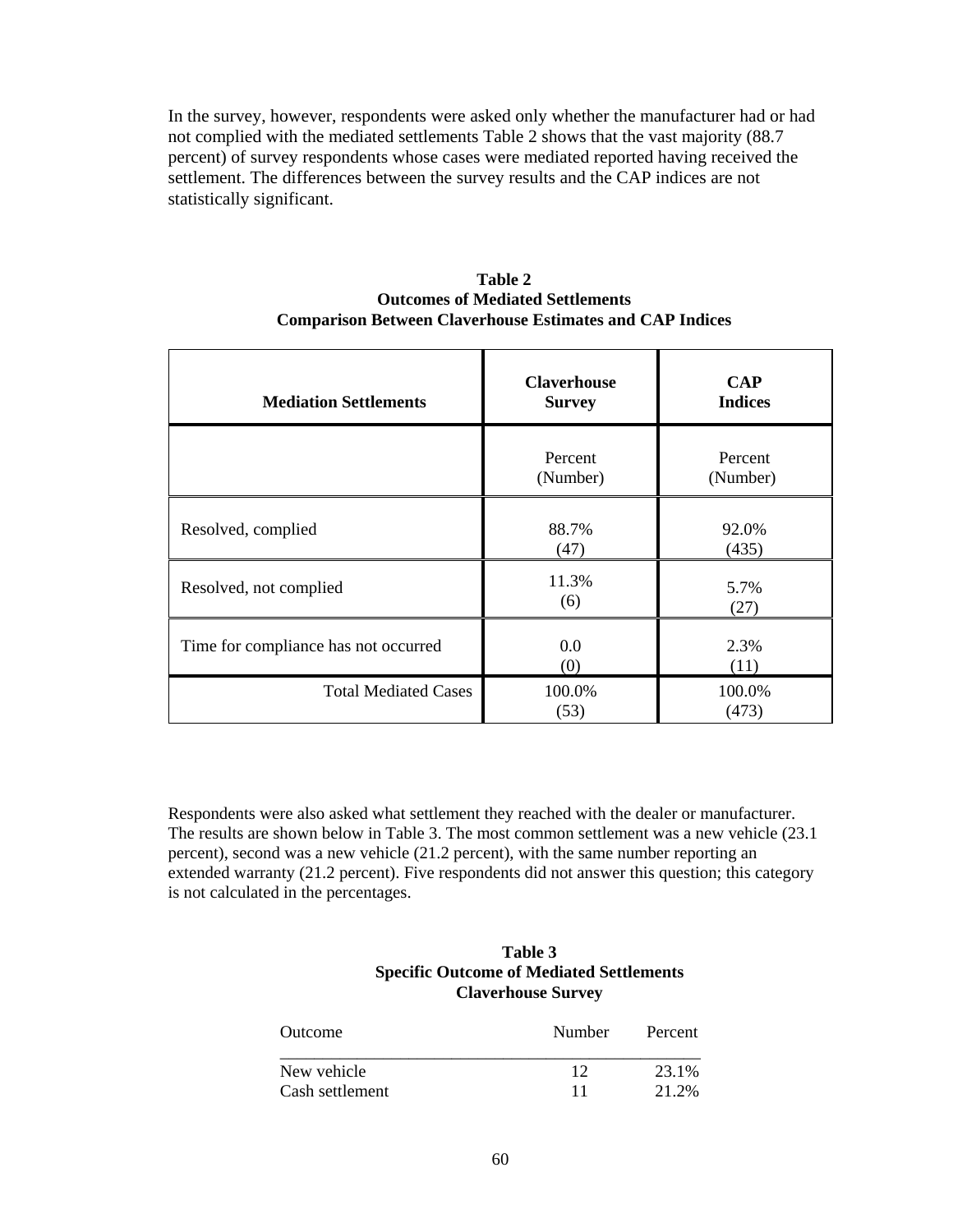| <b>Extended warranty</b> | 11 | 21.2%  |
|--------------------------|----|--------|
| Trade in allowance       | 2  | 3.8%   |
| Paid for repairs         | 2  | 3.8%   |
| Other                    | 11 | 21.2%  |
| Did nothing              | 2  | 3.8%   |
| Voucher                  |    | 1.9%   |
| No answer                |    |        |
| Total                    | 52 | 100.0% |

Of those whose disputes were mediated, 84.3 percent of the respondents reported they were ultimately pleased with their settlements. Ten respondents (18.2 percent) reported that they had pursued their cases further after reaching a settlement. In response to a question about how they had pursued their cases, four contacted an attorney; four worked out a solution with the dealer or manufacturer; two contacted a state agency; and, five recontacted the CAP. The total is greater that the number of respondents who pursued their cases after the settlement because some used more than one method of pursuing their cases.

We asked survey respondents whether they talked to the staff or returned a postcard to the staff about how they felt about the handling of their cases; 61.3 percent said that they had done one or the other or both. Of the remainder, 12.2 percent said they did neither and 26.5 percent said they did not remember receiving a postcard.

Overall, the survey results confirm the CAP statistics in the area of mediated cases.

### **Arbitrated Cases**

Before being asked about the outcomes of their cases, respondents who said that their cases went to arbitration were asked a series of questions about the procedures leading up to the hearing of their cases. They were first asked if they recalled receiving the forms in which their claims were set forth. Of the respondents whose cases were arbitrated, 92.7 percent said that they remembered receiving the forms. Of those, 45.8 percent said that the forms stated their claims very accurately, 38.0 percent said somewhat accurately, and 16.1 percent said not at all accurately. For those who said that their claim was very accurately stated, 78.6 percent reported they had received some type of award. In contrast, only 50.0 percent of those who said their claims were not stated accurately received an arbitration award (see Figure 1).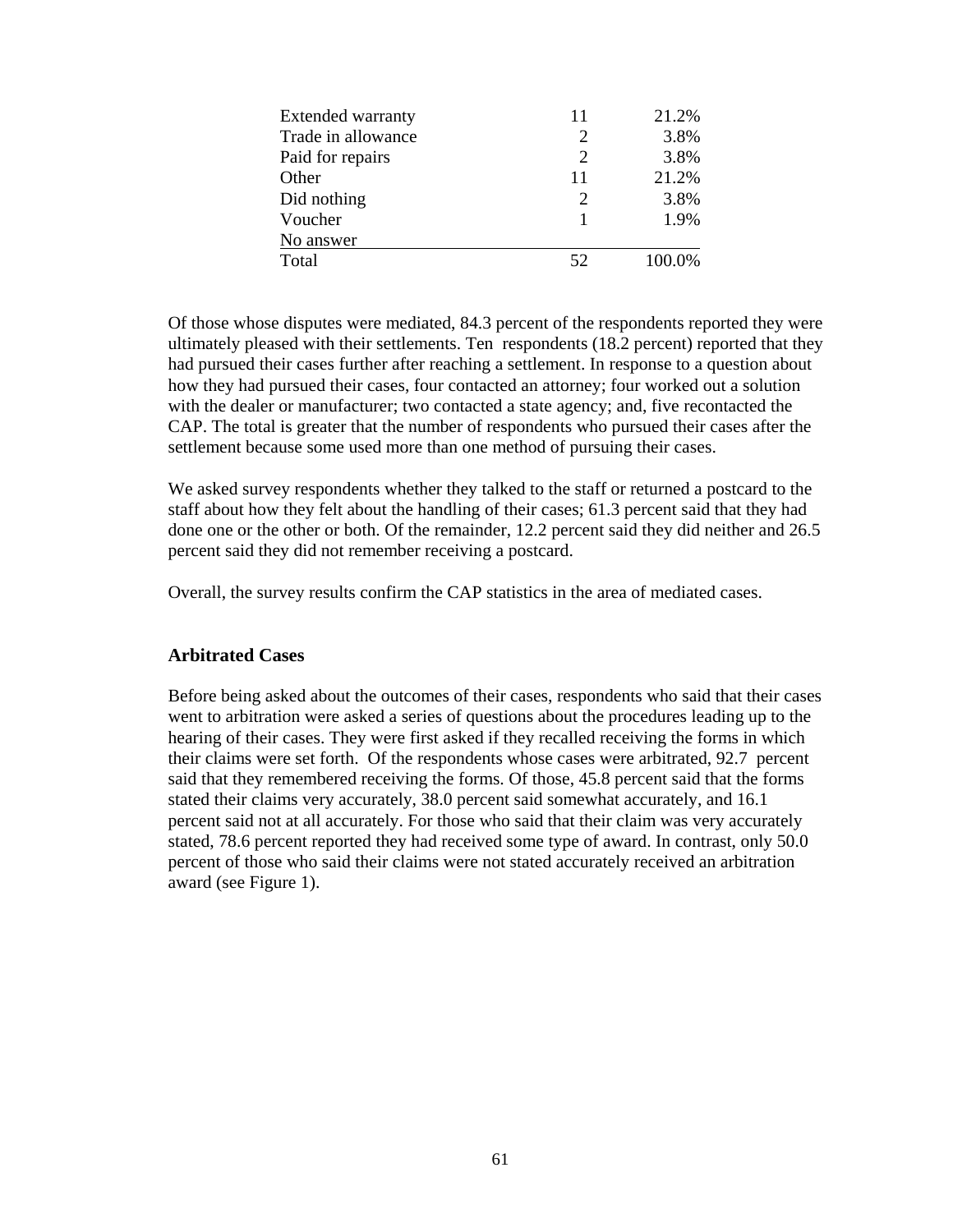## **INSERT FIGURE 1**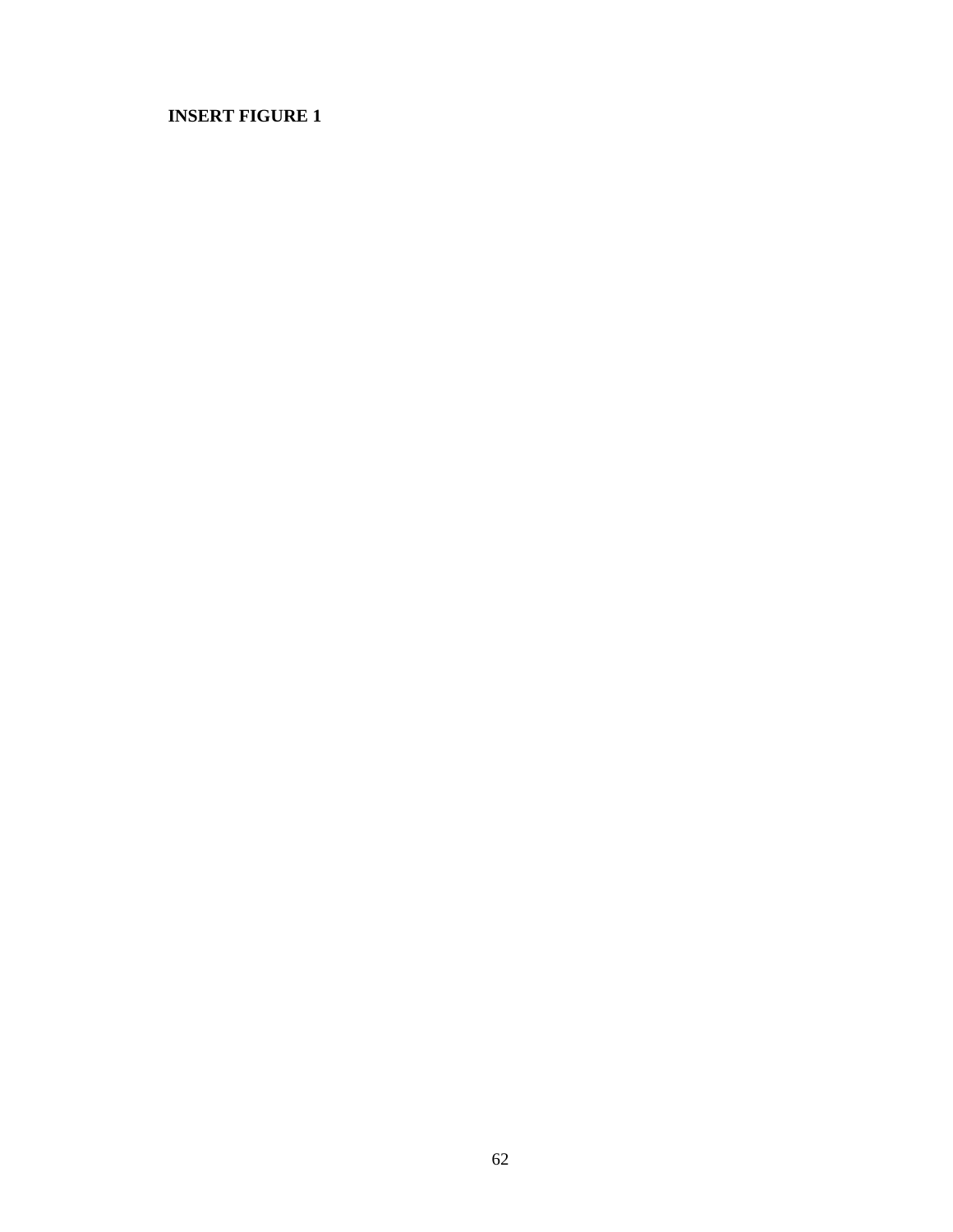Respondents were also asked whether they were notified of the time, place, and date of the hearing and whether they had attended the hearing. Most of the respondents (97.5 percent) said that they received notification of the hearing, and 73.5 percent said that they had attended the hearings at which their cases were heard.

Under FTC 703.6 (e) (4-7), warrantors must report the proportion of arbitration decisions with which they believe they have complied, the proportion of arbitration decisions with which they have not complied, the proportion of arbitration decisions in which the time for compliance has not occurred, and the proportion of arbitration decisions adverse to consumers.

Table 4 presents information about the outcomes of arbitrated cases. In the survey, 49.3 percent of those respondents who answered the relevant questions had been granted and accepted an award, as compared with the 40.3 percent reported in the CAP indices. CAP indices do not, however, report the number of awards rejected by consumers. We have only a notation that 80 customers *either* rejected the award or have not responded; therefore, an exact comparison is not possible. As computed, the difference is statistically significant.

A second statistically significant difference, as shown in Table 4, is that the proportion of respondents in the sample with arbitrated cases who said their decisions were adverse (i.e., no award) to them (43.9 percent) is smaller than the proportion of cases reported to be adverse in the CAP indices (54.5 percent). Both this difference and the one noted in the previous paragraph could be due to non-response bias if those with adverse decisions were more likely to choose not to participate in the survey. The difference in proportion of adverse decisions could also be the result of the two sources (i.e., customers and DaimlerChrysler) not sharing the same operational definition of the term, "adverse," or, alternatively, the customer received some favorable outcome after CAP involvement that affected the customer's perception of the process and his/her response to the question about dispute outcome. In any case, the differences are not ones that would cast DaimlerChrysler in a more favorable light so the CAP would have no incentive to inflate these numbers. The differences, although they are statistically significant, are not a matter of concern since they are both in the consumer's favor. Survey respondents reported that DaimlerChrysler had not complied with the arbitration decision in 5.4 percent of the cases, as compared with the 4.1 percent reported by the CAP indices. This difference is not statistically significant.

In summary, for all of the statistics in this category, the differences between the survey results and the CAP indices are either not significant or are in favor of the customer.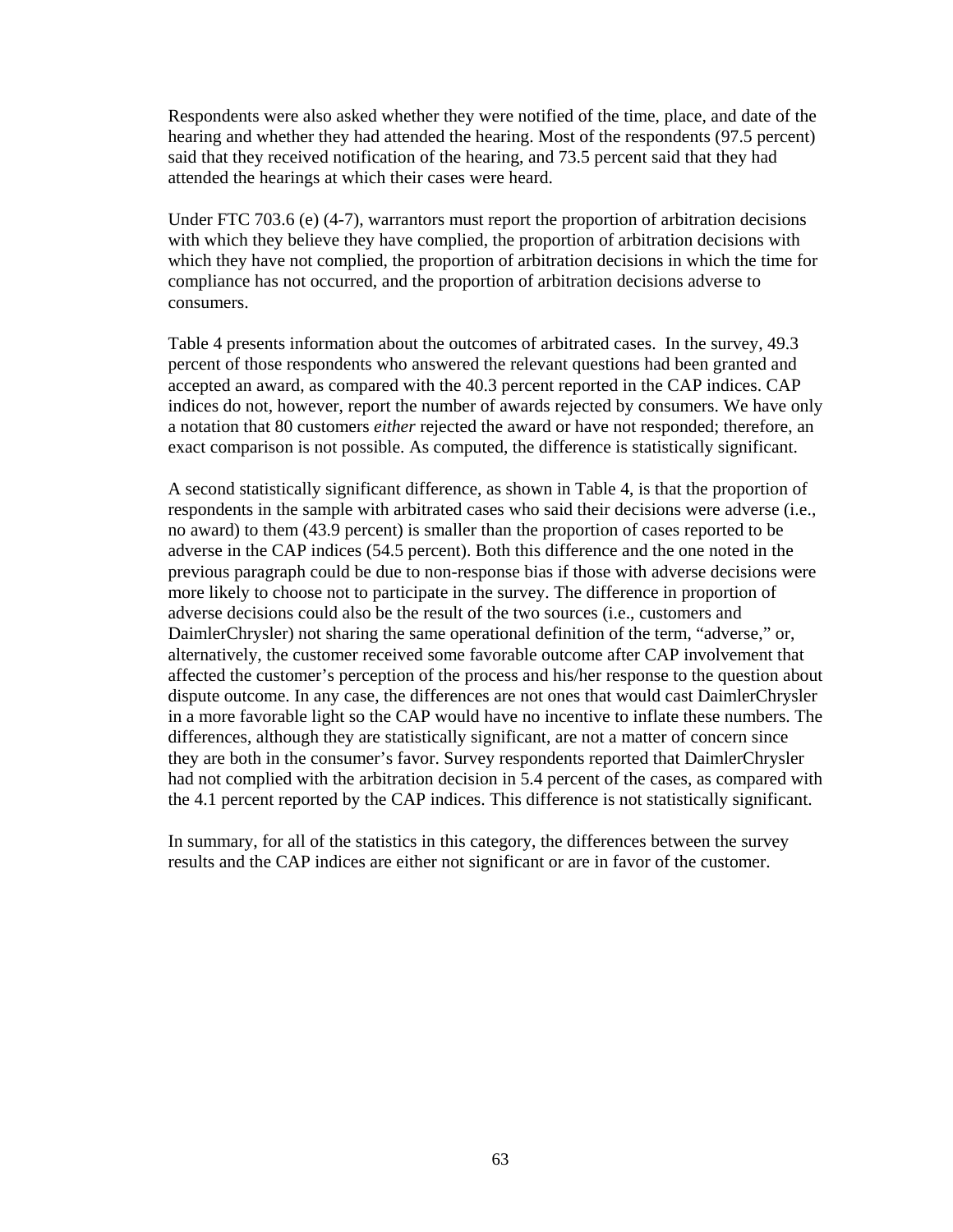### **Table 4 Outcomes of Arbitrated Warranty Disputes Comparison between Claverhouse Survey and CAP Indices**

|                                                        | <b>Claverhouse</b>                            | <b>CAP</b>                             |
|--------------------------------------------------------|-----------------------------------------------|----------------------------------------|
| Award Granted and Accepted<br>FTC 703.6(e)             | Percent of<br><b>Arbitrations</b><br>(Number) | Percent of<br>Arbitrations<br>(Number) |
| (4) Decided by board and warrantor has<br>complied     | 43.9%<br>(90)                                 | 36.2%<br>(562)                         |
| (5) Decided by board and warrantor has<br>not complied | 5.4%<br>(11)                                  | 4.1%<br>(63)                           |
| (6) Time for compliance not yet reached                | 0.0<br>(0)                                    | $(17)^{a}$                             |
| Total decided and award granted and<br>accepted        | 49.3%<br>(101)                                | 40.3%<br>(645)                         |
| Award granted & not accepted by<br>consumer            | 6.8%<br>(14)                                  | 5.2%<br>$(80^{b})$                     |
| (7) Arbitrated adverse to consumer                     | 43.9%<br>(90)                                 | 54.5%<br>(847)                         |
| Total number of arbitrated decisions                   | 100.0%<br>(205)                               | 100%<br>(1, 552)                       |

a. This number is not included in calculations because the survey includes only closed cases, and there is, thus, no comparable category in the survey responses.

b. CAP indices do not provide this information. A notation of CAP data says, "There are 80 arbitrated, nonadverse decisions that customers have either rejected or not yet responded to."

Survey respondents whose cases were arbitrated were asked whether or not they had pursued their cases further after the arbitration decision. Of those who answered the question, 22.2 percent said that they had done so. This number included 20.0 percent of those who had received awards and 24.0 percent of those who received no award in the arbitration process. Of those who said they had pursued their cases, 17 contacted an attorney, 7 had worked out a solution with the dealer/manufacturer, 20 recontacted the CAP, and 10 contacted a government agency; this total is greater than the number who pursued their cases because some customers used more than one means to pursue their cases.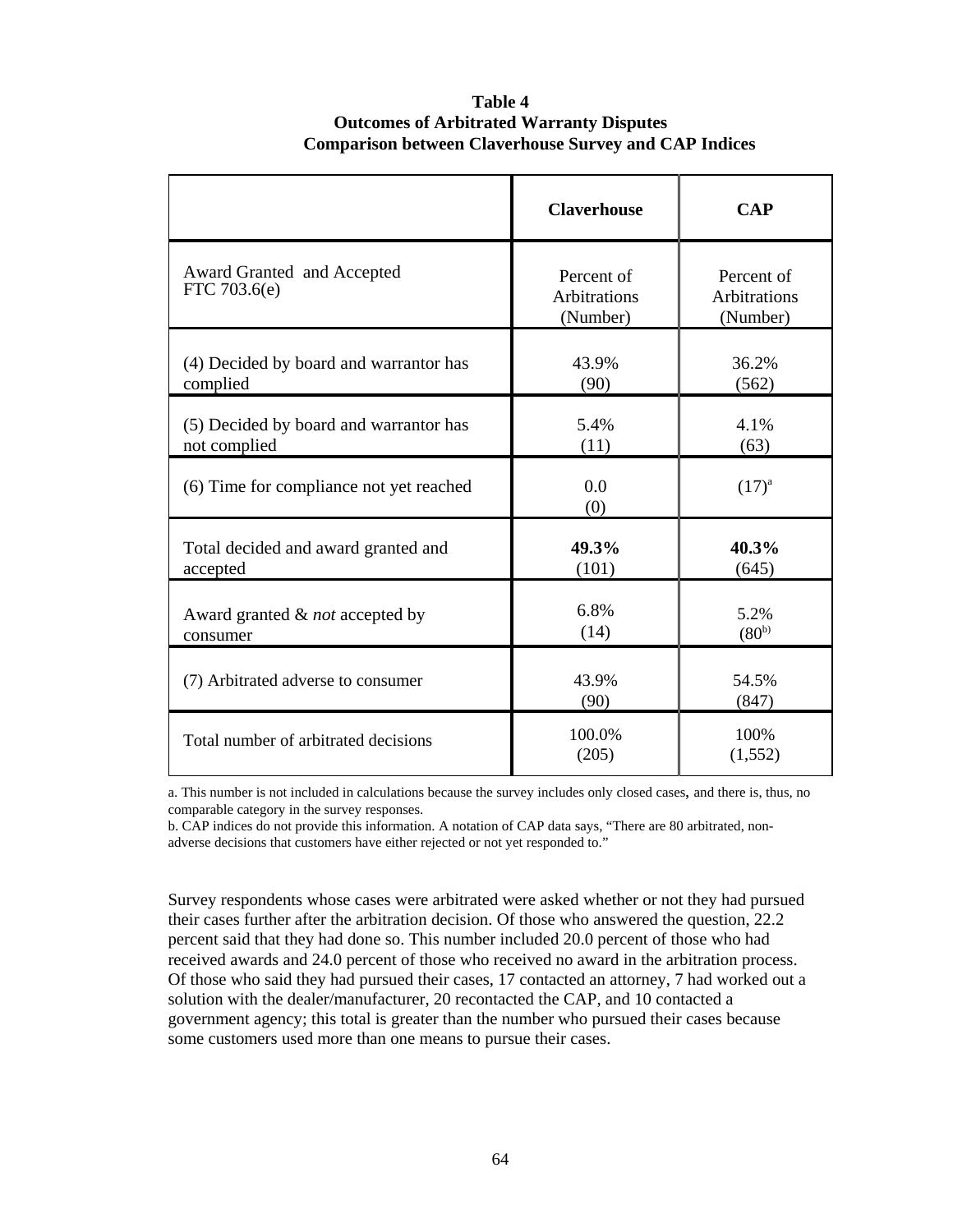### **Delays to Decisions**

Under FTC 703, warrantors must report the proportion of cases in which decisions were delayed over the 40 days allotted. Warrantors must provide the reasons for delays, based on the following categories: consumer making no attempt at redress; consumer failing to submit required information in a timely manner; and, for any other reason.

The survey results do not support the CAP indices with respect to the proportion of delayed arbitration decisions. Overall, 34.9 percent of the survey respondents reported that their cases took more than 40 days. This percentage differs substantially from the figure of 3.4 percent reported in the CAP indices (see Figure 2).

This difference is statistically significant but is one we have come to expect. The difference can be partially attributed to two factors. First, the CAP considers a case to be opened when the forms are received in the office and processed. Consumers often think of their cases as being opened either when they first had problems with the car or when they mailed the forms. In addition, consumers who received no award at all and those who are still experiencing problems with their vehicles may not consider their cases "closed" although the CAP does. Second, there is the issue of recall. In the data collection process, survey respondents are asked to recall the dates of events that happened, in many cases, over a year ago. This factor alone can result in error on the part of consumers since many have not kept complete records of these events.

To examine the recall issue, we examined the dates supplied by the survey respondents. Of the respondents who said their cases were delayed, only 33.3 percent attempted to give complete dates for the openings of their cases, and, of course, we do not know whether these dates matched those recorded in the program's records. Another 28.6 percent supplied no date at all, and 31.0 percent gave a month and year only. Only 53.6 percent attempted to provide a complete date on which their cases were settled or decided. Another 22.6 supplied no date at all, and 20.2 percent gave only a month and year. Thus, given the issue of possible lack of correspondence between consumers' definitions of when cases are "opened" and "closed" and the issue of recall of dates, it is no surprise that our survey results do not support the CAP indices.

Table 5 reports the reasons for delays given in the CAP indices and by survey respondents.<sup>40</sup> According to CAP indices, 9 cases were delayed because of consumer failure to submit information in a timely manner. Of the 63 respondents who reported their cases delayed, 60 answered a question about reasons for the delays. One reported the delay was due to failure to submit information in a timely manner, and 9 reported cases delayed because of tests or inspections requested by arbitrators. Other delays fell into the category of "any other reason."

 $^{40}$  Under FTC 703.6(e)(13), warrantors must report cases still pending. The CAP indices report 31 cases were still pending at the end of 2002, but we cannot make a comparison with survey results since the survey should not have included any open cases.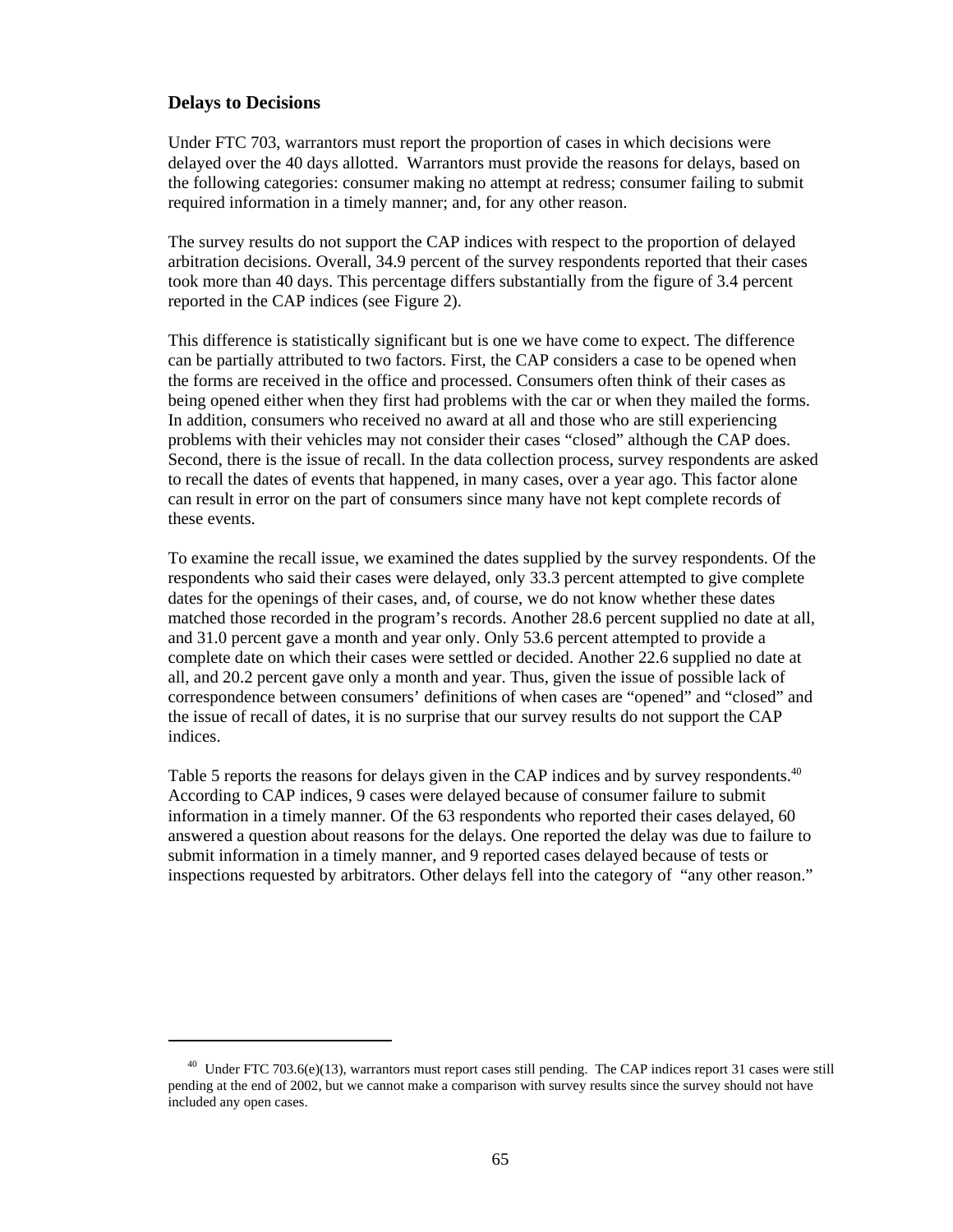**INSERT FIGURE 2**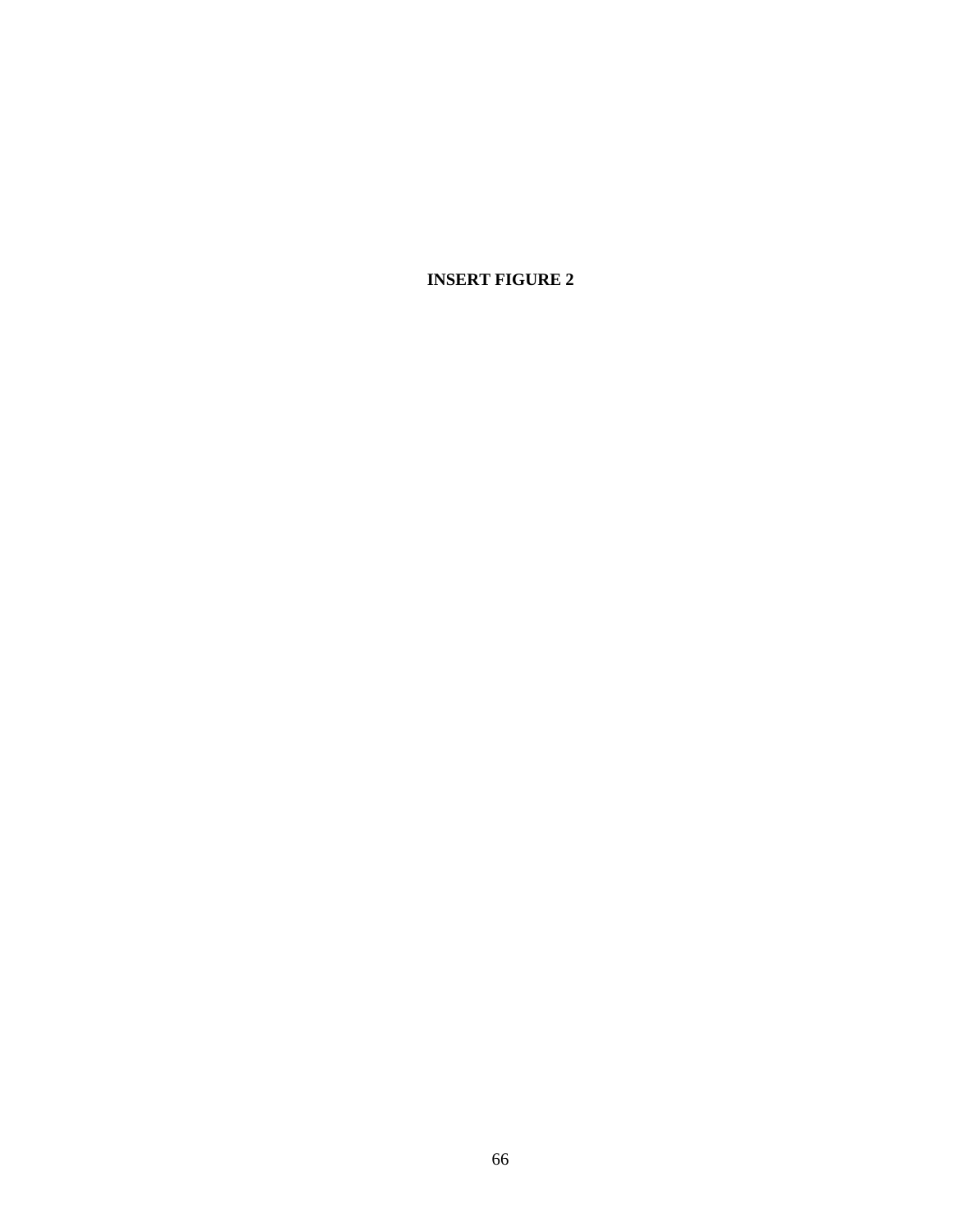|                                                                      | <b>Claverhouse</b>                                       | <b>CAP</b>                                               |
|----------------------------------------------------------------------|----------------------------------------------------------|----------------------------------------------------------|
| Reasons for Delays to Arbitrated Decisions<br>FTC 703.6(e)           | Percent of<br>Delayed<br><b>Arbitrations</b><br>(Number) | Percent of<br>Delayed<br><b>Arbitrations</b><br>(Number) |
| Consumer failed to submit required<br>information in a timely manner | 2.5%<br>(2)                                              | 0.0%<br>(0)                                              |
| Arbitrator requested information or tests                            | 13.8%<br>(11)                                            | 0.0%<br>(0)                                              |
| All other reasons                                                    | 83.8%<br>(67)                                            | 100.0%<br>(69)                                           |
| Total arbitrated cases reported delayed                              | 100.0%<br>(80)                                           | 100%<br>(69)                                             |

### **Table 5 Reasons for Delays to Arbitration Decisions Comparison Between Claverhouse Survey and CAP Indices**

What appear in Table 5 to be significant differences between the Claverhouse survey results and the CAP indices arise because the CAP indices do not supply information for the "arbitrator requested information or tests" category separately but includes these cases under "all other reasons."

### **Consumer Attitudes Toward the CAP's Informal Dispute Settlement Procedures**

At the beginning of the survey, respondents were asked how they had learned about the availability of the Customer Arbitration Process. The responses are summarized in Table 6. The owner's manual and warranty information supplied with each new vehicle were a source of information for 47.2 percent of the survey respondents. The dealership was a source of information for 17.6 percent of respondents, and 9.4 percent had heard about the CAP by calling DaimlerChrysler's toll-free customer service number.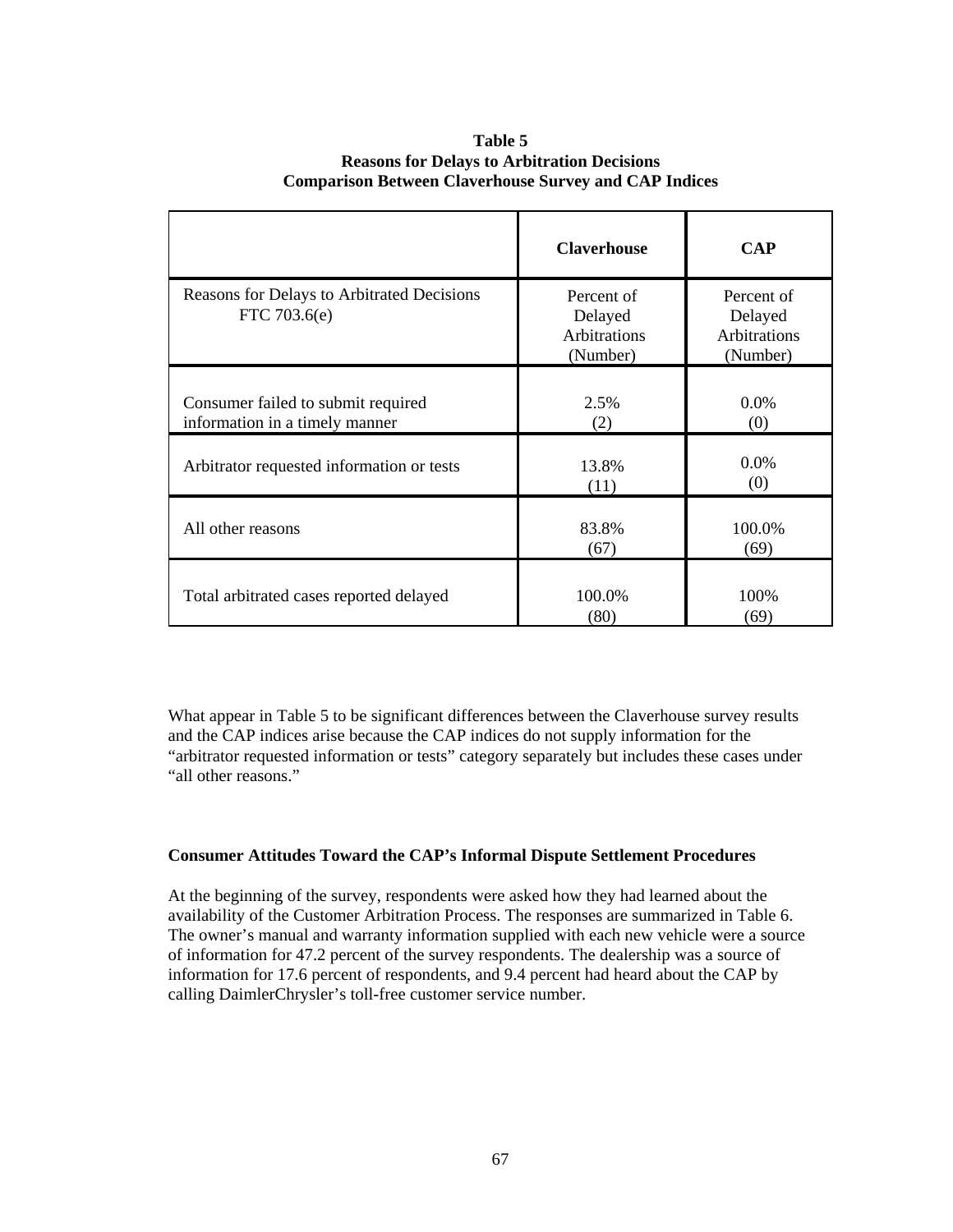| Table 6                                          |
|--------------------------------------------------|
| <b>How Consumers Learned of CAP Availability</b> |
| <b>Claverhouse Survey</b>                        |

| <b>Source of Information</b>                         | <b>Number</b> | <b>Percent</b><br>of<br><b>Responses</b> |
|------------------------------------------------------|---------------|------------------------------------------|
| Owner's manual/warranty information                  | 145           | 47.2%                                    |
| Dealership                                           | 54            | 17.6%                                    |
| Toll-free customer assistance phone number           | 29            | 9.4%                                     |
| Family and friends                                   | 22            | 7.2%                                     |
| Brochures/other literature                           | 19            | 6.2%                                     |
| Previous knowledge                                   | 14            | 4.6%                                     |
| Attorney                                             | 12            | 3.9%                                     |
| Media (TV, radio, newspapers, etc)                   | 5             | 1.6%                                     |
| Other (Better Business Bureau, Web, Auto show, etc.) | 7             | 2.3%                                     |
|                                                      | 307           | a                                        |

a. We do not total the percentages because respondents could cite more than one source of information.

Additional questions were asked of those who indicated that they had learned about the program through the dealer or the manufacturer. Of the respondents who said that they had learned about the program in this way, 57.5 percent said the manufacturer or dealer talked with them about the program; 32.9 percent said that they were given something to read; and 2.7 percent said there was a poster or other written material in the showroom or repair area.

Survey respondents were also asked if they recalled receiving materials from the CAP explaining the process and procedures. The 92.5 % who said that they had received this material were also asked how easy it was to use the procedures, forms, and brochures provided. Of those who answered this question, 59.0 percent said that they were clear and easy to understand; 35.3 percent said that they were a little difficult but still fairly easy to understand; and only 5.6 percent said they were hard or difficult to understand.

The ability to understand the information and forms plays an important role in the satisfaction of the consumer. Consumers were considered generally satisfied with the program if they gave it a grade of "A" or "B". General dissatisfaction was assumed of those who gave a grade of "D" or "E". Those who reported no difficulty with understanding the forms generally were satisfied. Those who had great difficulty understanding the forms were clearly not satisfied with the program (see Figure 3).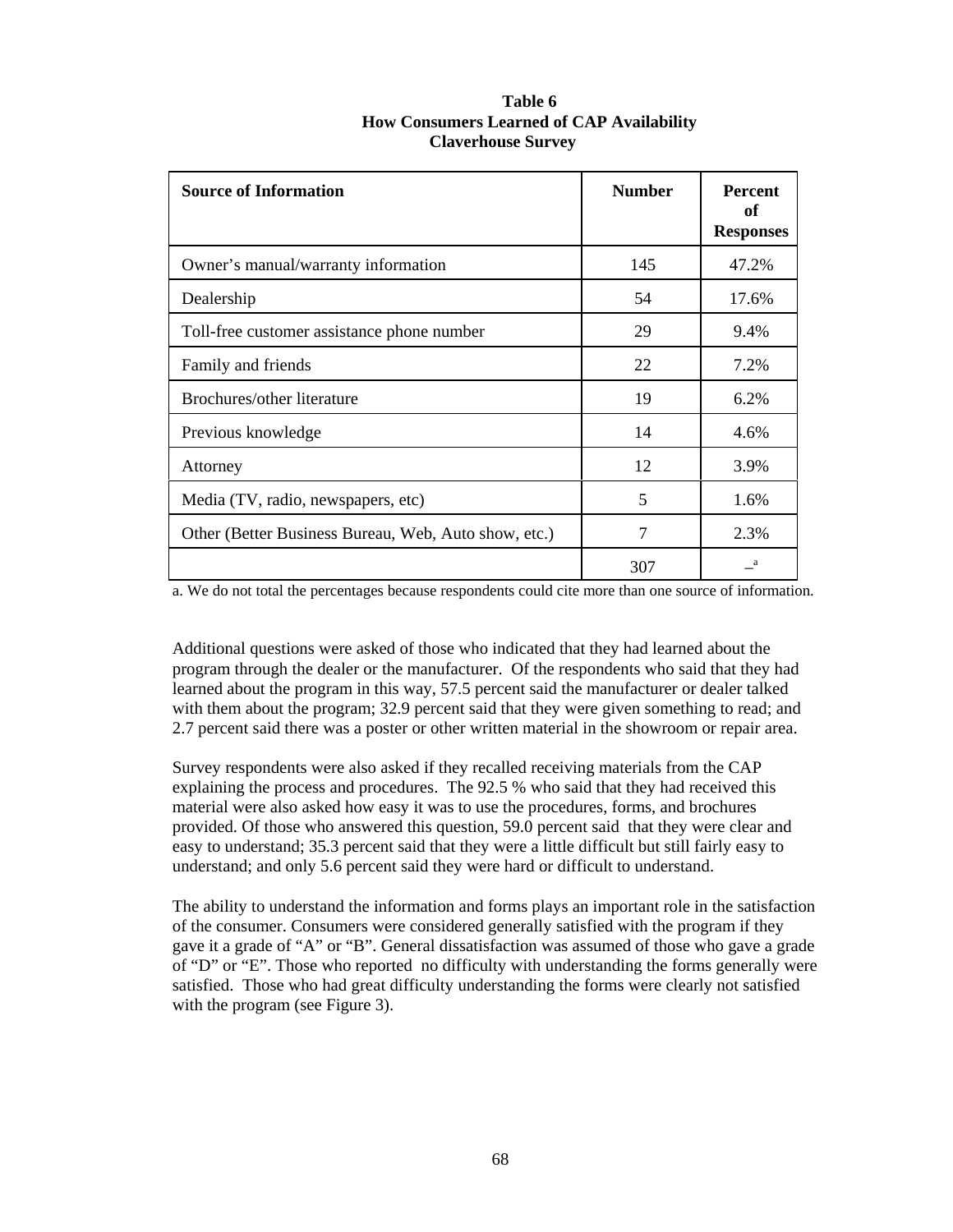**INSERT FIGURE 3**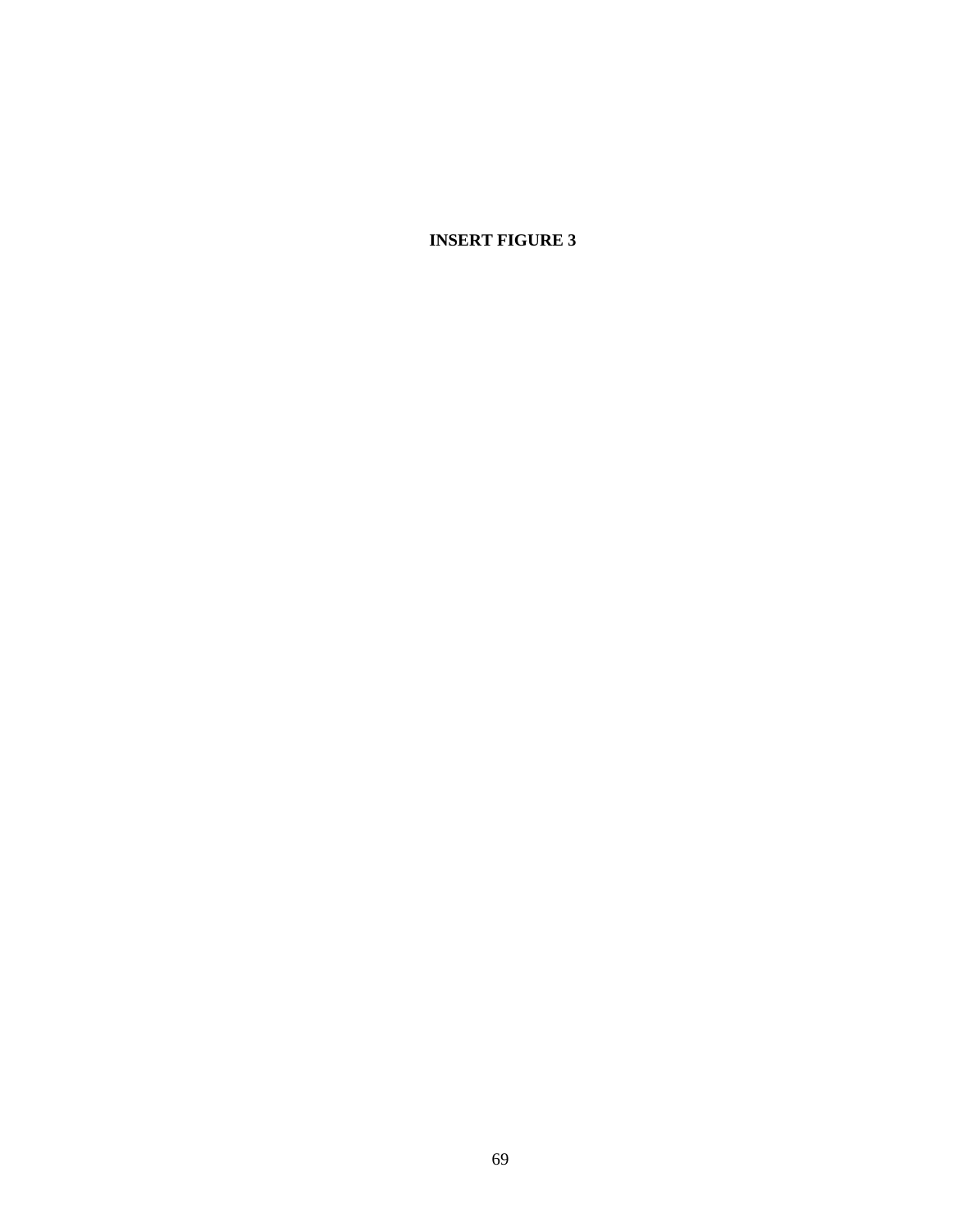As a way to assess the overall satisfaction with the CAP, respondents were asked to 'grade' several aspects of the program, regardless of their individual outcomes, using the scale A to E. Table 7 shows the results of these questions.

|                                                             | A     | B     | $\mathbf C$ | D     | E     |
|-------------------------------------------------------------|-------|-------|-------------|-------|-------|
| Objectivity and fairness                                    | 36.7% | 14.3% | 13.1%       | 9.7%  | 26.3% |
| Promptness in handling your<br>complaint during the process | 43.2% | 23.6% | 15.8%       | 8.1%  | 9.3%  |
| Efforts to assist in resolving<br>your complaint            | 37.3% | 10.4% | 15.4%       | 10.4% | 26.5% |

### **Table 7 How Consumers Grade CAP Staff Claverhouse Survey**

Respondents were then asked to give the dispute resolution process an overall grade. Overall, 36.6 percent gave the program an "A", 12.7 percent "B", 11.2 percent a "C", 10.8 percent a "D", and 30.8 percent an "E". Using our "generally satisfied" or "generally dissatisfied" categories, 49.3 percent were generally satisfied with the program, and 41.6 percent were generally dissatisfied. If we break the total numbers into outcome categories, however, the percentages are quite different (see Figure 4). For example, 83.3 percent of those whose cases were arbitrated and who received and accepted an award were generally satisfied, as were 62.3 percent of those cases were mediated. On the other hand, of those whose cases were arbitrated and received no award, 81.4 percent were generally dissatisfied, as were 53.9 percent of those who rejected their awards. These correlations indicate that consumers find it difficult to separate their evaluations of the program itself from their individual outcomes.

As another means of evaluation, survey respondents were asked whether they would recommend the CAP to a family member or friend who had warranty problems. Overall, 45.0 percent said that they would recommend the program; 27.9 percent said they would not recommend the program; and, 27.1 percent said it would depend on the circumstances. Respondents' willingness to recommend the program correlates with the outcomes of their cases (see Figure 5), although not so strongly as their grading of the program. Those most likely to say they would recommend the program were those whose cases were mediated (56.4 percent said "Yes"), whereas those least likely to say they would recommend the program were those whose cases were arbitrated but who received no award (42.0 percent said "Yes").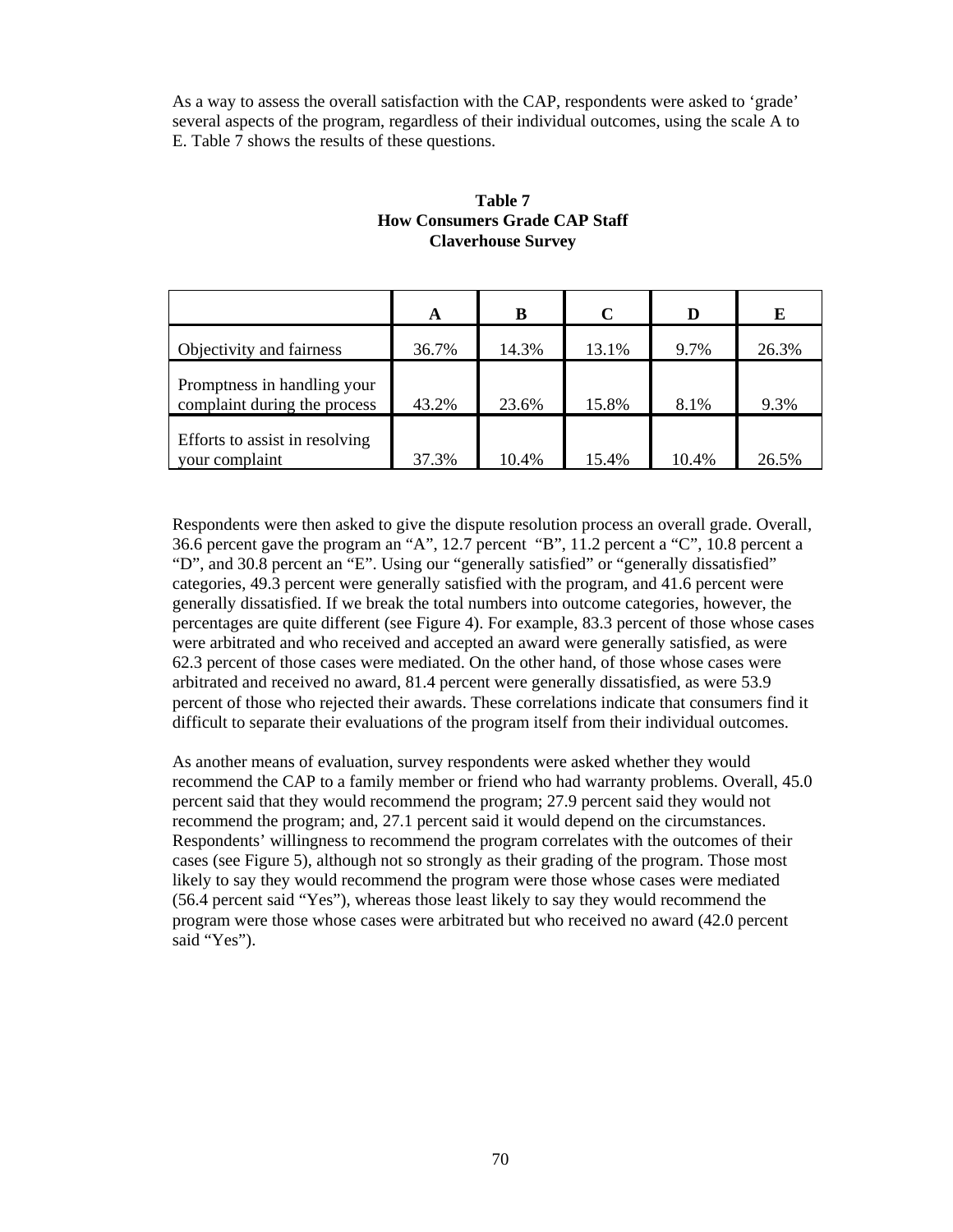**INSERT FIGURE 4**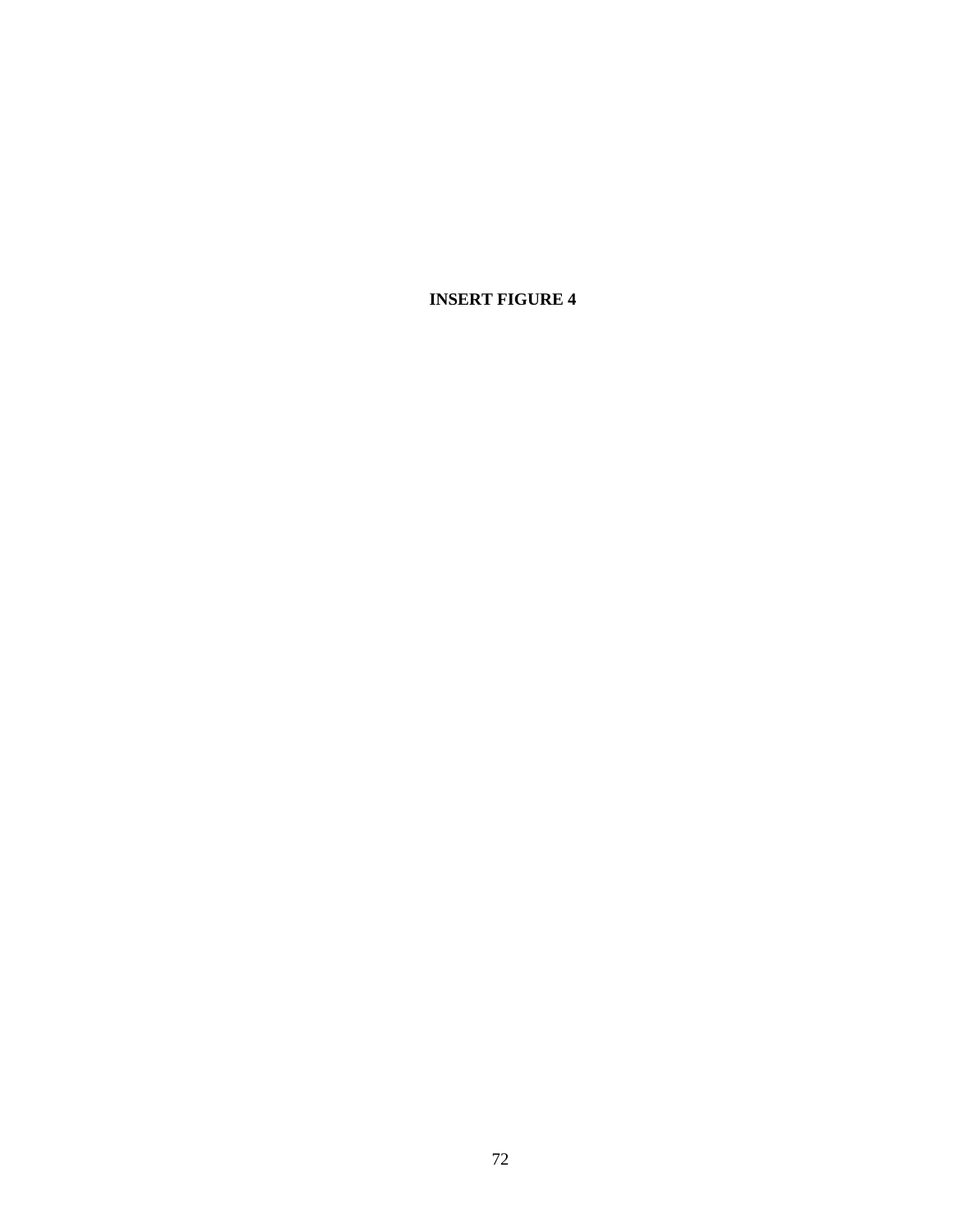**INSERT FIGURE 5**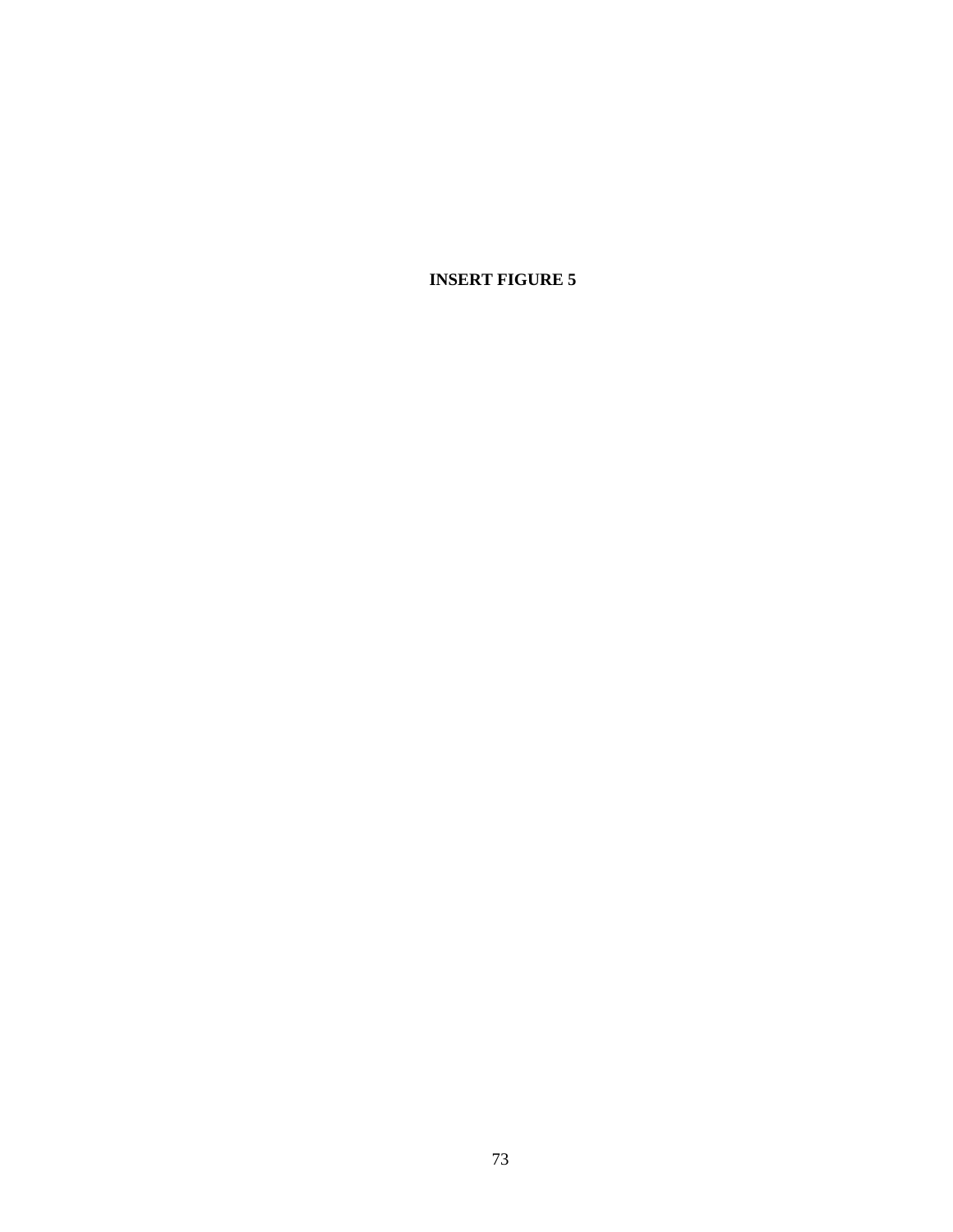Finally, survey respondents were given an opportunity to make comments and suggestions about the CAP program; 176 respondents commented. Those results are shown in Table 8.

### **Table 8 Comments and Suggestions on the CAP Claverhouse Survey**

| <b>Comment/Suggestion</b>                                                               | <b>Number</b>  | <b>Percent</b> |
|-----------------------------------------------------------------------------------------|----------------|----------------|
| Arbitrators should be more consumer oriented, not be<br>biased towards the manufacturer | 52             | 25.9%          |
| Did a good job, no complaints                                                           | 48             | 23.9%          |
| Dealers/manufacturer should be more responsive to<br>consumers                          | 23             | 11.4%          |
| Need better initial review of cases by program<br>staff/arbitrators                     | 15             | 7.5%           |
| Quicken the process; have speedier decisions                                            | 11             | 5.5%           |
| Need more personal contact with CAP staff and arbitrators                               | 11             | 5.5%           |
| Have more knowledgeable/better qualified mechanics for<br>inspections and repairs       | 9              | 4.5%           |
| Have better follow-up to enforce awards and settlements                                 | 8              | 4.0%           |
| Awards and settlements should be more fair; dollar<br>amounts should be more fair       | 8              | 4.0%           |
| Make CAP program better known, more advertising                                         | 5              | 2.4%           |
| Have less paperwork, forms easier to understand                                         | $\overline{4}$ | 1.9%           |
| Allow for more information about history and problems of<br>vehicle                     | 3              | 1.5%           |
| Have more/better representation at hearings                                             | 3              | 1.5%           |
| Need more program locations                                                             | 1              | 0.5%           |
| Total                                                                                   | 201            | 100.0%         |

Among these comments and suggestions, it is noteworthy that two of the three most frequent involved a perception on the part of consumers that arbitrators, dealers, and the manufacturer lacked a "consumer orientation."

### **CONCLUSIONS**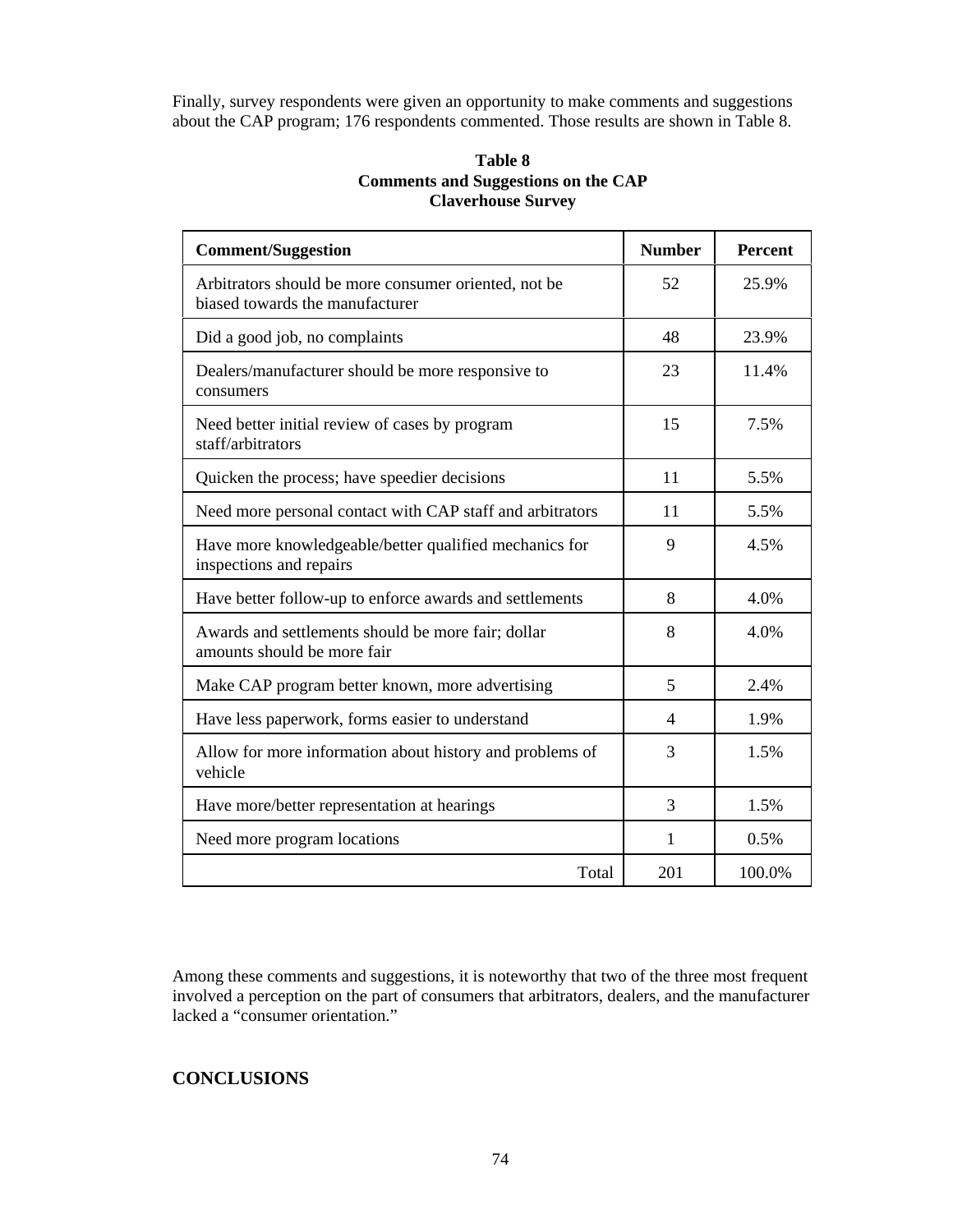The comparisons of the consumer survey responses and the Customer Arbitration Process National Statistics provided to IPPSR by DaimlerChrysler indicate that the indices fairly represent several important components of the warranty dispute resolution program. There is agreement between the survey sample and the CAP indices on the comparison of the cases arbitrated and mediated. They also agree on the basic rates of compliance with mediated settlements and arbitration decisions. The percentage of cases that were granted arbitration awards was also in agreement. As noted previously, the disagreements that exist could be due to response bias. The percentages of arbitration cases that ended with adverse decisions reported by the survey respondents does not agree with the CAP indices. The CAP reported more cases ending with an adverse decision that did the survey respondents. Consumers with adverse decisions may be less willing to participate in the study. Whatever the reason for this disparity, it does not raise concern about the reliability of figures submitted by DaimlerChrysler.

As is often the case, the percentages of cases that were delayed beyond 40 days also do not agree. A significantly higher percentage of survey respondents claimed that their cases were delayed than was reported by the CAP. We believe this difference is explained by two factors: 1) the inability of the majority of the respondents to recall the opening and closing dates of their cases; and 2) the likely lack of agreement between the consumer's definition of when a case is "opened" and "closed" and the CAP's definition.

Satisfaction with the program spread across the grading scale with 49.3 percent of the respondents giving the program an overall grade of B or higher and 41.6 percent of the respondents giving a grade of D or lower. As we have come to expect, the level of satisfaction appears to be strongly correlated with whether the case was handled through mediation or arbitration and whether or not an award was granted and accepted. Survey respondents' answers to the question of whether they would recommend to CAP to others correlate moderately with the outcomes of their particular cases.

Overall, the few differences that were found between the survey responses and the CAP indices are not of concern. None of the discrepancies could be construed to favor the interests of DaimlerChrysler, and they are very likely to be the result of response bias or recall error. Therefore, we conclude that the CAP indices are in overall agreement with the survey responses.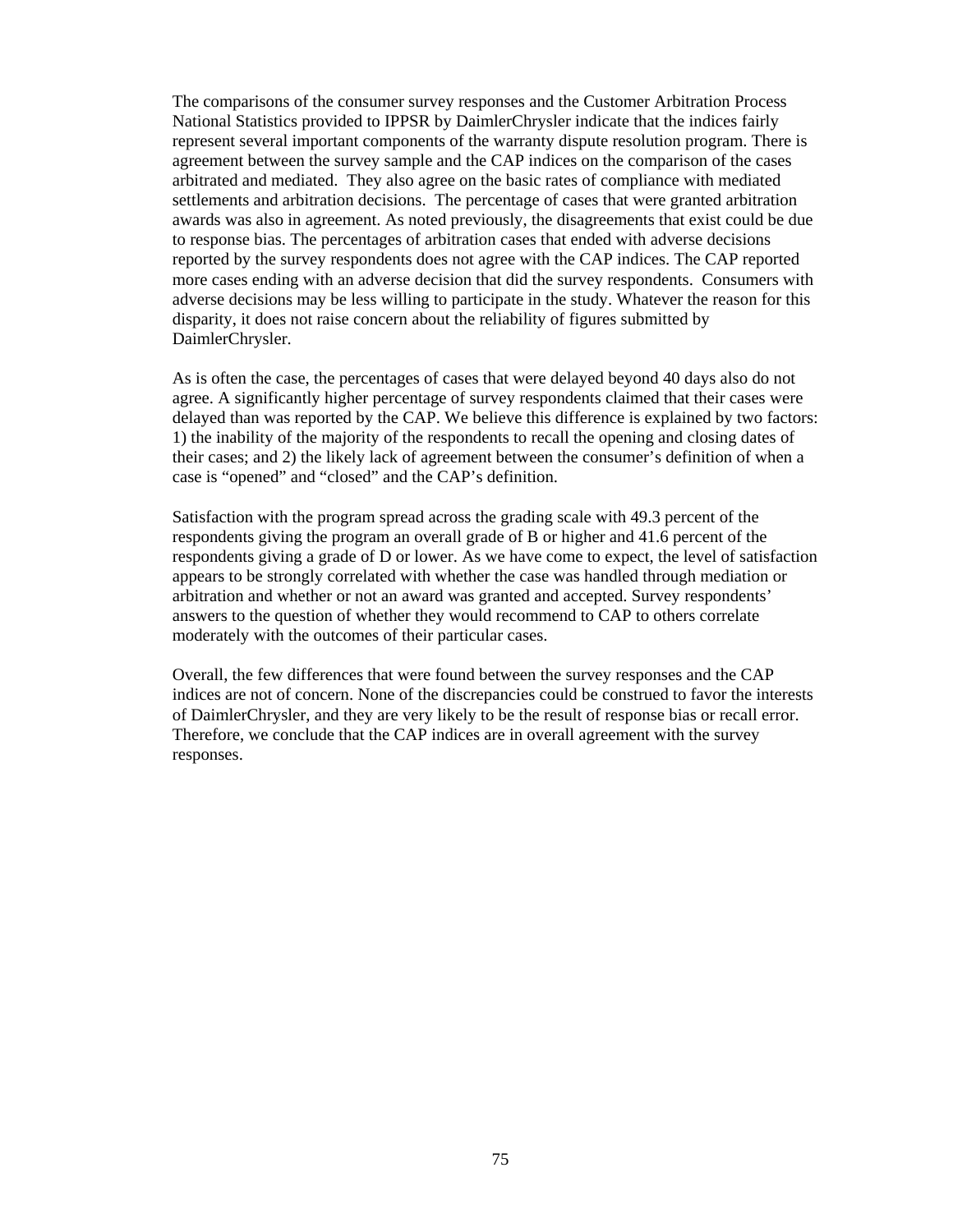### *SECTION VII*

# *Audit Related Requirements*

REQUIREMENT: § 703.7 (c)(3)(I)

**A report of each audit under this section shall be submitted to the Federal Trade Commission, and shall be made available to any person at reasonable cost. The Mechanism may direct its auditor to delete names of parties to disputes, and identity of products involved, from the audit report.**

A copy has been supplied to the Federal Trade Commission consistent with this requirement.

REQUIREMENT: § 703.7 (d)

**Auditors shall be selected by the Mechanism. No auditor may be involved with the Mechanism as a warrantor, sponsor or member, or employee or agent thereof, other than for purposes of the audit.**

The audit was conducted consistent with this requirement.